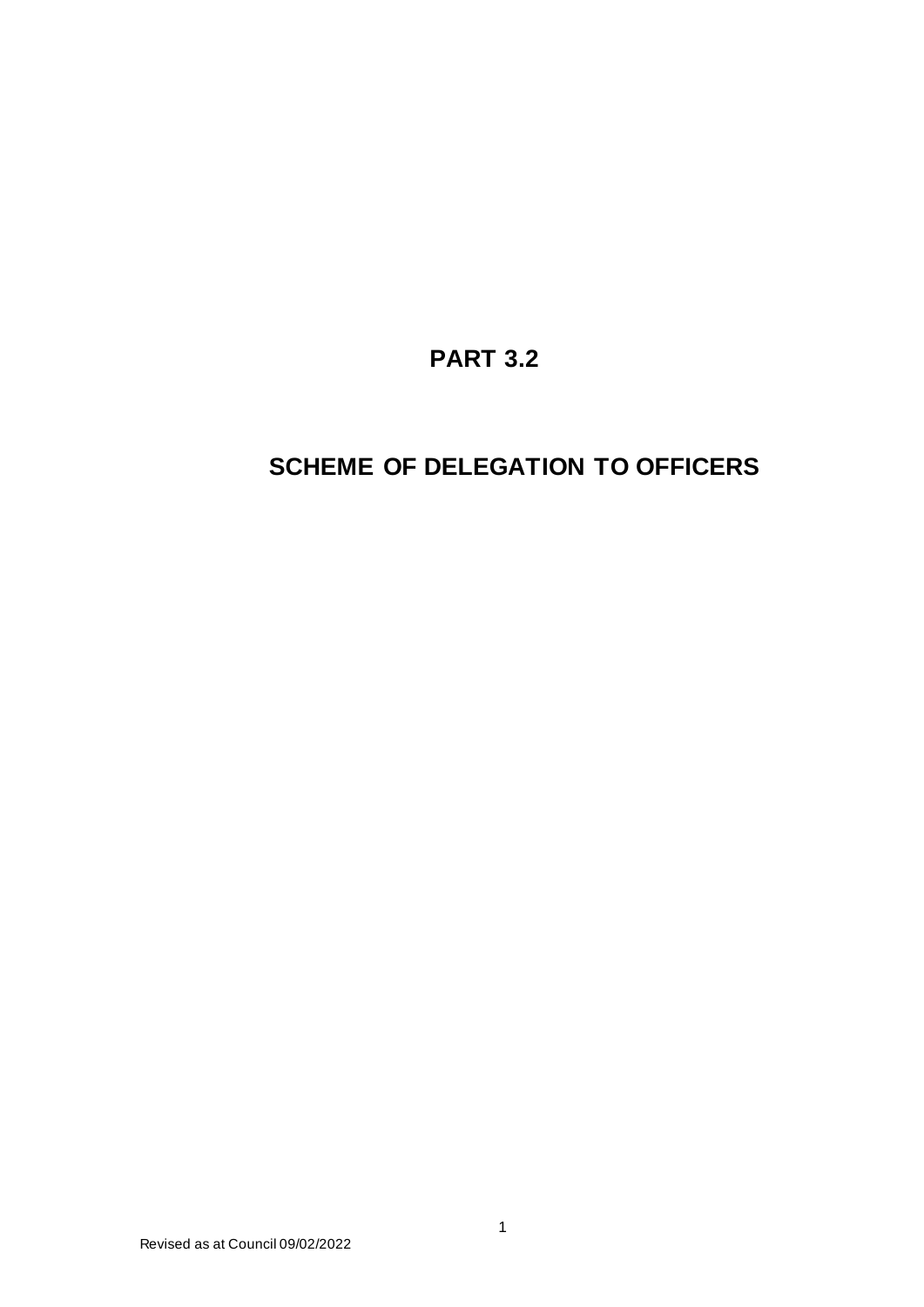## **INDEX**

|                                                                               | Page No. |
|-------------------------------------------------------------------------------|----------|
| <b>INTRODUCTION AND POWERS TO CHIEF EXECUTIVE</b><br><b>AND ALL DIRECTORS</b> | 3        |
|                                                                               |          |
| <b>CHIEF EXECUTIVE'S</b>                                                      | 12       |
|                                                                               |          |
| <b>CORPORATE SERVICES</b>                                                     | 20       |
|                                                                               |          |
| <b>COMMUNITY SERVICES</b>                                                     | 27       |
|                                                                               |          |
| <b>ENVIRONMENT</b>                                                            | 59       |
|                                                                               |          |
| <b>EDUCATION AND CHILDREN'S SERVICES</b>                                      | 71       |
|                                                                               |          |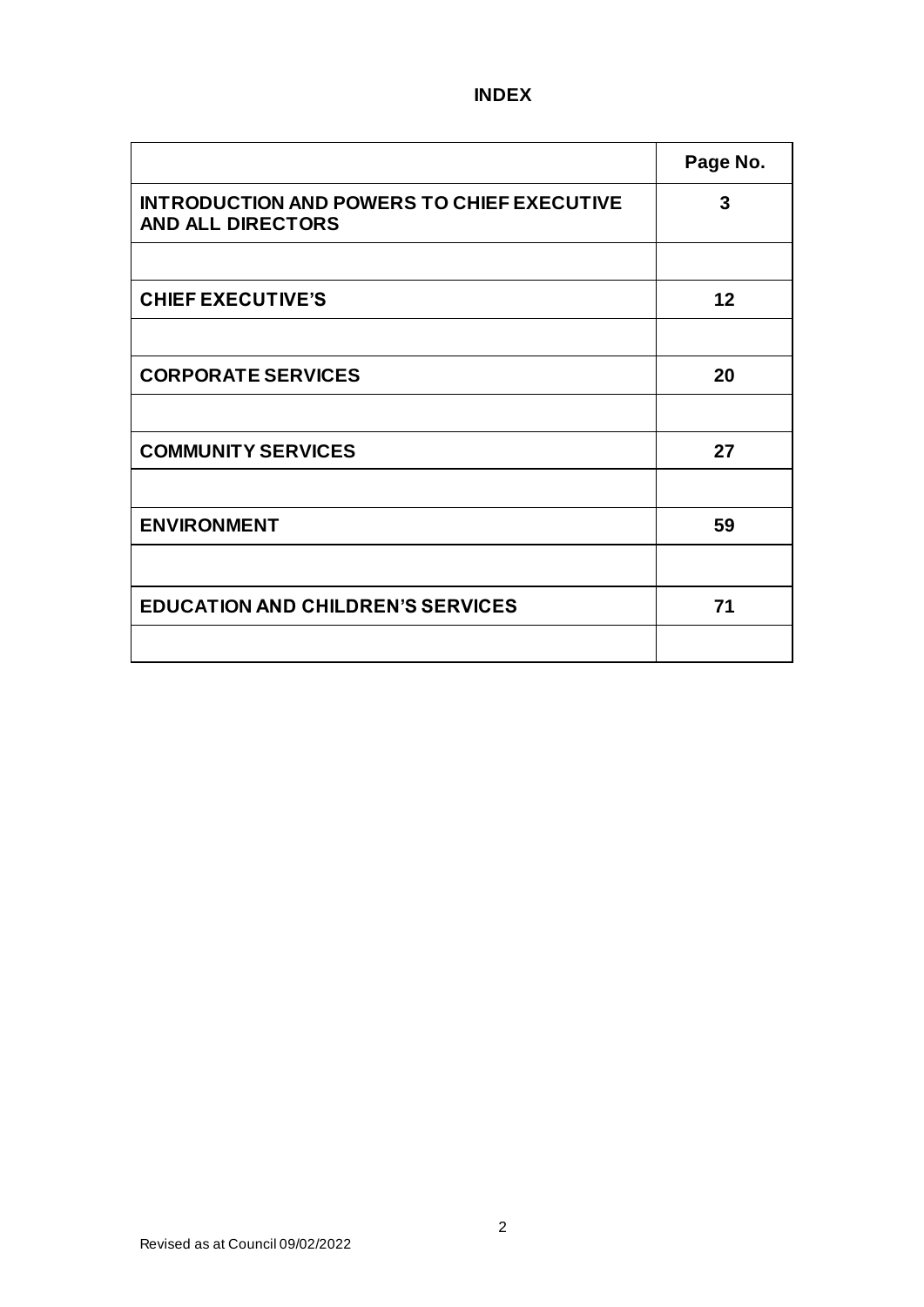## **1. INTRODUCTION**

This Scheme of Delegation is maintained under Section 100G of the Local Government Act 1972 and lists the functions that have been delegated to particular officers by either the Council or the **Cabinet**. These functions are delegated to officers by the Council under Sections 101 and 151 of the Local Government Act 1972 and by the **Cabinet** under Section 15 of the Local Government Act 2000.

All directors are authorised to make arrangements for the proper administration of the functions falling within their responsibility.

- 1.1 The officers described in this Scheme may authorise officers in their department/service area to exercise on their behalf, functions delegated to them. Any decisions taken under this authority shall remain the responsibility of the officer described in this Scheme and must be taken in the name of that officer, who shall remain accountable and responsible for such decisions. Each department shall maintain a record of these further delegations.
- 1.2 The Scheme delegates powers and duties within broad functional descriptions and includes powers and duties under all legislation present and future within those descriptions. Any reference to a specific statute includes any statutory extension or modification or re-enactment of such statute and any regulations, orders or bylaws made there under.
- 1.3 In exercising delegated powers officers shall comply with:
	- 1.3.1 Any statutory provisions;
	- 1.3.2 The Council's Constitution;
	- 1.3.3 The Council's Policy Framework and Budget;
	- 1.3.4 The Officer's Code of Conduct;
	- 1.3.5 The Code of Recommended Practice on local authority publicity in Wales;
	- 1.3.6 Agreed arrangements for recording decisions;
	- 1.3.7 Taking legal or other appropriate professional advice when required;
	- 1.3.8 The principles of Best Value by using the most efficient and effective means available;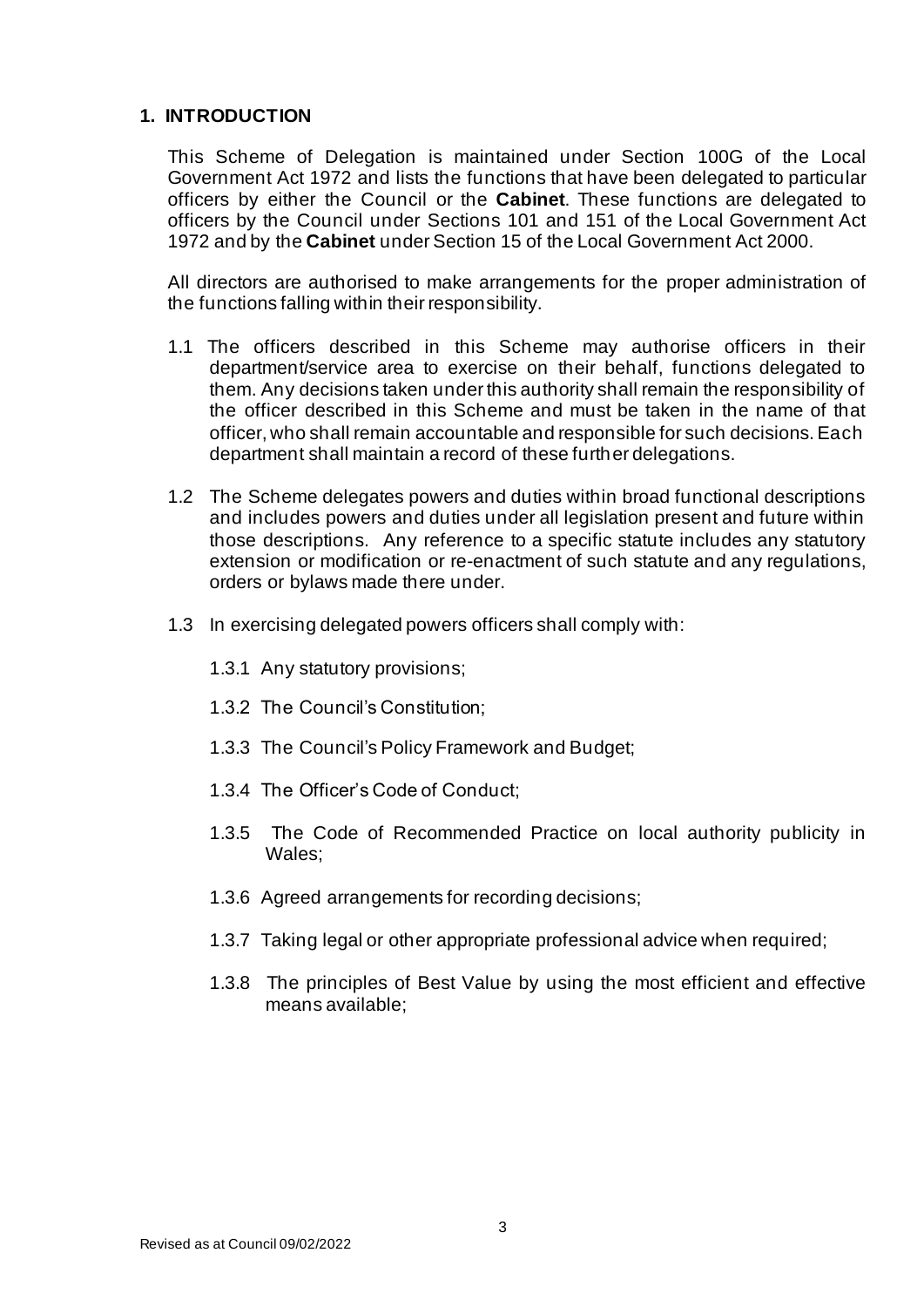- 1.3.9. The need to consult persons or representatives of persons who may be affected by the decision, including where appropriate the local ward member.
- 1.4 The Scheme does not delegate any matter which:
	- 1.4.1 Is reserved by law or by this Constitution to the full Council; or
	- 1.4.2 Which may not by law be delegated to an officer.
- 1.5 The Scheme places an obligation on officers to keep the appropriate member(s) properly informed of decisions made under these delegations.

Where an officer makes a significant decision which is based upon a power delegated from the **Cabinet**, that decision must be recorded and made available on request to overview and scrutiny committees, individual councillors and to the public, subject to any limitations on exempt or confidential information.

- 1.6 It is always open to the **Cabinet** or any Committee of the Council as appropriate to take decisions on any matter falling within the delegated power of an officer, provided that the matter is within their terms of reference.
- 1.7 Where expenditure is involved, such action shall be conditional upon financial provision being included within the approved budget of the Council and Financial Procedure Rules being complied with.
- 1.8 The **Cabinet** will review from time to time as may be necessary the general operation of this Scheme of Delegation with any variation or amendment requiring the approval of the Council.
- 1.9 Should the title of an officer be altered from that shown due to a re-organisation of departmental arrangements or any other reason, the approved delegated powers and duties shall be exercisable by the Chief Executive or the relevant Director or Head of Service, as the case may be, responsible for the function in question.
- 1.10 In exercising these delegated powers the Chief Executive or the Director or Head of Service concerned shall have broad discretion subject to complying with all relevant legislation, the Council's Constitution, Council Procedure Rules and Financial Procedure Rules and overall Council policy, to use the most efficient and effective means available, including the deployment of staffing and other resources within their control and the procurement of other resources necessary, whether within or outside the Council.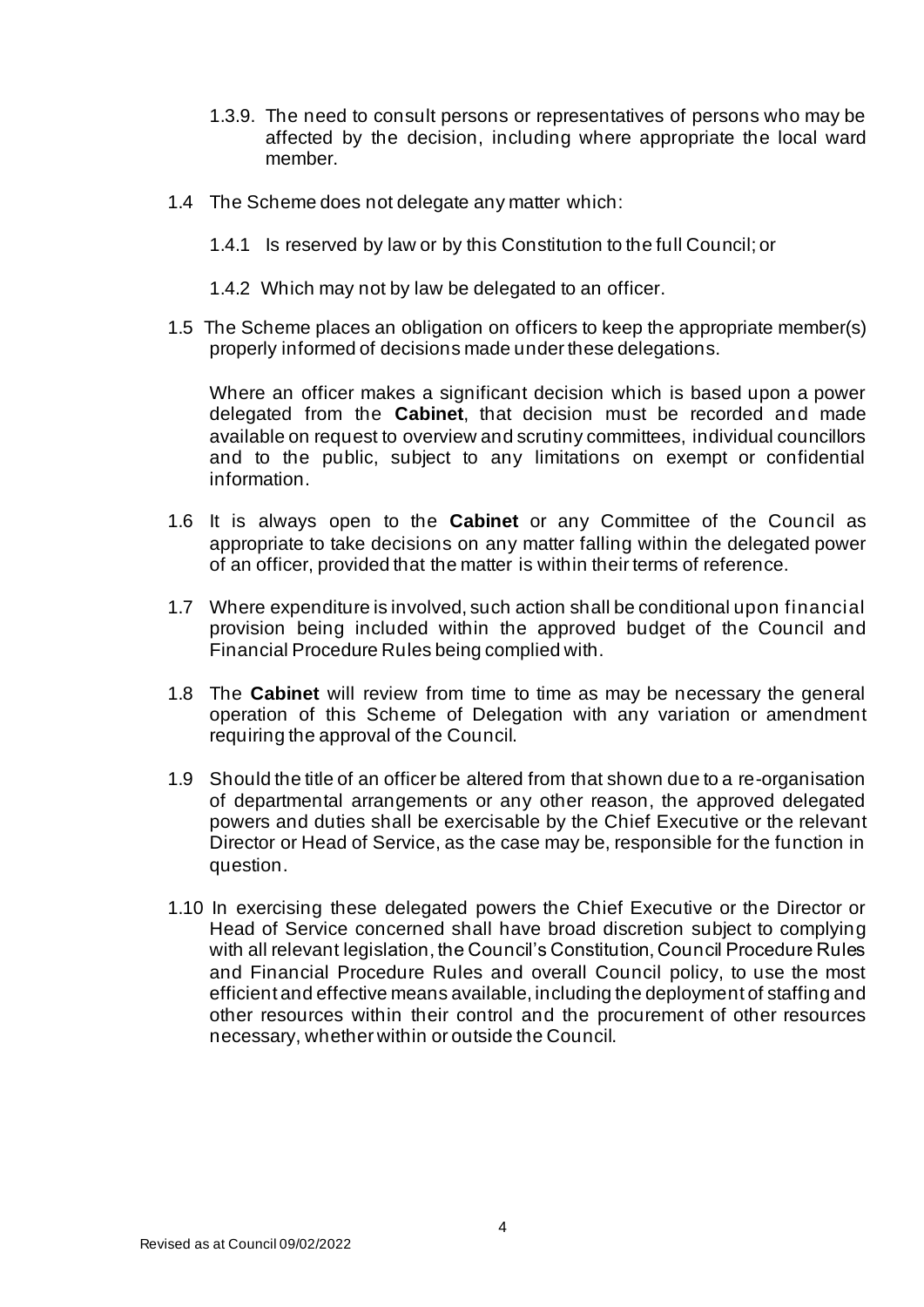- 1.11 Officers shall act so as to achieve for their service the policies and objectives of their service area, always having regard to the overall corporate interests of the Council.
- 1.12 In exercising delegated powers, officers shall consult other officers as appropriate and shall have regard to any advice given.
- 1.13 It shall always be open to an officer to consult a **Cabinet Member**, a Committee, or its Chair or Vice-chair before the exercise of the delegated powers. Where a particular matter under delegated authority gives the officer (or the relevant **Cabinet** Member or Chair) cause for concern, it should be the subject of a report to the relevant **Cabinet Member** or the **Cabinet** or Committee.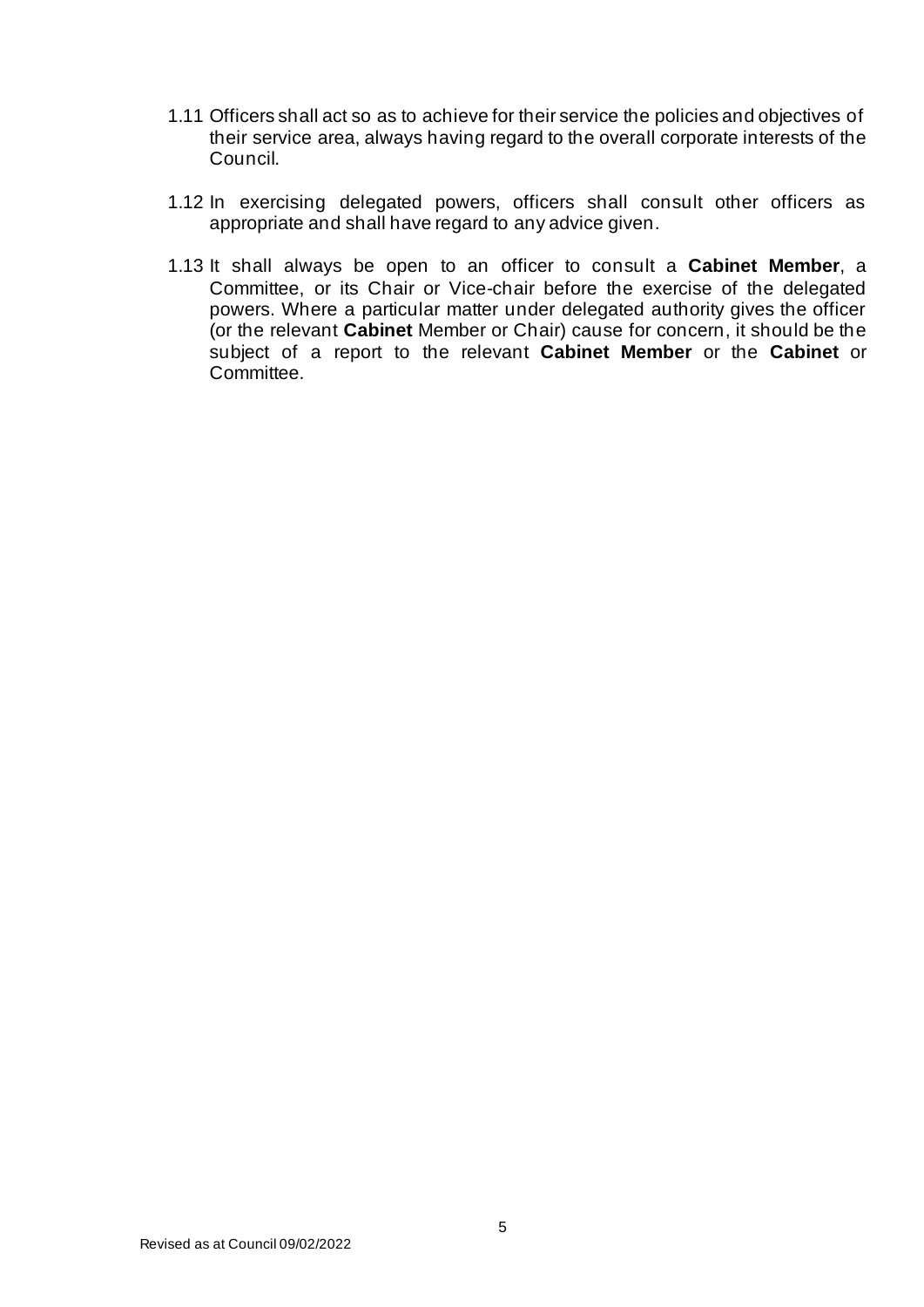## **DELEGATED POWERS TO THE CHIEF EXECUTIVE AND ALL DIRECTORS**

## **General Powers**

- Determination of all matters which are not required to be considered by the Council or **Cabinet** or which have not been referred to a committee or a subcommittee for determination.
- Determination of any urgent matter in the purview of the Council, the **Cabinet** or any committee where it is impractical to convene a meeting of that body to consider the matter.
- To serve requisitions for information under Local Government (Miscellaneous Provisions) Act 1976 or any other enabling legislation. This power is also delegated to all Heads of Service.
- To approve tenders or award contracts within the terms of the Council's Contract Procedure Rules or Financial Regulations.
- In any disputes or legal proceedings to have authority to take all action in relation to those disputes or proceedings and to prosecute pursue defend appeal abandon or settle those disputes or proceedings, as advised by the Head of Administration and Law.
- To incur expenditure or take any other step in the day-to-day operation of Council services in accordance with approved budgets of any Service area.
- To set all fees and charges, in consultation with the Head of Financial Services.
- To approve draft recommendations contained in Ombudsman reports.

To take action on behalf of the Council in consultation with the relevant **Cabinet Member** in any urgent matter which does not allow for prior authorisation to be obtained where:

- There is a serious risk of significant cost to the Council of loss of income resulting from lack of immediate action;
- The Council's property or staff or persons in its care or for whom it has a responsibility would otherwise be placed at serious risk of suffering harm/damage;
- An emergency or disaster involving destruction or danger to life or property occurs or is imminent or there is reasonable ground for apprehending such an emergency or disaster and such action in calculated to avert, alleviate or eradicate the effects or potential effects of the event.

#### **Legal Proceedings**

To instigate legal proceedings and enforce such legislation as may, from time to time, be his/her responsibility to enforce. To issue and serve statutory and other notices, to issue formal cautions, to take default action under all legislation relevant to their functional area and to authorise officers to appear on behalf of the Council before courts, tribunals, review boards and inquiries and also to sign all necessary documents and authorise entry to land in pursuance of statutory powers.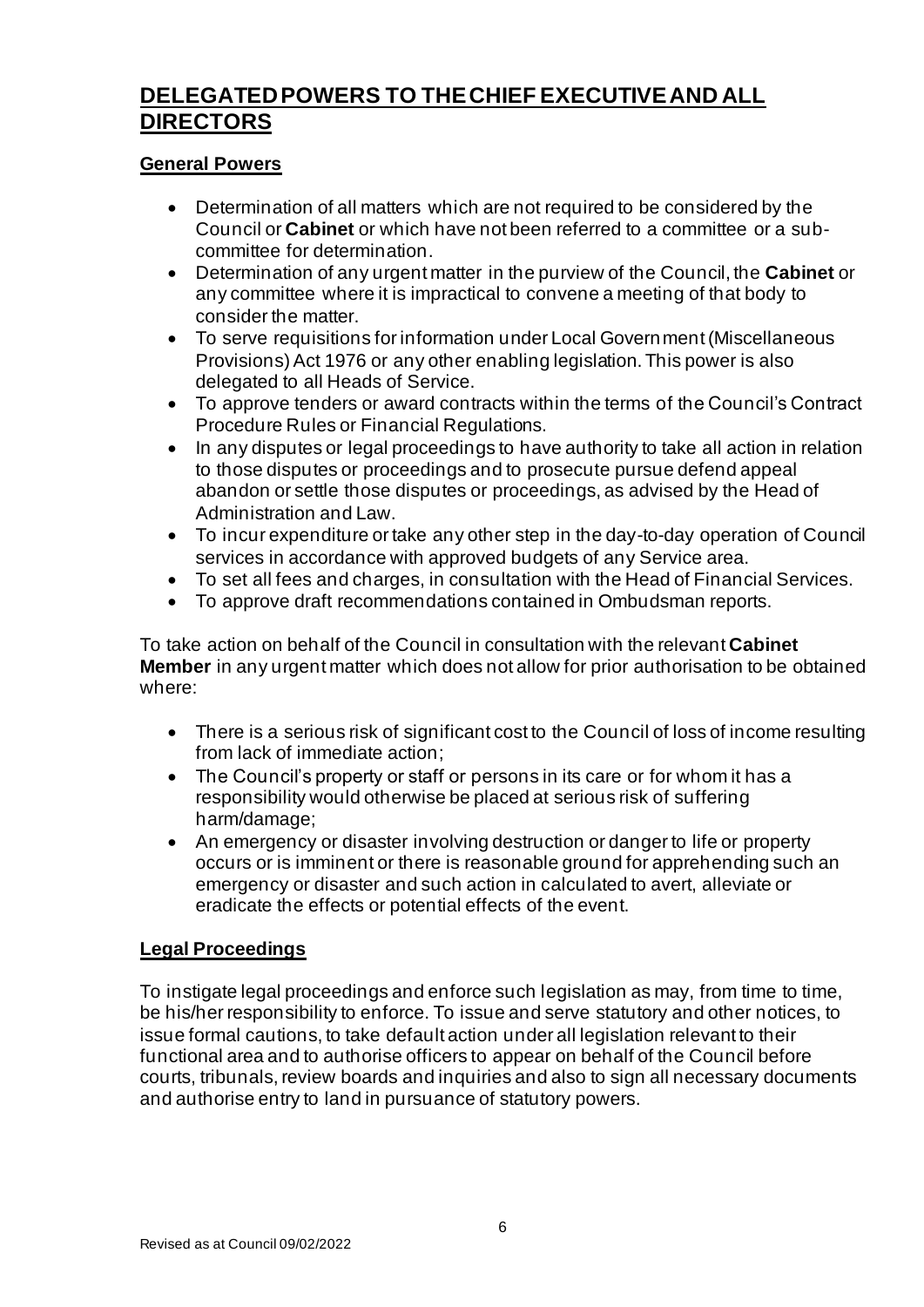## **Employment Tribunals and Employment Disputes**

To approve settlement agreements in relation to any employment dispute, as advised by the Head of Administration and Law and the Assistant Chief Executive (PMP).

## **Health & Safety at Work**

To be responsible for all matters in relation to Health and Safety at work as defined in the Corporate Health and Safety Policy and Arrangements for Implementation.

The Chief Executive shall be entitled to determine any matter otherwise delegated to a Director in the event of that officer's absence or refusal to exercise specific delegated powers.

## **Proper Officer Functions**

Proper Officer functions under the Local Government Act 1972 are delegated as follows:-

- To sign summonses to attend Council, Committee and Sub-Committee meetings - the **Chief Executive**.
- Section 88 to convene a meeting of Council to fill a casual vacancy in the office of Chairman of the Council - the **Chief Executive**.
- Section 100(B) (2)-to exclude reports or parts of reports from the right of public inspection - the **Head of Administration and Law**.
- Section 225 to receive and retain deposited documents the **Chief Executive**.
- Section 229(5) to certify documents the **Chief Executive**.
- For all matters arising out of Part VA of the Local Government Act 1972 (Access to Information) or the Local Government Act 2000 - the **Chief Executive.**

Other proper officer functions:

- To issue determinations consents licences or notices within the Terms of Reference of the Planning Committee - the **Director of Environment** or the **Head of Place and Sustainability.**
- To issue determinations consents licences or notices on behalf of the Council the **Chief Executive** or any relevant **Director** or **Head of Service**.
- To sign any documents on behalf of the Council relating to land the **Chief Executive** or the **Head of Administration and Law**.
- To attest the Common Seal of the Council as the officer authorised under the Council's Standing Orders - the **Chief Executive** or the **Head of Administration and Law.**
- To sign any contractual documents on behalf of the Council relating to any matter - the **Chief Executive**, **the Head of Administration and Law** or any relevant **Director** or **Head of Service**, subject (as appropriate) to that officer advising and obtaining approval from the **Head of Administration and Law** of the proposed signing of such document in advance of such signing.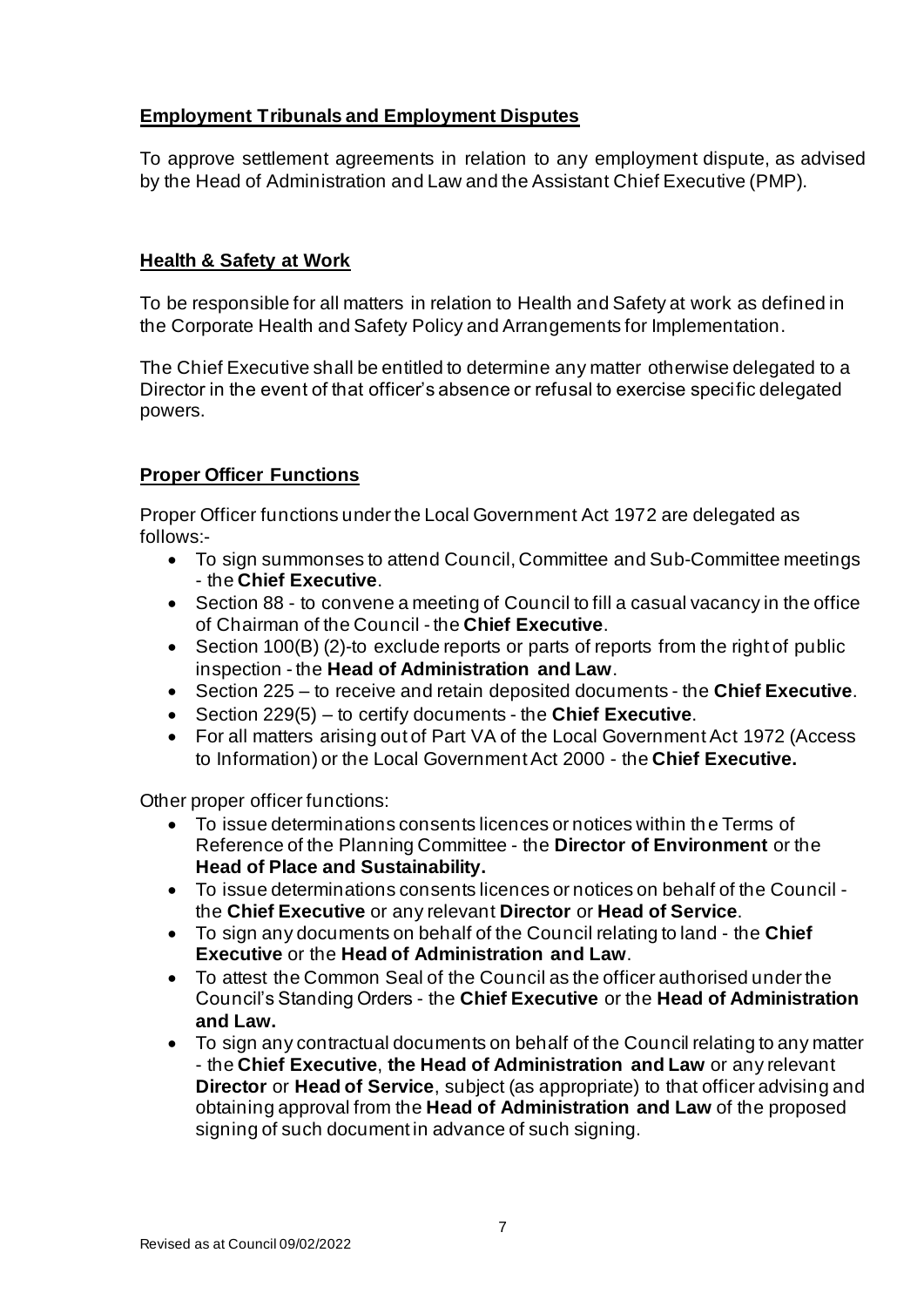- The Registration of Births, Deaths and Marriages -the **Chief Executive**.
- To receive declarations of acceptance of Office by County Councillors and Coopted Members of the Council's Committees - the **Chief Executive** and the **Head of Administration and Law**.
- In relation to any other proper officer function not allocated to other officers the **Chief Executive** and the **Head of Administration and Law**.

## **Staffing**

To determine all matters relating to the staffing, structures, employment, conditions of service, development and welfare of employees of the County Council in accordance with National and Local Conditions of Service and policies and procedures.

## **Appointments**

To make appointments within the authorised establishment, other than in relation to Heads of Service, in accordance with the appropriate Recruitment and Selection, Criminal Records Bureau, Welsh Language Scheme policies and other relevant policies and procedures of the County Council.

To determine starting salaries within the grade or grades of a post having regard to equal pay, qualifications and experience, subject to approval by the **Assistant Chief Executive** (**People Management & Performance**).

#### **Gradings**

All grades of posts will be determined by the **Assistant Chief Executive** (**People Management & Performance**) using the approved job evaluation process.

To approve progression beyond the bar of a scale subject to the post holder meeting the necessary criteria.

To authorise accelerated increments within an officer's scale on the grounds of special merit or ability, subject to the maximum of the scale not being exceeded, in consultation with the **Assistant Chief Executive** (**People Management & Performance).**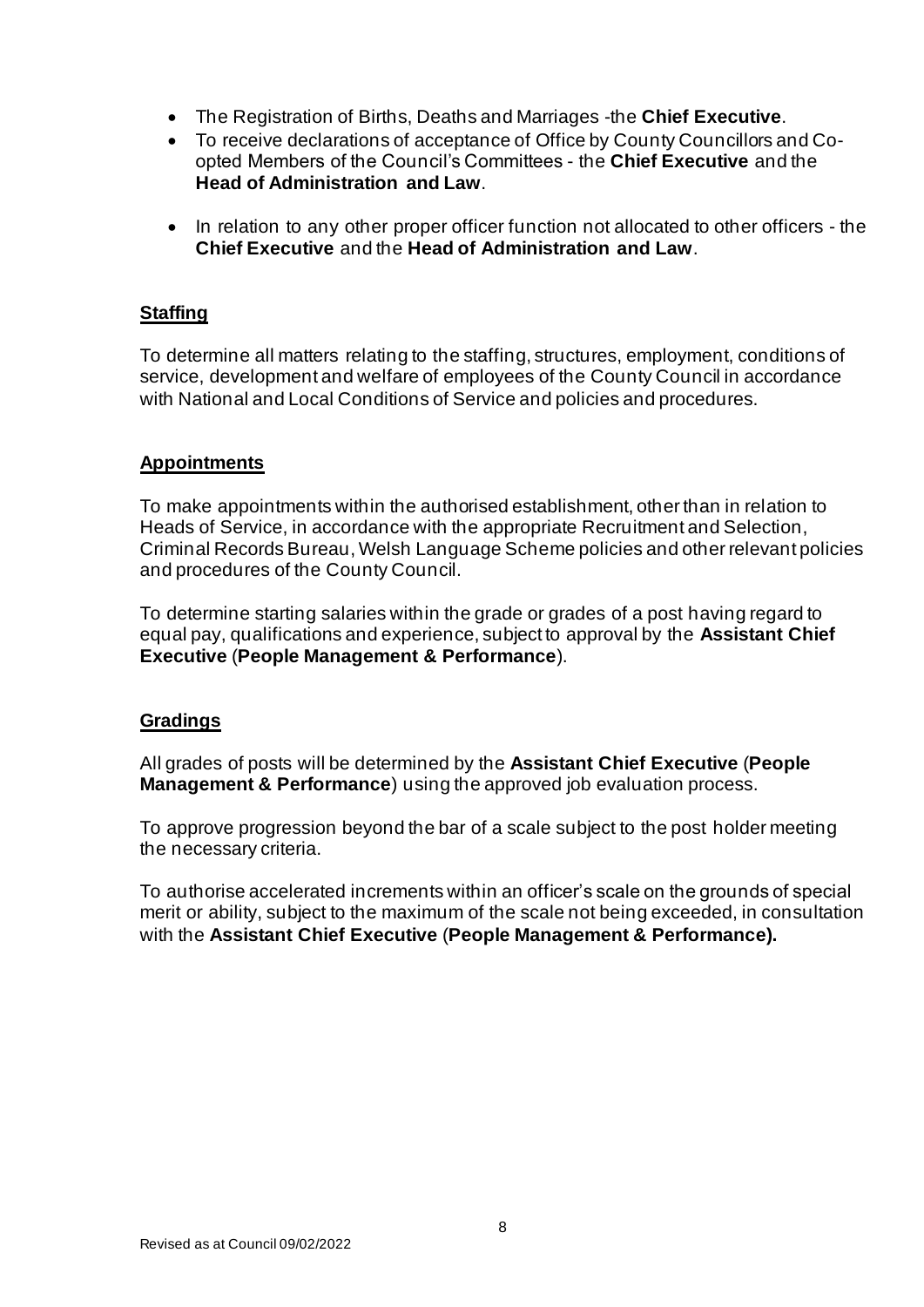## **Staffing Structures/Posts**

To approve changes to their departmental structures where they are within approved budgets in accordance with all relevant HR Policies and Procedures of the County Council, following agreement with the **Assistant Chief Executive** (**People Management & Performance**) where a business case has been established.

To approve the deletion of posts or the creation of new posts subject to approval of the grade and conditions of service by the **Assistant Chief Executive** (**People Management & Performance**).

## **Alternative Working Arrangements**

To develop and implement alternative working arrangements in line with corporate developments and following consultation with the **Assistant Chief Executive** (**People Management & Performance**).

To determine internal or interdepartmental secondments where operationally desirable and in consultation with the **Assistant Chief Executive** (**People Management & Performance**).

To agree external secondments to recognised partner organisations subject to operational exigencies.

## **Temporary Staff**

To engage temporary or casual staff for the temporary replacement of existing staff absent on long term sickness, maternity leave etc. and in consultation with the **Assistant Chief Executive** (**People Management & Performance**).

To engage temporary or casual staff additional to the authorised establishment to meet exceptional needs for a period of up to twelve months, subject to the Recruitment and Selection Policy and in consultation with the **Assistant Chief Executive** (**People Management & Performance**).

To approve the creation of temporary posts which are fully funded by external agencies e.g. Government Departments, **The Senedd, Welsh Government** etc. in consultation with the **Assistant Chief Executive** (**People Management & Performance**).

The above will be subject to evaluation of grades and conditions by the **Assistant Chief Executive** (**People Management & Performance**).

## **Leave**

To grant leave, special leave with or without pay and parental leave without pay in accordance with National Conditions of Service as supplemented by Local Conditions of Service Policies and Procedure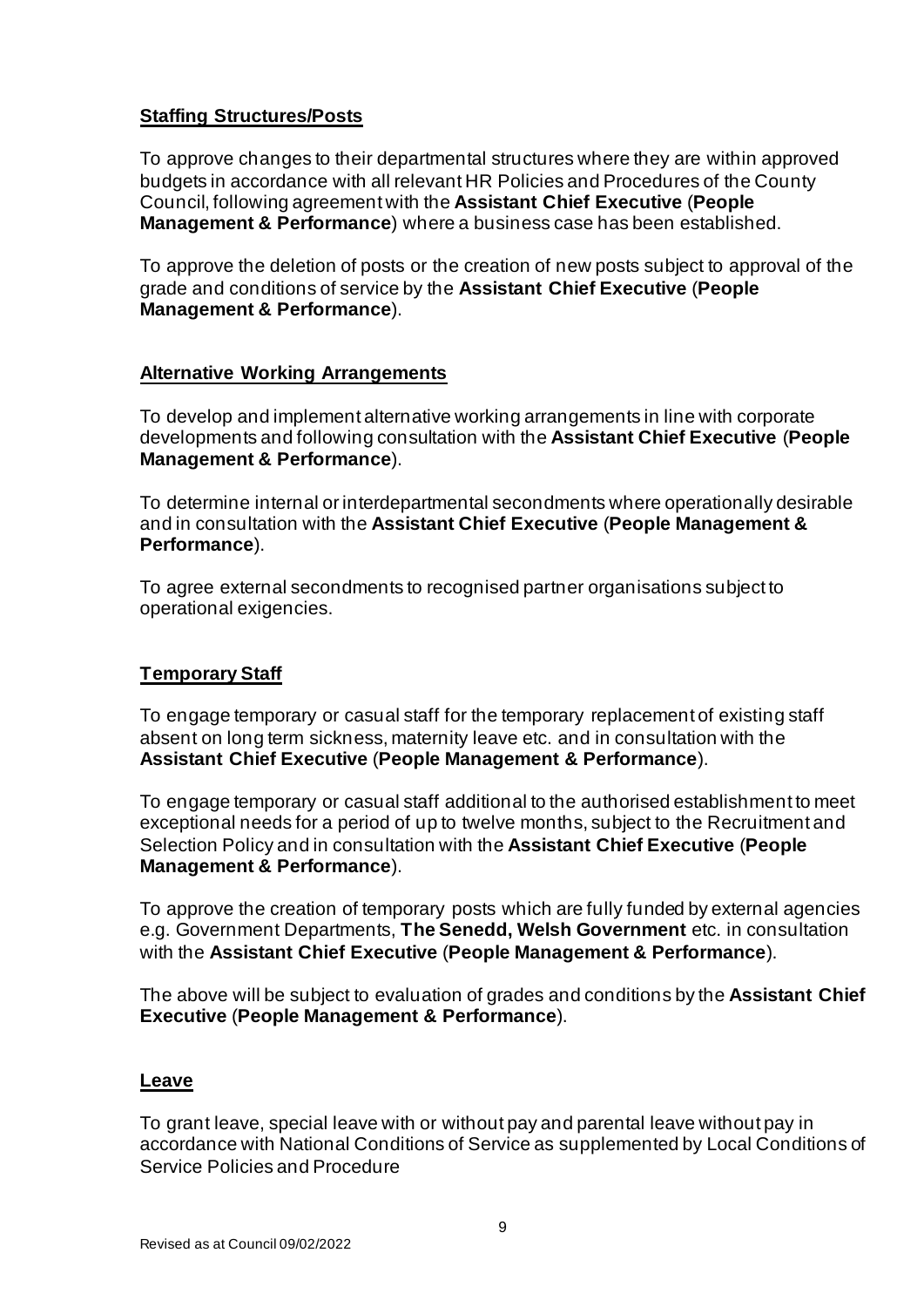## **Compassionate Leave**

At the discretion of the Chief Officer the provision for compassionate leave for each instance of death or serious illness of immediate family be extended up to five days paid leave from three days paid leave.

Authority to allow unpaid leave of absence on compassionate grounds of up to three months.

## **Payments for Additional Duties**

To approve and process for payment, Honoraria or Acting Up Allowances to Officers temporarily undertaking high graded duties, subject to consultation with the **Assistant Chief Executive** (**People Management & Performance**).

## **Relocation and Excess Travel Allowances**

To authorise the payment of re-location and excess travel allowances to employees appointed to permanent posts in accordance with the Local Conditions of Services.

## **Post Entry Training**

To authorise the attendance of employees on courses of study and to authorise the payment of course fees etc. in accordance with the Authority's post entry training scheme.

#### **Car/Telephone Designations**

To approve car/telephone designations in consultation with the **Assistant Chief Executive** (**People Management & Performance**).

#### **Discipline**

To initiate suspension of employees, in accordance with the Authority's Disciplinary Procedure or the JNC for Chief Officers Disciplinary Rules in consultation with the **Assistant Chief Executive** (**People Management & Performance**).

An individual's employment with the Authority be terminated following Officer Disciplinary Hearings or Member Appeal Hearings subject to the involvement of the **Assistant Chief Executive** (**People Management & Performance**) as set out in the Local Conditions of Service Policies and Procedures.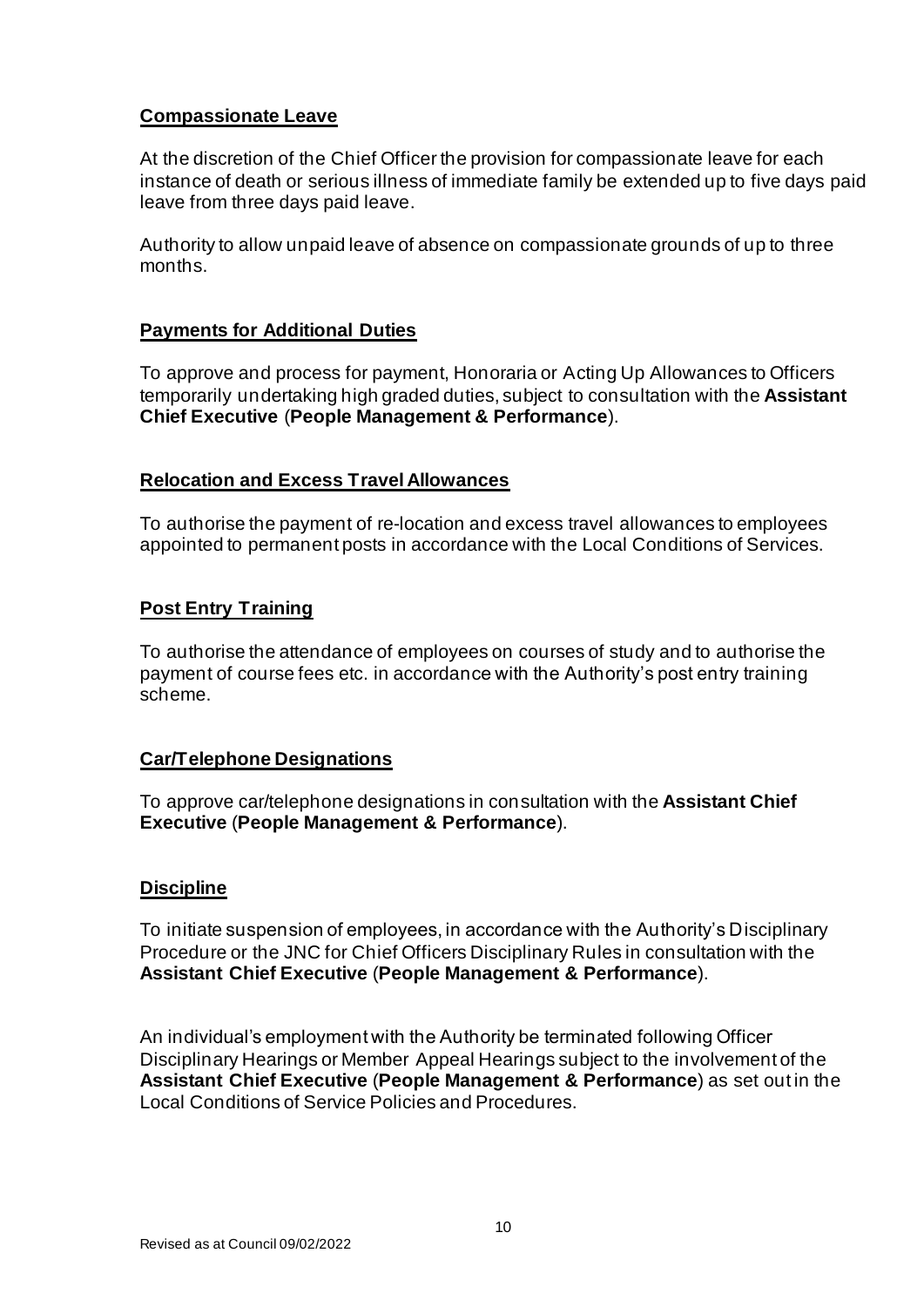## **Press and Media Enquiries**

The Director to be the Department's nominated officer for press and media enquiries of a strategic nature and Heads of Service to be the department's nominated officers for service specific issues.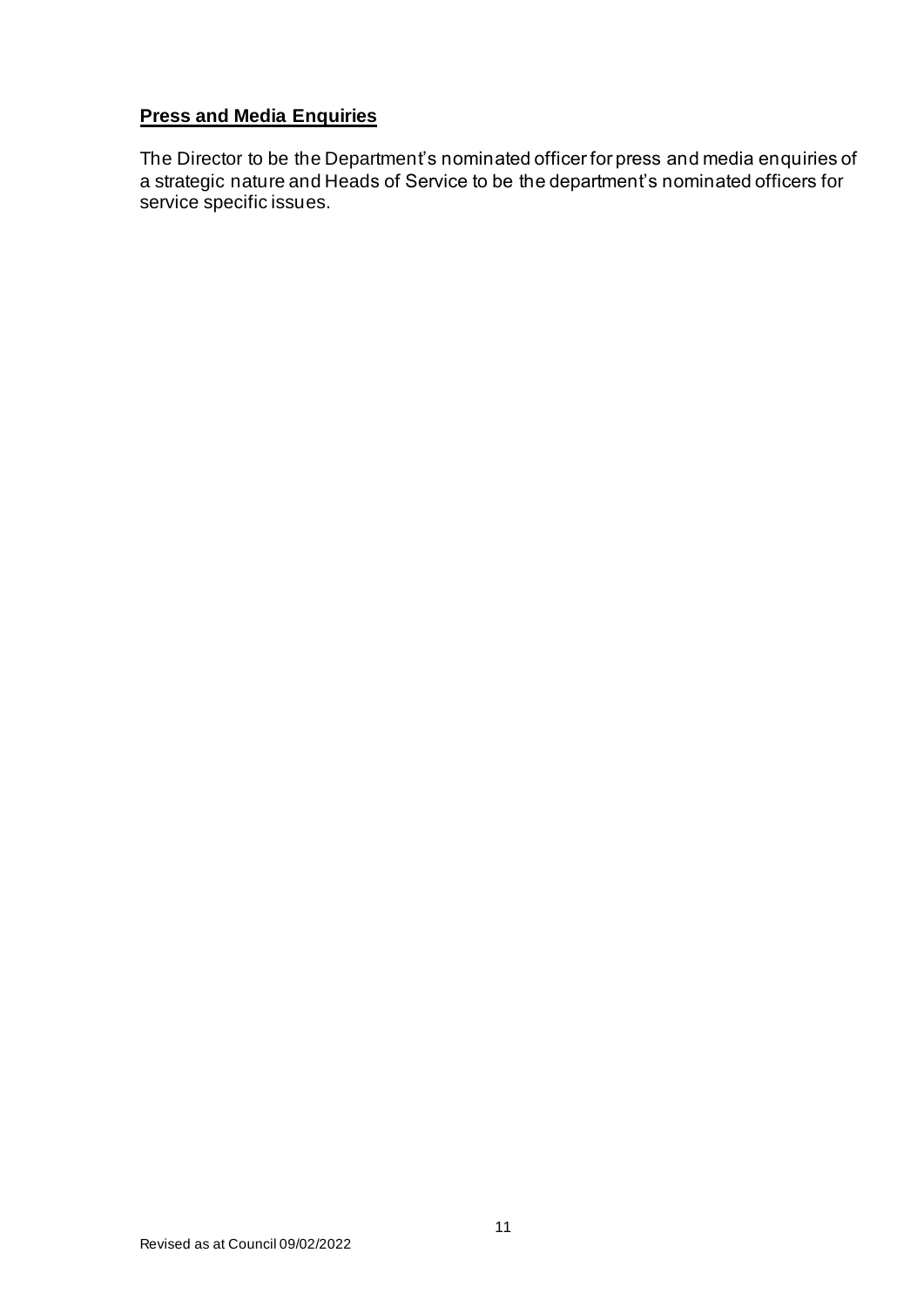# **CHIEF EXECUTIVE'S**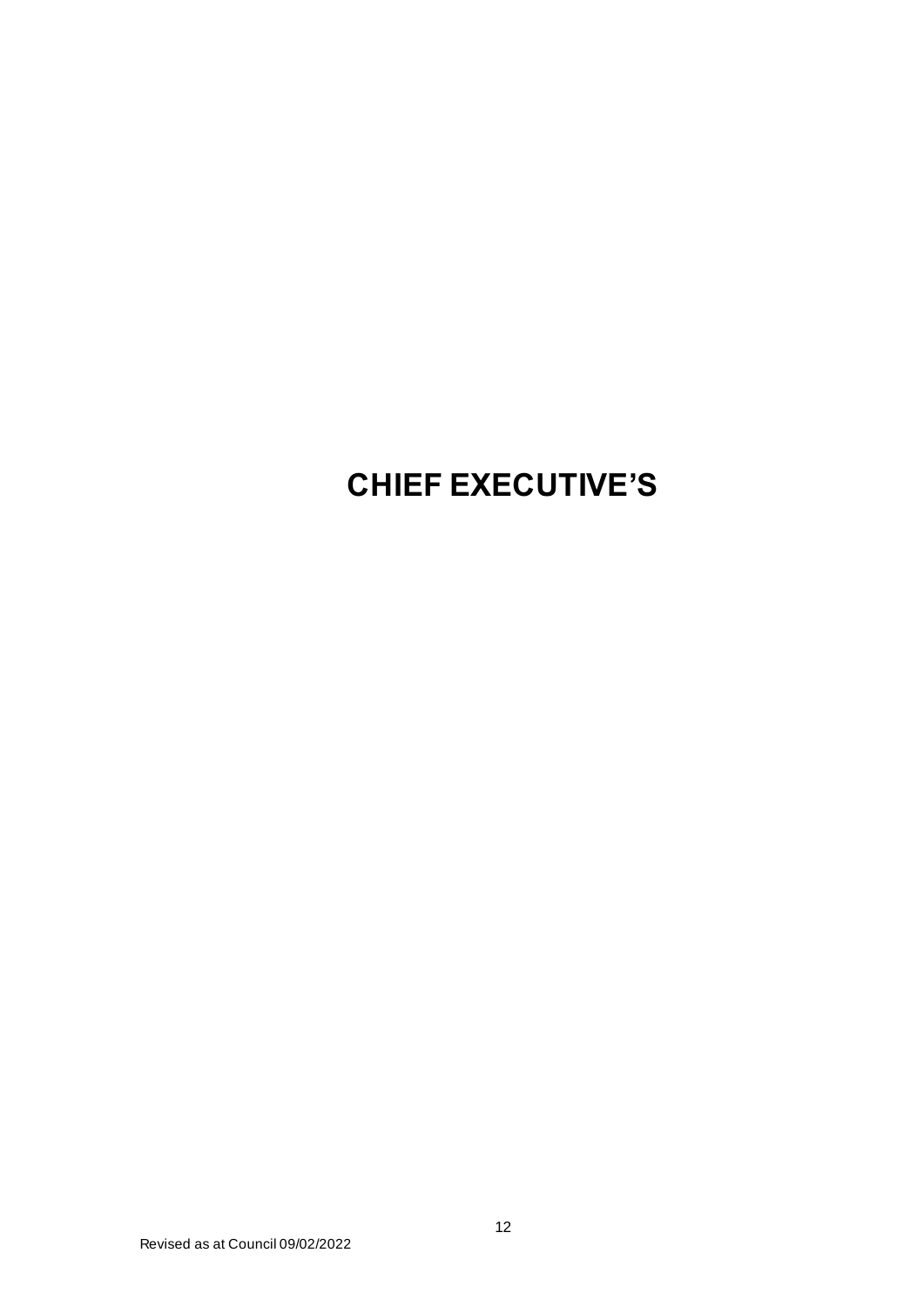The Chief Executive shall have responsibility for the following functions:

## **General**

- the strategic direction and management of the Council;
- the manner in which the discharge of the various functions of the Council are discharged;
- the numbers and grades of staff required by the Council to discharge its functions;
- the organisation appointment and proper management of the Council's staff;
- acting as Returning Officer and Electoral Registration Officer for local government, the Senedd and Parliamentary elections;
- amending election fees for Local Authority elections following the annual NJC pay award or a review of relevant fees by the Home Office;
- those powers and duties relating to election functions that are delegated to the Head of Paid Service by the Council, as set out in part D of table 1 in Part 3 of this Constitution;
- in consultation with the Chair and Vice Chair of Council, in accordance with section 85 of the Local Government Act 1972 to grant approval on behalf of the County Council for members' absence where the reason is related to ill health. (However, in the event of a member being absent for a period of 12 months since the leave of absence was granted then the situation be reported to the Council for consideration.)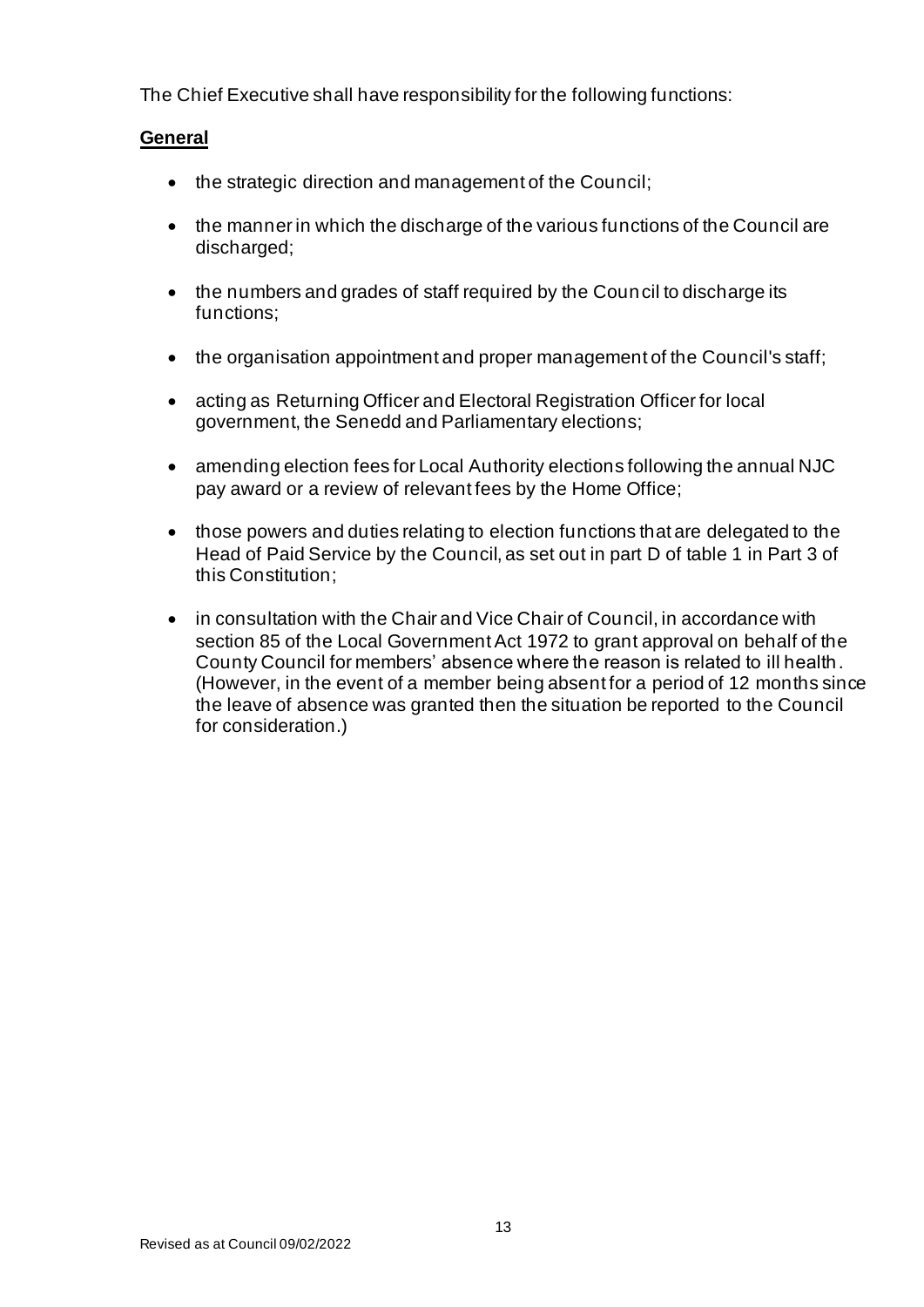## **Staffing Issues**

To approve and sign Certificates of Opinion to accompany applications to the Independent Adjudicator for exempting officers from the application of the political restriction rules in the Local Government and Housing Act 1989.

To extend the Council's Single Status Severance Scheme beyond 31st March 2013, if required

## **Investigating Panel**

To appoint, in consultation with the Leaders of the Political Groups, 5 members to serve on the Investigating Panel for JNC Officer disciplinary issues.

#### **Annual Statement of Internal Control**

To act as the Council Officer nominated to sign the Annual Statement of Internal Control following formal approval by the Audit Committee.

#### **Dispersal Order**

Delegated authority be vested in the Chief Executive in respect of Dispersal Orders

#### **Council Diary of Meetings**

To prepare and implement the Council's programme of ordinary meetings.

#### **Councillors' and Co-opted Members' Allowances**

Delegated authority in consultation with the Leader to approve and publish the Council's Schedule of Members' Remuneration.

#### **Licensing Act 2003 and Gambling Act 2005**

Delegated authority to make representations on behalf of the Council acting in its capacity as a responsible authority.

#### **POWERS DELEGATED TO THE HEAD OF ADMINISTRATION AND LAW**

The Head of Administration and Law shall be authorised to exercise the following functions:

#### **Monitoring Officer**

To be the Monitoring Officer for the County Council under Section 5 of the Local Government and Housing Act 1989, with power to designate another officer to act as Monitoring Officer in the event of his absence.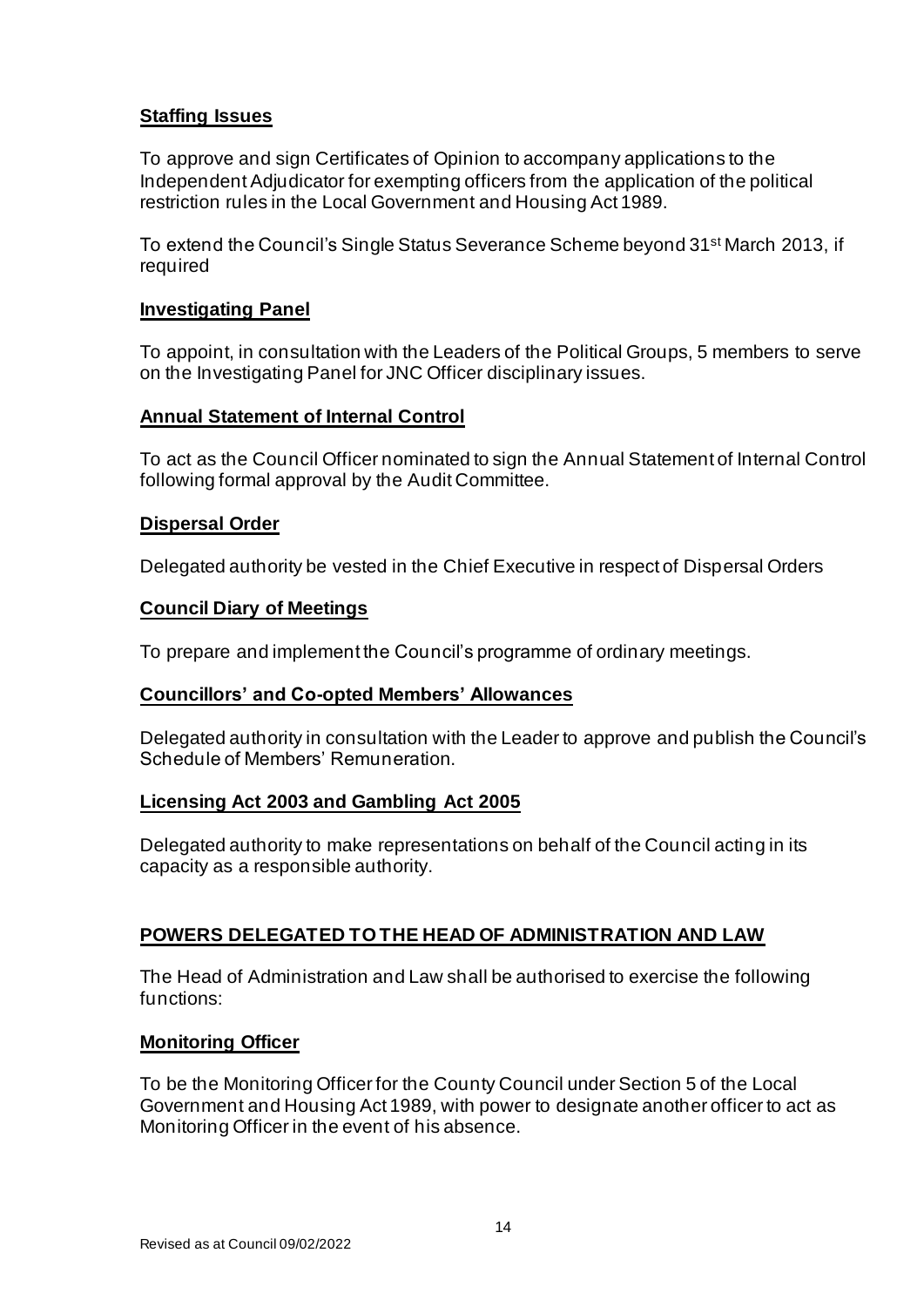To be responsible for undertaking Stage 2 determinations on behalf of the Dyfed Pension Fund.

## **Head of Administration and Law**

To act as Head of Profession for legal functions.

## **Legal Agreements and Contracts (excluding land)**

To sign or attest the seal of the County Council in respect of any contract or legal agreement.

## **Legal Agreements and Contracts relating to Land**

To sign agreements relating to all land transactions and also authority to delegate that power to individual officers in other departments or service areas on such terms and conditions as may be specified.

## **Litigation**

To defend or arrange for the defence of any actions, claims, or proceedings brought against the Council and to incur any necessary expenditure in relation to the legal processes involved including (but not limited to) expenditure in relation to the retention of external advisers including Counsel, experts and external legal advisers and settle claims for damages (including making payments into Court where necessary), subject to consultation where time allows with the appropriate service director, with a report on action taken being submitted to the appropriate **Cabinet Member** meeting where the settlement figure exceeds £100,000. To agree the amount of and pay a claimant's legal costs in relation to claims settled up to £30,000 in respect of any one claim.

To authorise the payment of damages and legal costs arising as a result of a Court Order against the Council, to the sum or sums specified in the Court Order.

To institute any legal proceedings for the furtherance of the Council's functions, including proceedings for an injunction, where it is necessary for such proceedings to be commenced as a matter of urgency in order to prevent danger or injury to Council staff or members of the public, to protect Council land and property, to maintain essential services, or for any other purpose where the Council or the public will be seriously prejudiced if such action is not taken, and to settle such proceedings subject to consultation where time allows with the appropriate service director, with a report on action taken being submitted to the appropriate **Cabinet Member** meeting where the settlement figure exceeds £100,000.

To provide and accept any undertakings or deal with any other ancillary matter required by the Court during the course of such proceedings.

To settle Employment Tribunal cases subject to consultation where time allows with the appropriate service director and the Assistant Chief Executive (PMP).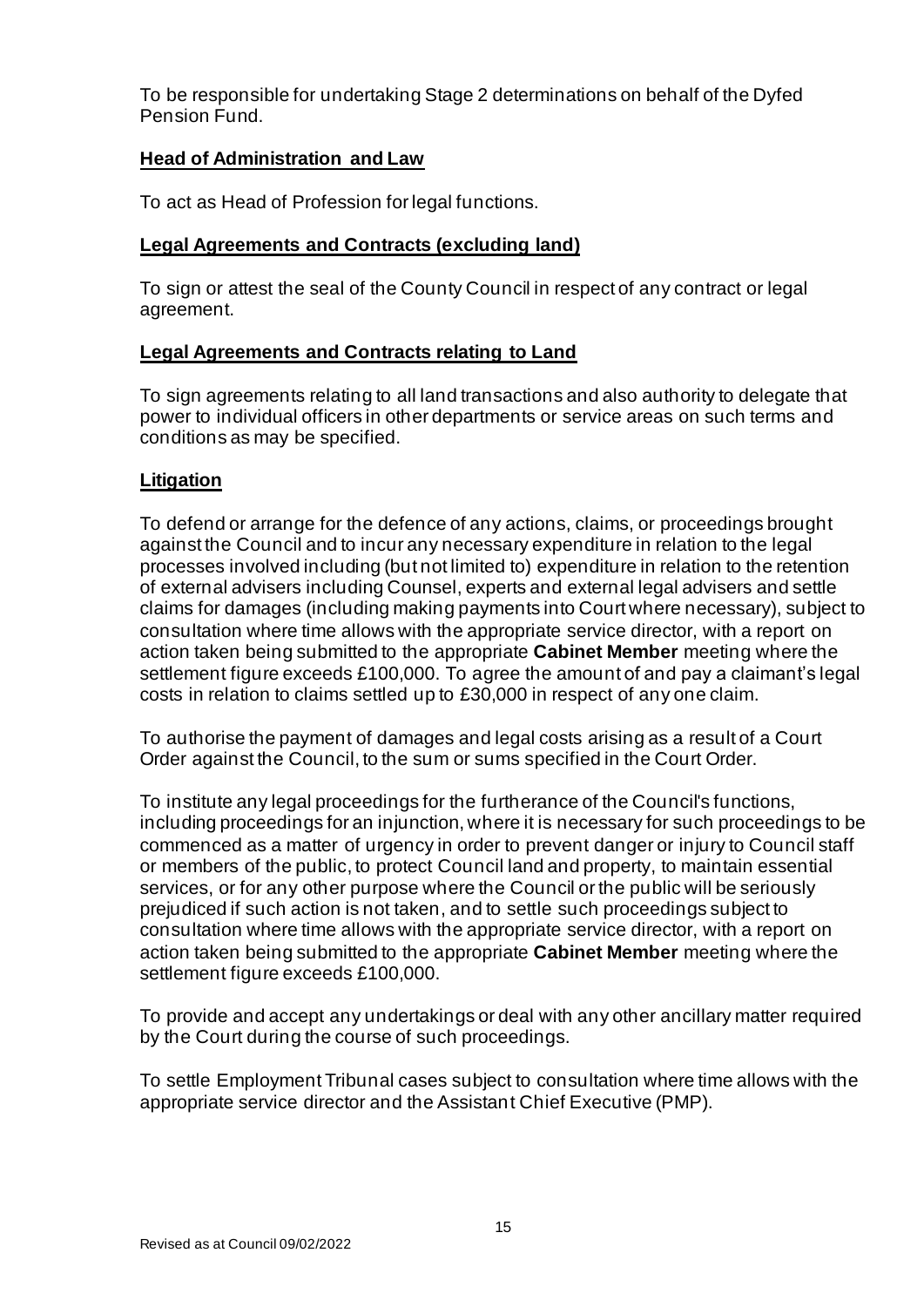## **Indemnities**

To authorise indemnities where they are required to enable the Council to exercise any of its functions provided that where the giving of an indemnity could have exceptional financial implications, the matter shall be referred to the appropriate **Member of the Cabinet**.

## **Retention of Counsel**

To seek Counsel's Opinion or other expert advice and to retain Counsel or other experts whenever this is considered to be appropriate.

## **External Legal Advice**

To procure external legal advice and support in relation to any proceedings or matter involving the County Council, or a company or partnership in which the County Council has an interest where that is considered to be appropriate.

## **Legal Costs**

To settle the amount of vendors' legal costs based on the Solicitors Remuneration Order 1972.

#### **Blight Notices**

To accept legally binding Blight Notices served on the Council and conforming with the requirements of Section 150 of the Town and Country Planning Act 1990, requiring the Council to purchase property and land, and to serve Counter Notices where necessary.

#### **Interest in Land**

In consultation with the appropriate Director(s) or Head of Service dealing with the matter in respect of which the information is required to serve Notices under Section 16 of the Local Government (Miscellaneous Provisions) Act 1976, on persons requiring them to furnish particulars of any interest they may have in land.

#### **Law of Property Act 1925**

**Head of Homes and Safer Communities**, **Head of Place and Sustainability**, and **Head of Administration and Law** to instigate the necessary action to bring about an enforced sale, including the disposal of the property.

#### **Commons Registration**

To consider and determine on their legal merits applications for the registration of Common Land and Village Greens brought under the Commons Registration Act 1965 including the appointment of an inspector and the holding of a public inquiry when advised to do so by Counsel.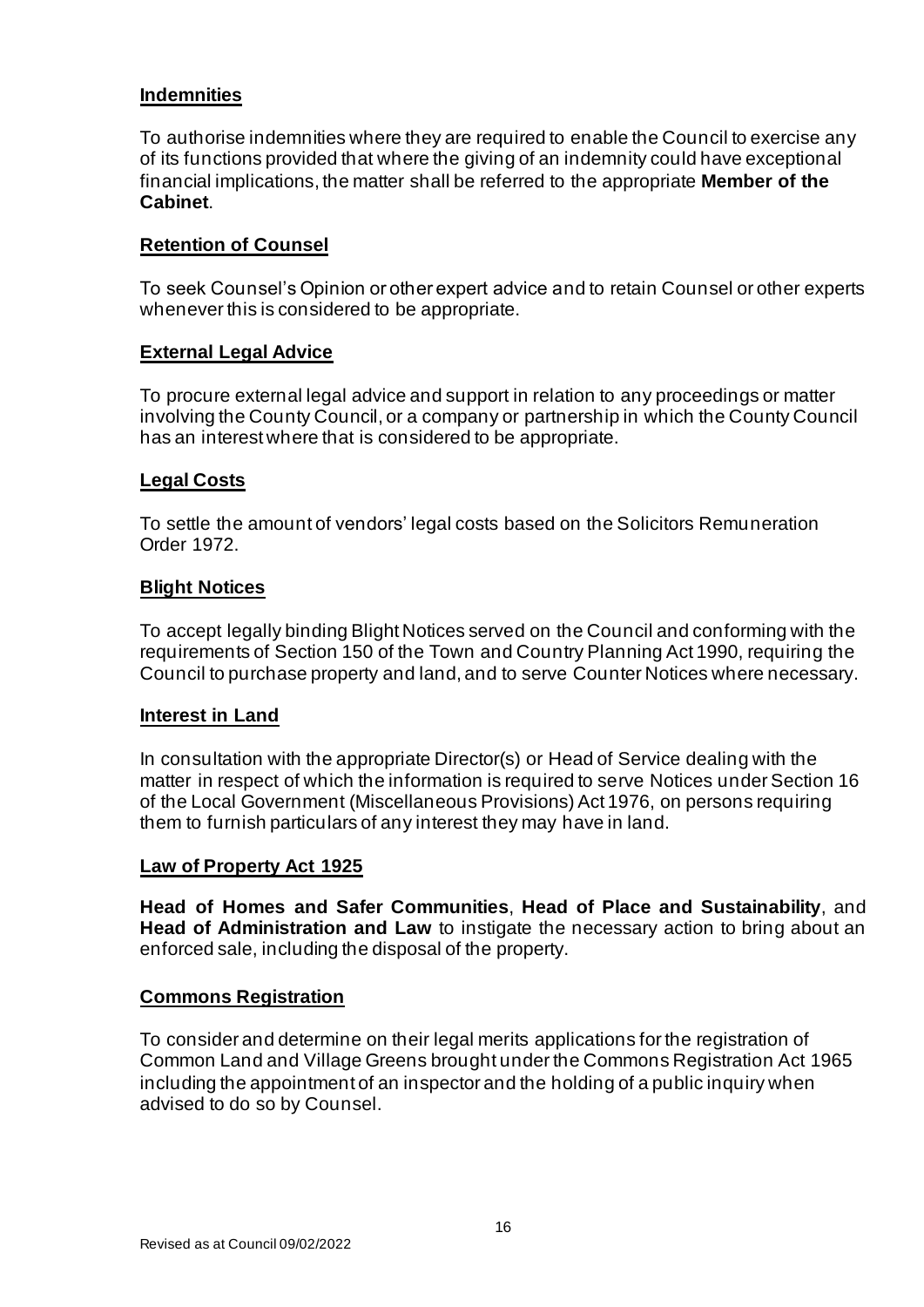## **Court Appearances**

Under Section 223 Local Government Act 1972 to prosecute, defend or appear on behalf of the Carmarthenshire County Council in proceedings before the Magistrates' Court

Under Section 60 County Courts Act 1984 to conduct on behalf of the Council actions in the County Court for both of the following:

- the recovery of possession of houses belonging to the Council;
- the recovery of any rent, mesne profits, damages or other sum claimed by the Council in respect of the occupation by any person of such a house.

#### **Local Settlement of Complaints**

To approve draft recommendations contained in Ombudsman reports.

To approve suitable and appropriate payments in settlement of complaints against the Council and in local settlement of Ombudsman complaints, such payments to be made from the appropriate service budget following consultation with the relevant service director.

## **Children Protection at Work Regulations 1998 (as amended)**

To take all relevant procedural steps in order to invoke any necessary byelaws.

#### **Traffic Management Act 2004**

To reconsider matters referred back to the Council by the Parking Adjudication Service.

#### **School Appeals Panels**

To appoint members of an independent appeals panel to determine:

(a) appeals against the permanent exclusion of a child from school;

(b) appeals against refusal to admit a pupil to a school;

(c) appeals by governing bodies against decisions by or on behalf of the Council to admit to the school a child to whom Section 87(2) of the Schools Standards and Framework Act 1988 applies.

#### **Powers Delegated to the Head of Regeneration**

The functions associated with the delivery of the Council's responsibilities for economic development and regeneration including the approval of any grant that falls within these functions and, including (but not limited to) the functions described below.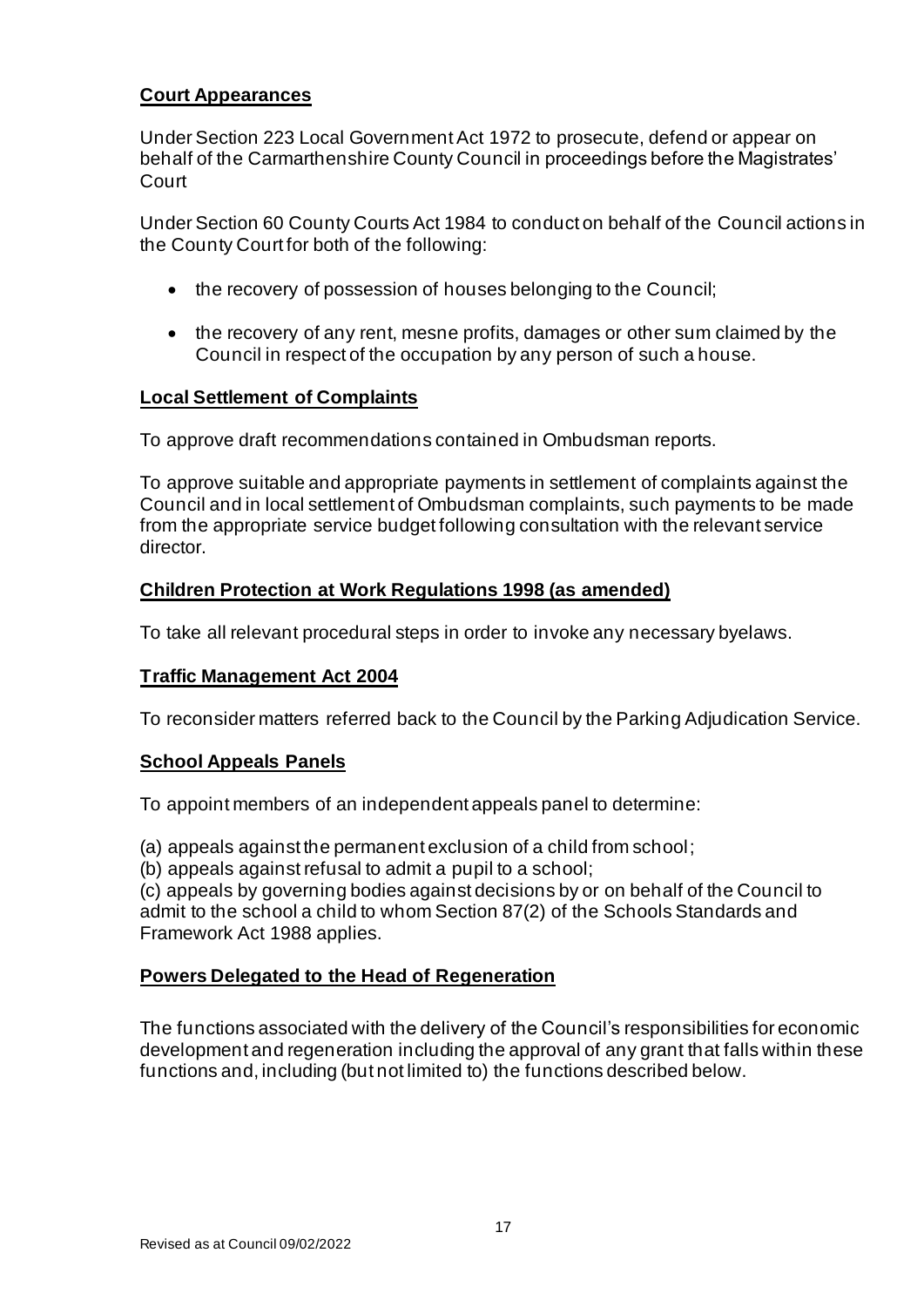## **Business Support/Implementation Mechanism**

In consultation with the Director of Corporate Services to consider each application according to agreed criteria.

## **Business, Community or Regeneration Related Grants Programmes**

To award grants of up to a maximum of **£10,000** under the above programmes.

## **Dyfed Welsh Church Fund**

To make grant awards from the Welsh Church Fund.

## **Valuations**

The **Head of Regeneration**'s certified valuation is accepted for all property transactions subject to Council policy as to whether an individual asset is to be disposed, acquired or leased.

## **Acquisitions**

To acquire land for any purpose, subject to the policy of the property requirement being in place and to instruct the **Head of Administration and Law** to prepare appropriate documentation in relation to any agreement.

Authorised in consultation with the Corporate Management Team and the appropriate **Cabinet Member(s)** to purchase small areas of derelict land or derelict buildings which have the potential to become saleable assets in the future (or to be used by the council), or where ownership of the land will enable clearance work to be carried out to improve the environment. (In accordance with the terms of reference of the Derelict Land Fund).

## **Notices**

To accept and serve notices required under the Agricultural Holdings or any Landlord and Tenants Acts governing the management of rural and urban estates.

## **Legal Agreements**

To complete Wayleave, Easement tenancy and licence agreements, where it falls within a category of transaction agreed with the Head of Administration and Law as being appropriate for signing, rather than execution under the Council's common seal.

## **Planning Applications**

To submit planning applications in respect of land, to assess its development potential prior to sale, or to carry out a development on behalf of the Authority.

## **Appropriation of Land**

To appropriate land for any purpose under the provisions of Section 122 of the Local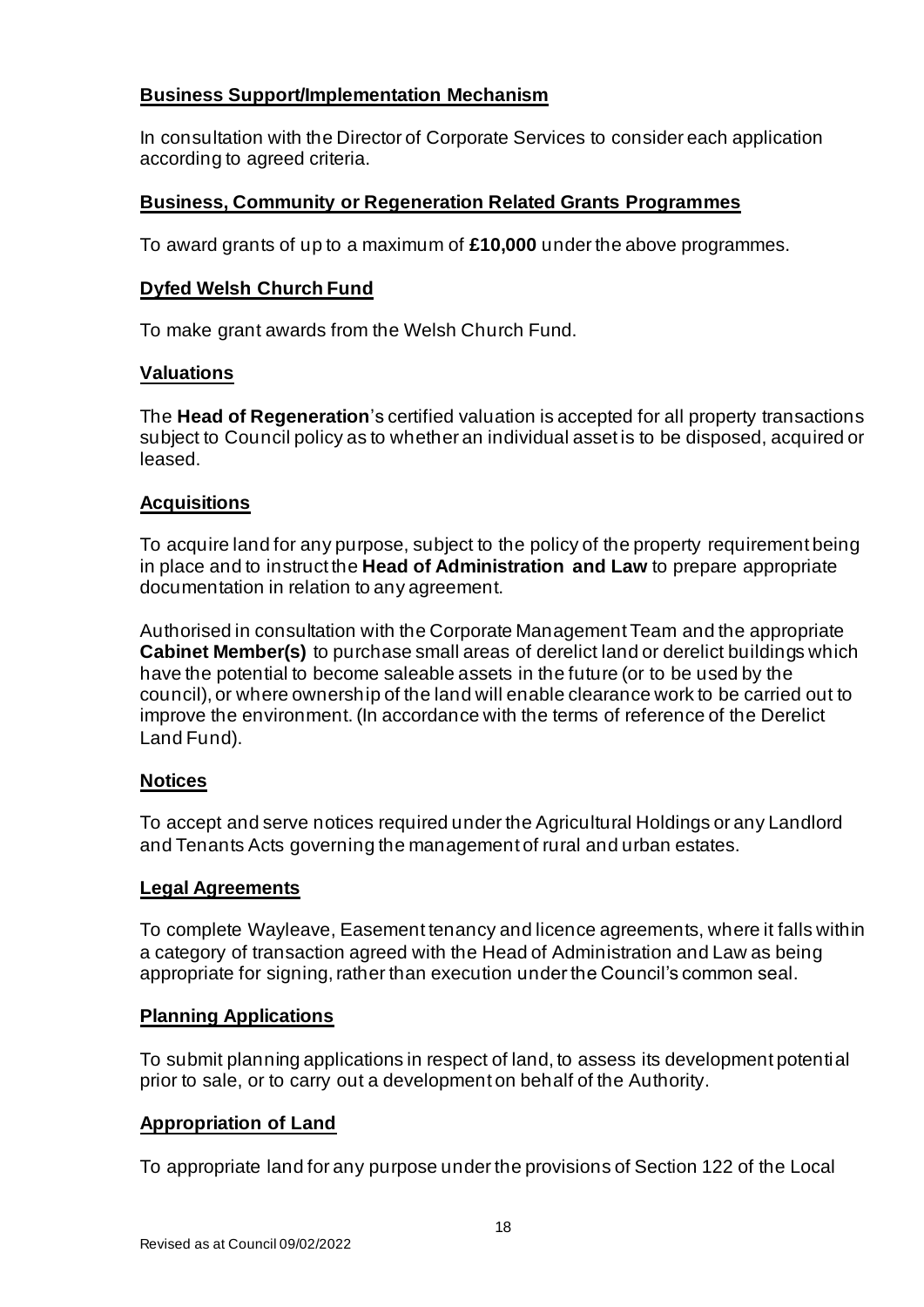Government Act 1972, subject to any statutory limitations and to the written agreement of the relevant Director or Head of Service who has responsibility for the land prior to its appropriation.

## **Disposals**

To dispose of land and buildings no longer required for Council functions, save that decisions relating to the disposal of Strategic land and buildings which will have a major effect on the commercial activity of an area shall be reserved to the **Cabinet**. In both cases there shall be a requirement to consult with local members.

To dispose of freehold reversions of residential dwellings as required.

To agree reserve / asking prices and the most appropriate method of property marketing / disposal.

To instruct the **Head of Administration and Law** to prepare appropriate documentation in relation to any agreement.

#### **Lettings**

To approve requests for the assignment of leases and the underletting and sub-letting of property where consent for such requests cannot reasonably be withheld and to instruct the **Head of Administration & Law** to prepare the appropriate documentation in relation to any such consents.

To let property (lettings to include seasonal licenses and concessions), such property to include commercial, industrial and rural estates, livestock and provisions markets, surplus or non-operational property etc. and to sign such letting agreements where it falls within a category of transaction agreed with the **Head of Administration and Law** as being appropriate for signing, rather than execution under the Council's common seal.

To instruct the **Head of Administration and Law** to terminate, repossess and recover property and any monies due.

To accept surrender of existing interest and re-grant of longer letting periods at revised terms.

To negotiate and agree appropriate tenant's improvements.

#### **Adverse Possession and boundary disputes**

To instruct the **Head of Administration and Law** to recover possession of trespassed land and to resolve boundary disputes affecting Council owned land and property.

#### **Disputes**

To attend Courts, tribunals and alternative dispute resolution hearings to settle property disputes, including statutory land compensation matters.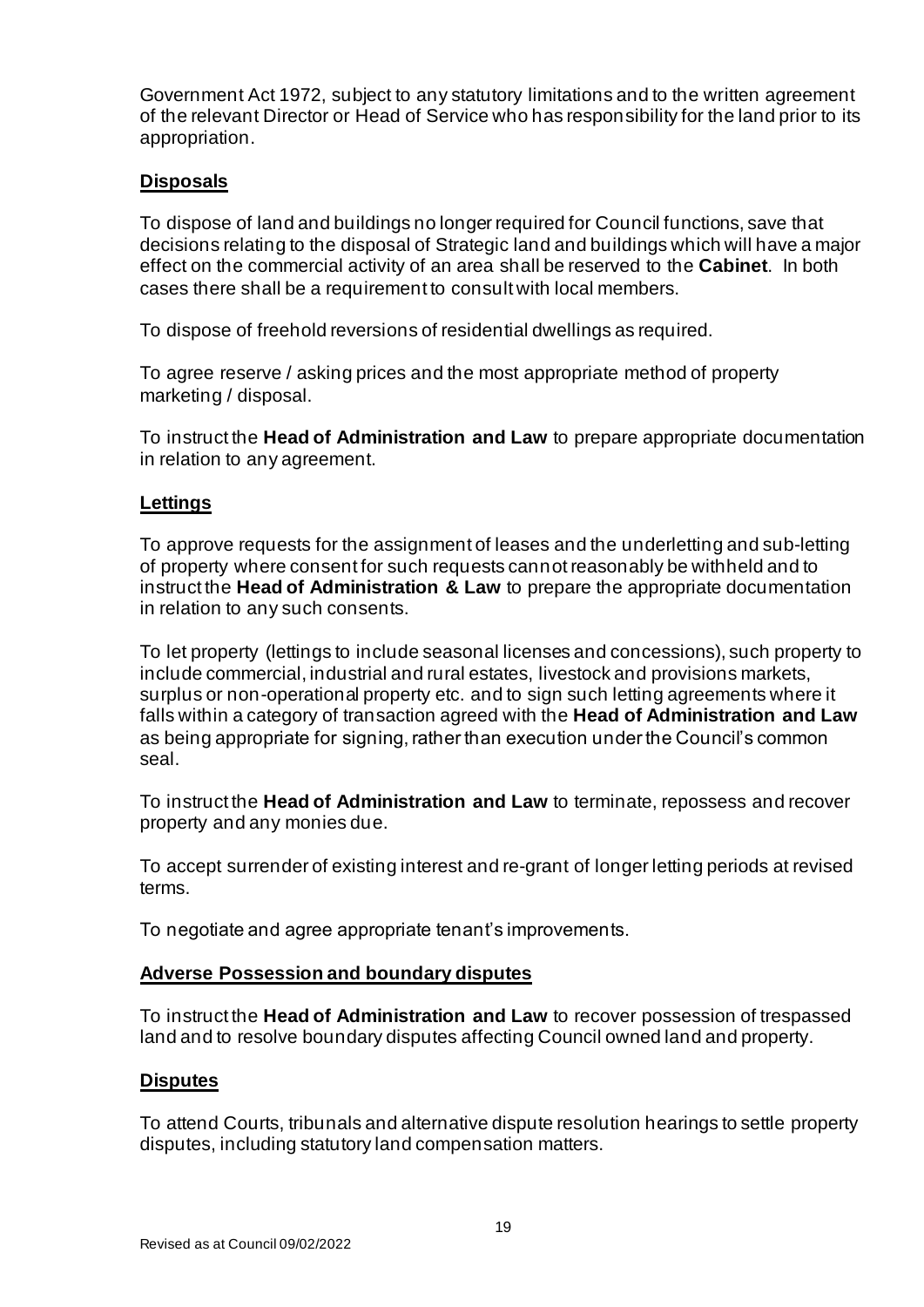# **CORPORATE SERVICES**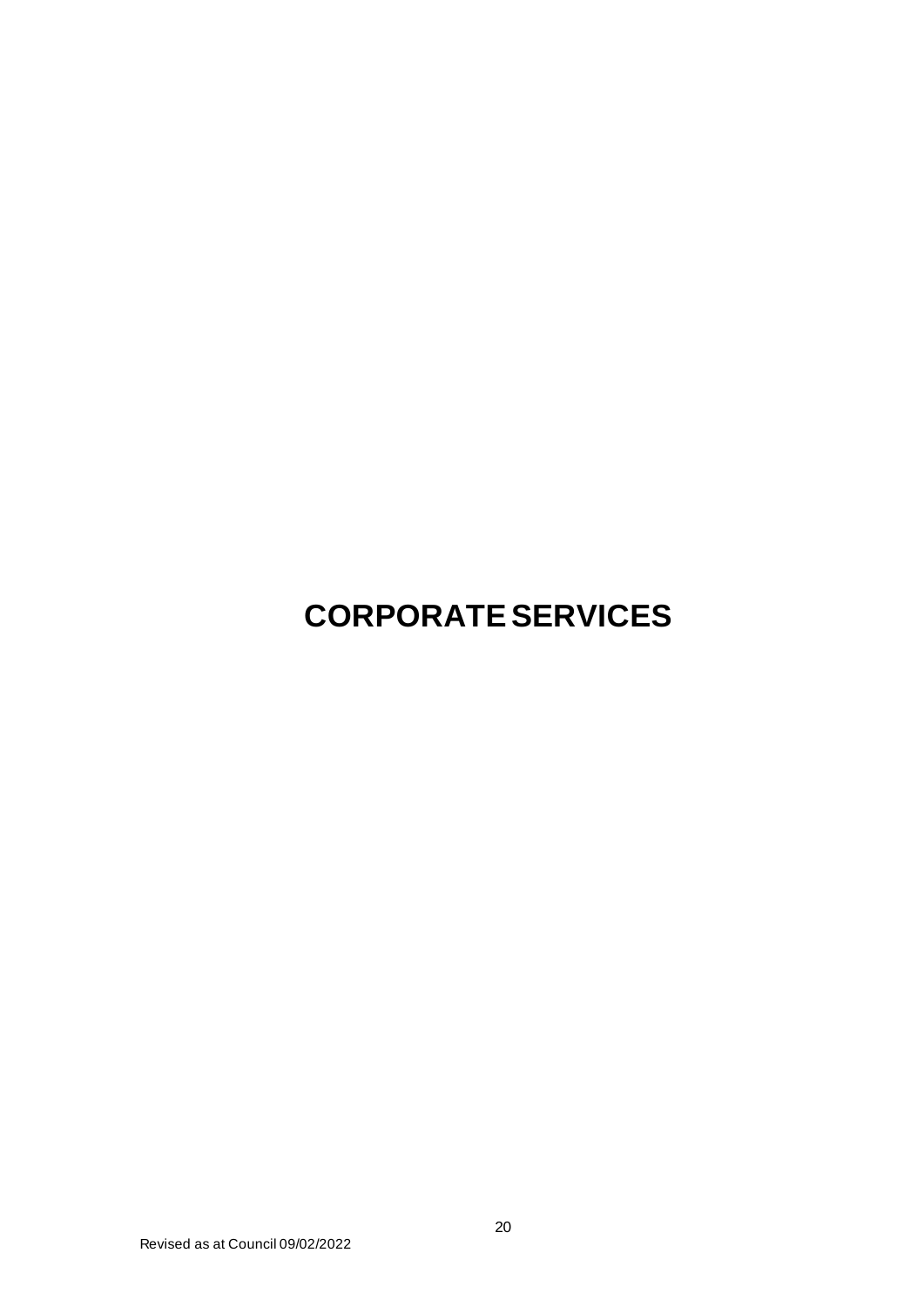The **Director of Corporate Services** shall have delegated authority for the exercise of all Council powers relating to the following matters:

## **FINANCIAL RELATED SERVICES**

## **Council Tax and Housing Benefit**

To undertake the following:

## **Local Government Finance Act 1992 (unless indicated otherwise)**

- · To collect the Council Tax Para. 1
- To determine liability to the Tax Paras. 6,7
- · To determine liability of owners Para. 8(3)
- To determine joint and several liability Paras. 8.9
- · To determine and allow discounts Para. 11 Schedule 1
- To determine reductions for disabled people Para. 1
- · To consider and respond to notices from aggrieved persons (regarding
- · liability and any calculations) Para. 16
- · To hold the Valuation List on deposit for public inspection and provide information on the contents of past lists - Paras.22,28
- · To provide information required by the Listing Officer (Valuation Officer) for the purpose of maintaining the List - Para. 27
- · To impose penalties on persons for failure to supply information or to knowingly supply false information. Schedule 3.
- · To quash penalties. Schedule 3.
- · To require information from individuals and public bodies
- · To approve individual Council Tax reduction applications in accordance with approved guidelines.

## **Council Tax (Administration and Enforcement Regulations 1992 as amended)**

- · To notify persons concerned of the valuation of the relevant property
- · To ascertain and determine Exempt Dwellings and to notify the relevant persons
- To serve demand notices
- · To serve reminder notices
- · To serve adjustment notices
- · To collect penalties
- · To apply for a Liability Order
- · To make an Attachment of Earnings Order
- · To make an Attachment of Allowances Order

## **Council Tax Valuation & Liability Appeals**

To represent the Council at Local Valuation Tribunal hearings dealing with Council Tax appeals (Section 16 Local Government Finance Act, 1992).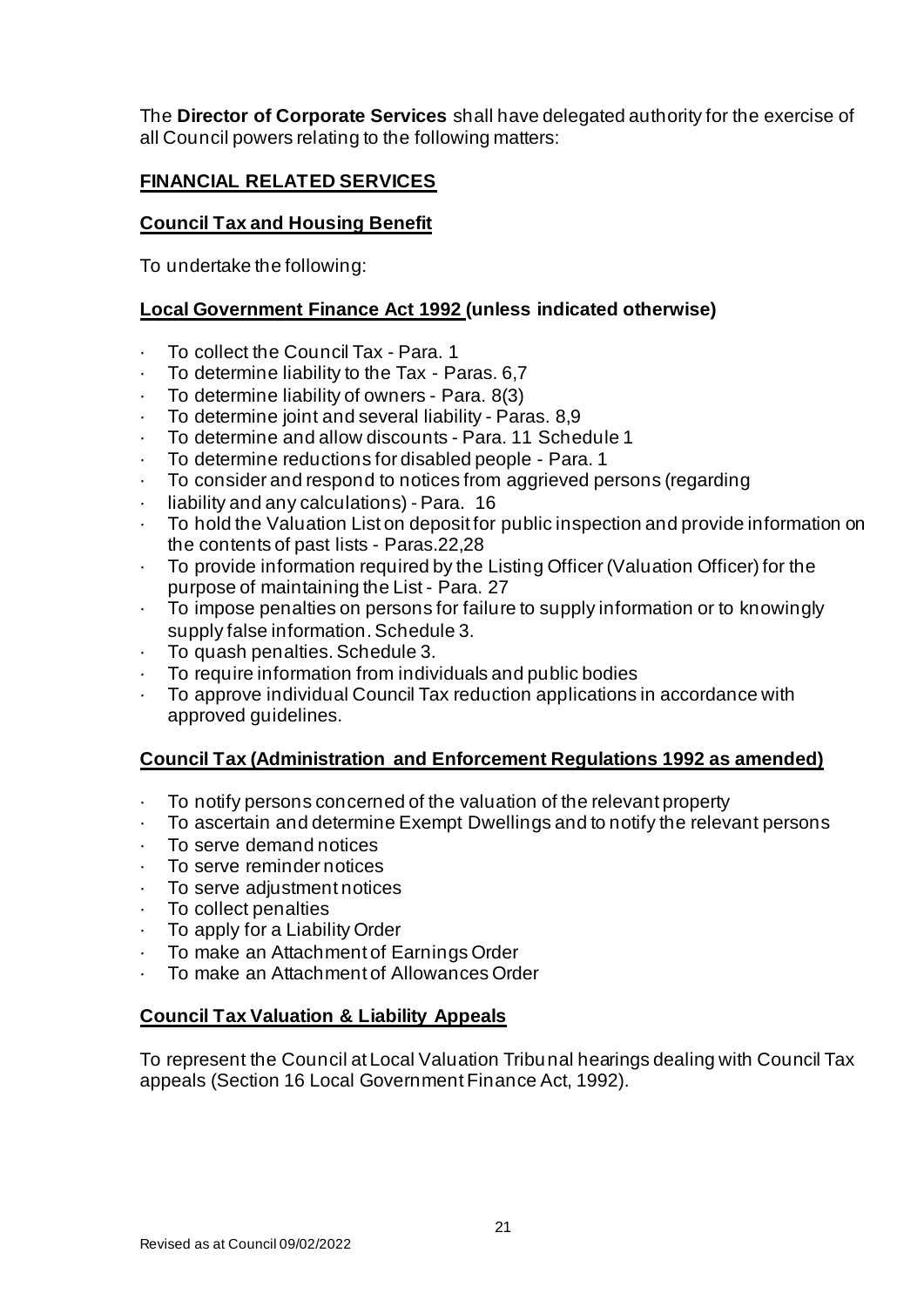## **Housing Benefit & Council Tax Benefit**

To undertake all functions relating to the assessment, administration and payment of Housing Benefit and Council Tax Benefit.

## **Housing Benefit & Council Benefit Payments - Discretionary Housing Payments & Irrecoverable Overpayments**

To award Discretionary Housing Payments in respect of Housing Benefit & Coun cil Tax Benefit (The Discretionary Financial Assistance Regulations 2001 - SI.1167 & 2340).

To determine irrecoverable overpayments of Housing Benefit and Council Tax Benefit [Regulation 100, Housing Benefit (General) Regulations 1987 and Regulation 85 of the Council Tax Benefit (General) Regulations 1992].

#### **Housing Benefit Cheques**

- Authorised signatories in respect of Housing Benefit cheques up to a value of £400.
- Authorised to "open" housing benefit cheques up to £400.

### **Prosecution Proceedings & Fraud Sanctions - Housing Benefit and Council Tax Benefit Fraud**

To instigate prosecution proceedings in relation to Housing Benefits and Council Tax Benefit fraud, in accordance with the authority's agreed prosecution policy.

To impose formal Cautions or Administrative Penalties in relation to Housing Benefits and Council Tax Benefit fraud.

#### **Benefit Appeals**

To represent the Council at Appeals Service Benefit Hearings [Housing Benefit and Council Tax Benefit (Decisions & Appeals) Regulations 2001].

#### **Fraud Investigations**

To issue Certificates of Authorisation to qualifying officers within the Fraud Investigation Unit, to enable them to become authorised officers, in accordance with Section 109 of the Social Security Administration Act 1992.

#### **Non-Domestic Rates & Other Revenues**

To undertake all functions relating to the assessment, administration, collection and recovery of Non-Domestic Rates, and Sundry Debt due to the Authority.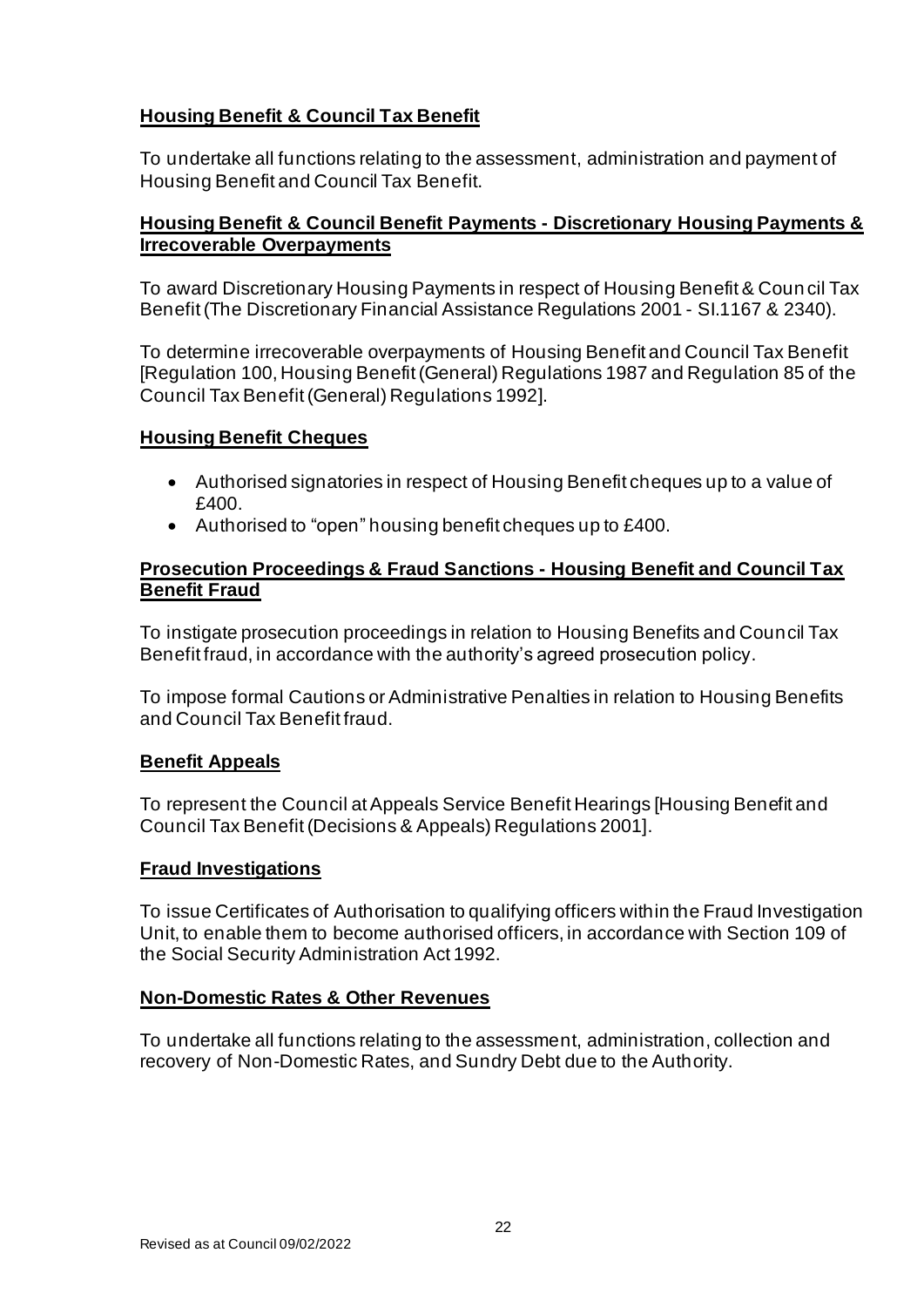#### **Mandatory and Discretionary Rate Relief [Local Government Finance Act 1988 (unless otherwise stated)]**

To:

- · Award mandatory rate relief to those businesses that qualify, Sec. 43(5) & 43(6a)
- Award discretionary Rural Rate Relief in accordance with current Council policy. Sec. 47(2a) & (2b) and 47(3a) & (3b)
- · Award the appropriate level of discretionary relief to charitable and other non-profit making organisations in accordance with current Council policy
- · Grant rate reductions for Partly Occupied Property in accordance with Valuation Officer certificates Sec. 44a,

## **Recovery Proceedings at Magistrates' Court**

To represent the Council at proceedings at Magistrates' Court for recovery of Council Tax and Non-Domestic Rates (Section 223, Local Government Act, 1972).

To lay a Complaint for Liability Order in respect of unpaid Council Tax, Non-Domestic Rates and residual Community Charges under the following Regulations:

Part VI of Council Tax (Administration and Enforcement) Regulations, 1992.

Part III of Non-Domestic Rating (Collection and Enforcement) Regulations, 1989.

Part IV of Community Charges (Administration and Enforcement) Regulations, 1989.

#### **Recovery of Commercial Rents**

To instruct bailiffs in the recovery of commercial rents (common law rights).

#### **Recovery Proceedings at County Court**

To represent the Council at proceedings at County Court for the recovery of Sundry Debts.

#### **Local Government Reorganisation - Dyfed Debts**

To write off pre Local Government Reorganisation Dyfed Debts.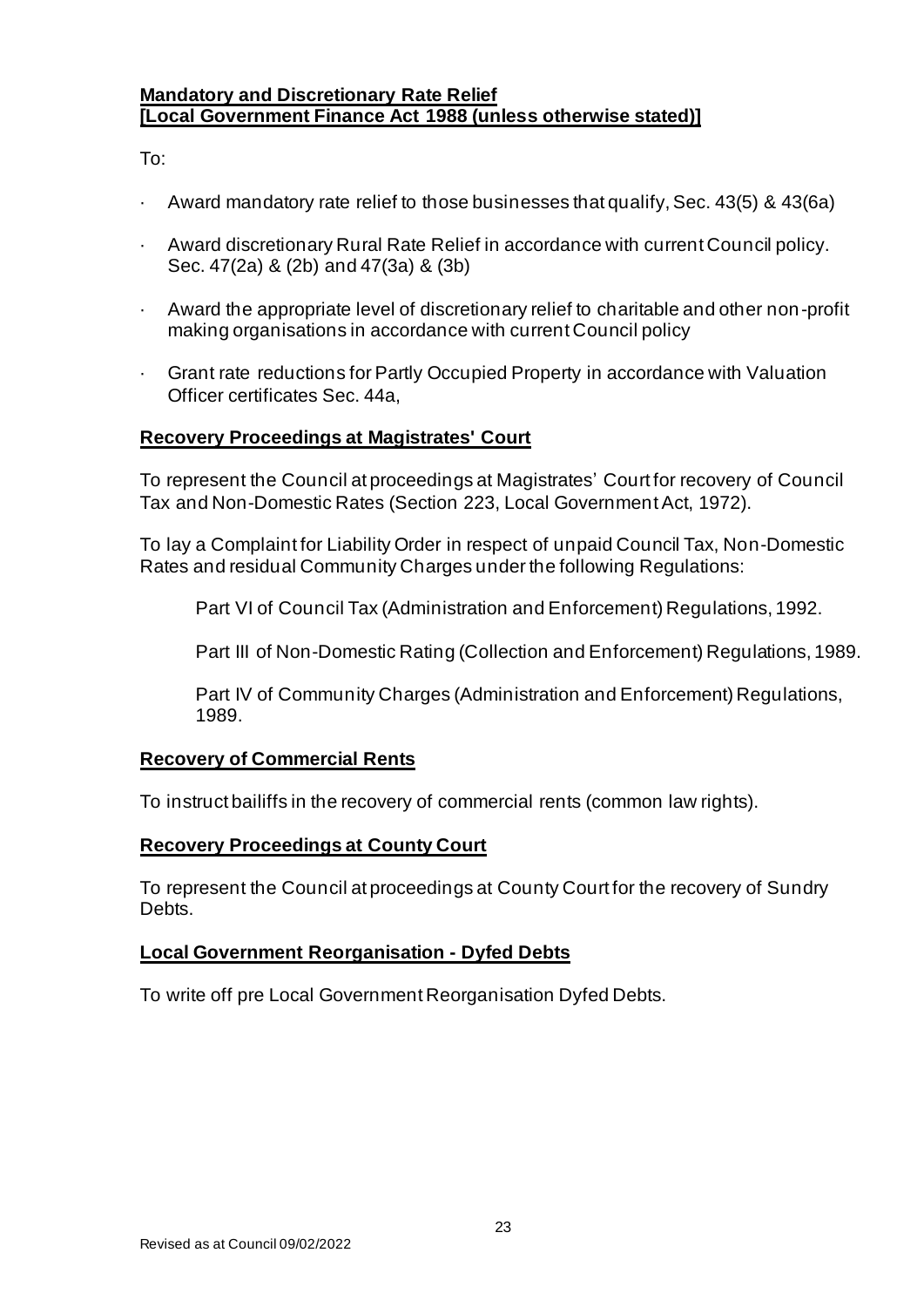## **Irrecoverable Debts**

To write off irrecoverable debts of value less than £1,500.

To write off debts where the debtor is bankrupt, in liquidation or in administrative receivership.

#### **Pensions Administration**

In accordance with The Local Government Pension Scheme Regulations 1997 or subsequent amending legislation:

To collect employee and employer contributions from participating employers; To make payments in respect of scheme benefits;

To collect and make pension transfer payments as elected by scheme members; To determine non policy related discretions as an Employing/Administering Pension Authority;

To undertake Stage 1 determinations on disputes arising form the Local Government Pensions Scheme or related legislation.

#### **Treasury Management and Banking**

To implement and monitor the Treasury Management Policy and Strategy.

The execution and administration of Treasury Management decisions in accordance with the Council's policy statement and Treasury Management Policies and CIPFA's Standard of Professional Practice on Treasury Management.

To borrow and invest money in accordance with the Treasury Management Policy and Strategy and with the Investment Strategy.

To change the balance between borrowing and other long term liabilities.

To remove organisations from or lower the investment limits stated on the "Schedule of Approved Organisations for Investment Purposes" in appendix B of the Treasury Management Policy and Strategy where credit ratings change.

To open and close bank and building society accounts for investment purposes, and to enter into a banking contract.

#### **Payments made in EUROS or other non-Sterling Currencies**

To evaluate the relative advantage of discounts offered for payments made in EUROS **or other non Sterling currencies** and to make decisions on paying in Sterling or **other currencies** based on such evaluations .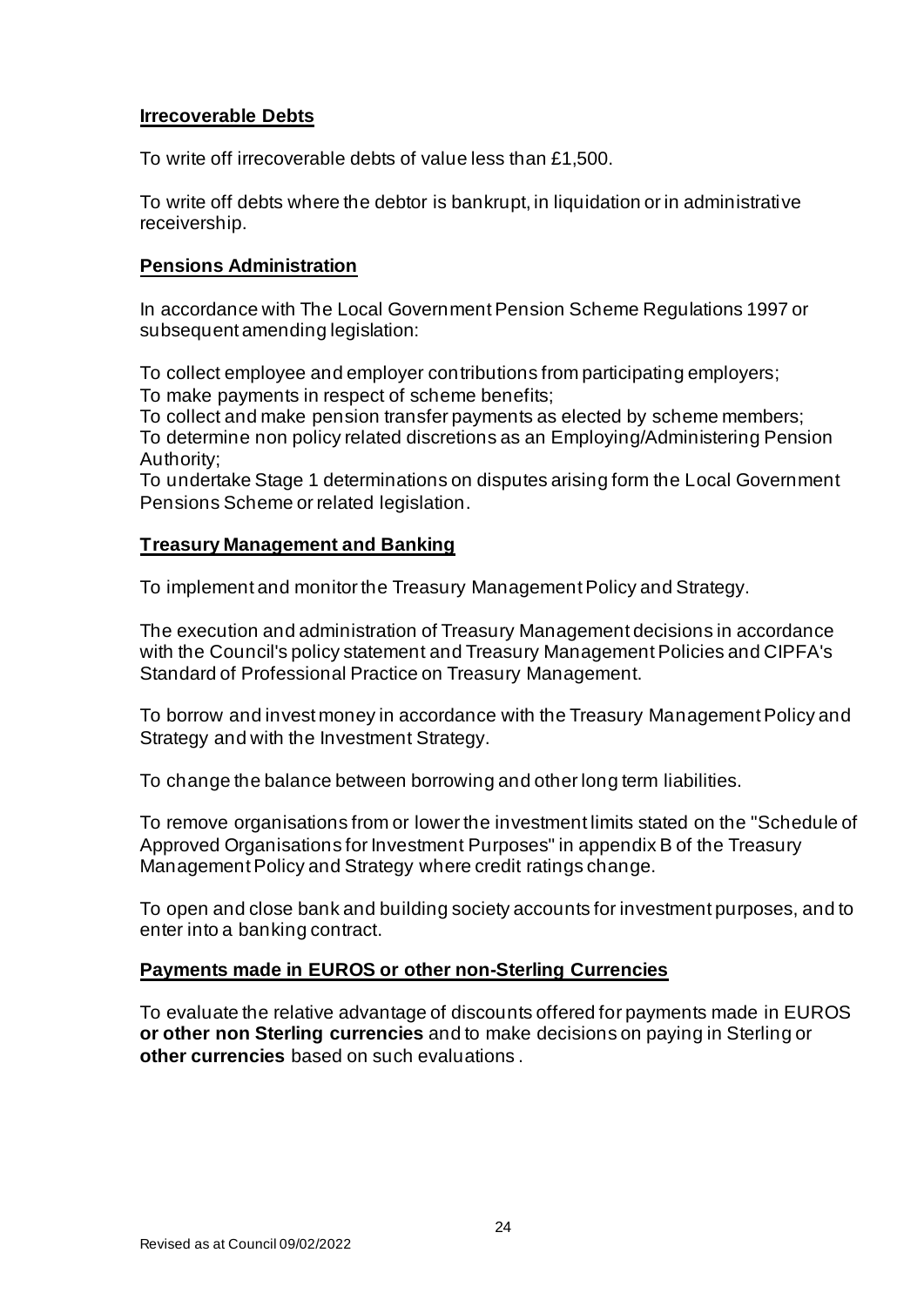## **Technical and Prudential Indicators**

To enter into finance leases, operating leases, loan agreements and other credit arrangements on behalf of the Authority.

To monitor the Prudential Indicators in an appropriate manner and to recommend revisions to Indicators where appropriate.

## **Capital Receipts**

To switch funding of capital receipts between schemes, in order to fulfil the aspirations of Council.

## **Capital Grant Funding**

Where additional in year Capital Grant is made available by third parties, delegation is provided in consultation with the Cabinet Member for Resources to amend the Authority's Capital programme in accordance with available funding (with the additional funds being retrospectively reported to Cabinet)

#### **Authorised Signatories**

Authorised signatory for transactions relating to Carmarthenshire County Council.

#### **Cheque Signatories**

To sign cheques and other financial instruments on behalf of Carmarthenshire County Council.

#### **Renewal of Insurance Policies**

To negotiate and agree renewal terms with an Insurer, provided that the Agreement does not run longer than the maximum Contract Period (Long Term Agreement) agreed at the commencement of the Policy.

Where there is a proposal to extend outside the maximum length of any Long Term Agreement, the **Director of Corporate Services** will seek the approval of the **Cabinet Member**.

#### **Insurance Policies and Settlements Policies**

To arrange appropriate insurance cover to minimise the Authority's exposure to losses.

#### **Liability Claims**

To approve offers of "Out of Court" settlements on Liability Claims on the recommendation of the Authority's Insurers, nominated Liability Claims Handlers or the Solicitors instructed to defend the relevant claim.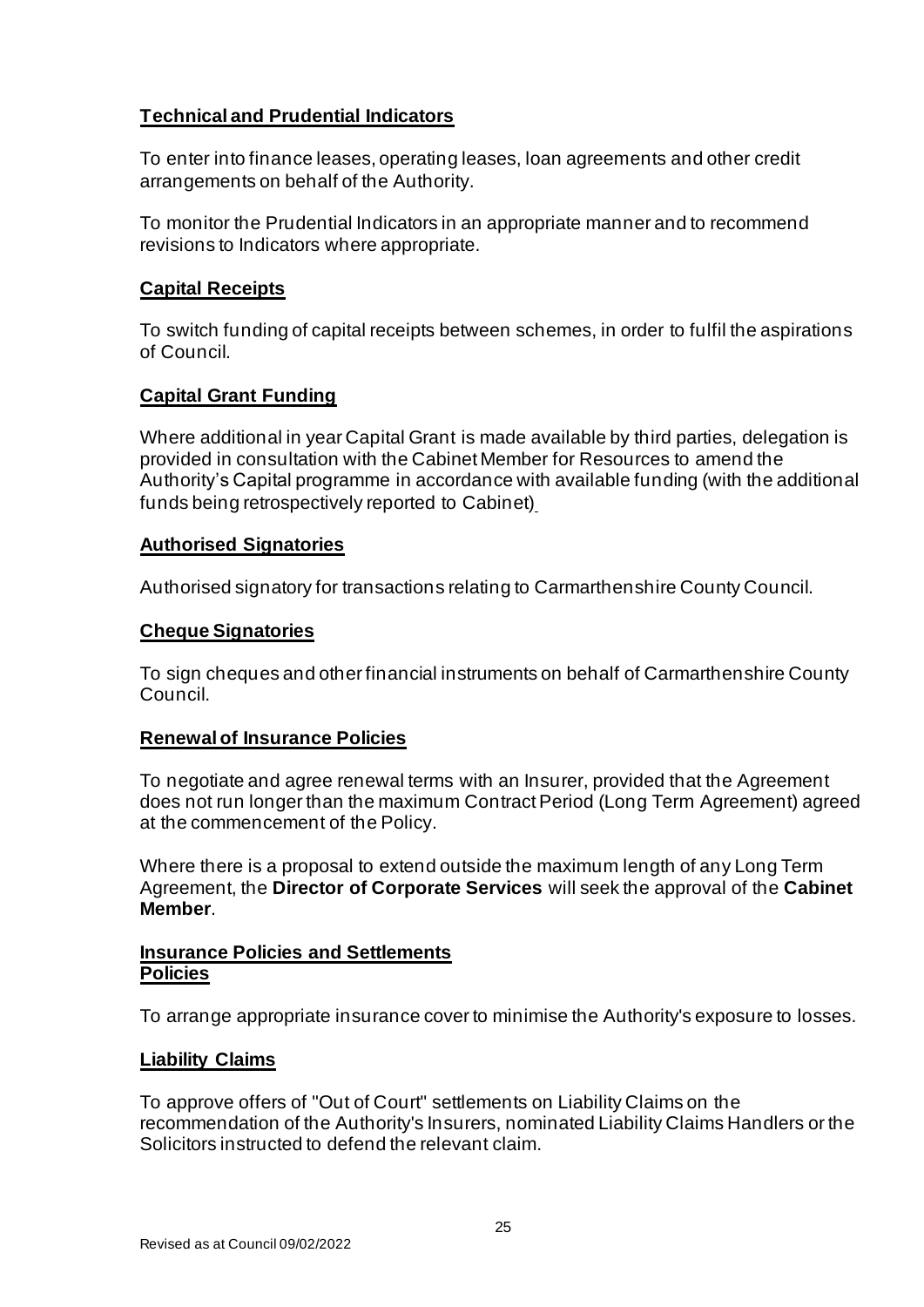## **Property Damage Claims**

To approve settlements of Property Claims as recommended by the Authority's Property Loss Adjustors.

## **Small Claims Procedure**

To settle Personal Property Damage Claims received from members of the public (excluding Members and employees) up to a maximum of £250\* per claim. Claims involving Personal Injury or claims arising from an incident which may give rise to a number of potentially similar claims will be forwarded to the nominated Claims Handlers

• The £250 maximum be subject to an increase in line with RPI*.*

## **Approval of Indemnity Claims for Members and Officers up to £5000**

In consultation with the Monitoring Officer, to approve indemnity claims that are not covered by the Council's insurance policy, up to a maximum of £5,000.

## **Employment Tribunal Settlements**

To make payments in respect of compromise settlements agreed by the Chief Executive / relevant Directors / Heads of Service in respect of Employment Tribunals.

## **Welsh Church Fund**

Authorised signatory.

## **Coroners' Removal Expenses**

To increase fees in line with inflation.

#### **Letters of Administration**

To apply for Letters of Administration on behalf of the Authority.

## **Boarding Out Allowances to Foster Carers**

Following consultation with the **Director of Community Services** to review and agree upon the level of annual increases in boarding out allowances to be paid to foster carers.

## **Business Support / Implementation Mechanism**

Following consultation with the **Head of Regeneration** to consider each application according to agreed criteria.

#### **Llanelli Joint Venture**

To negotiate any further interim loans pending targeted and contractually committed receipts.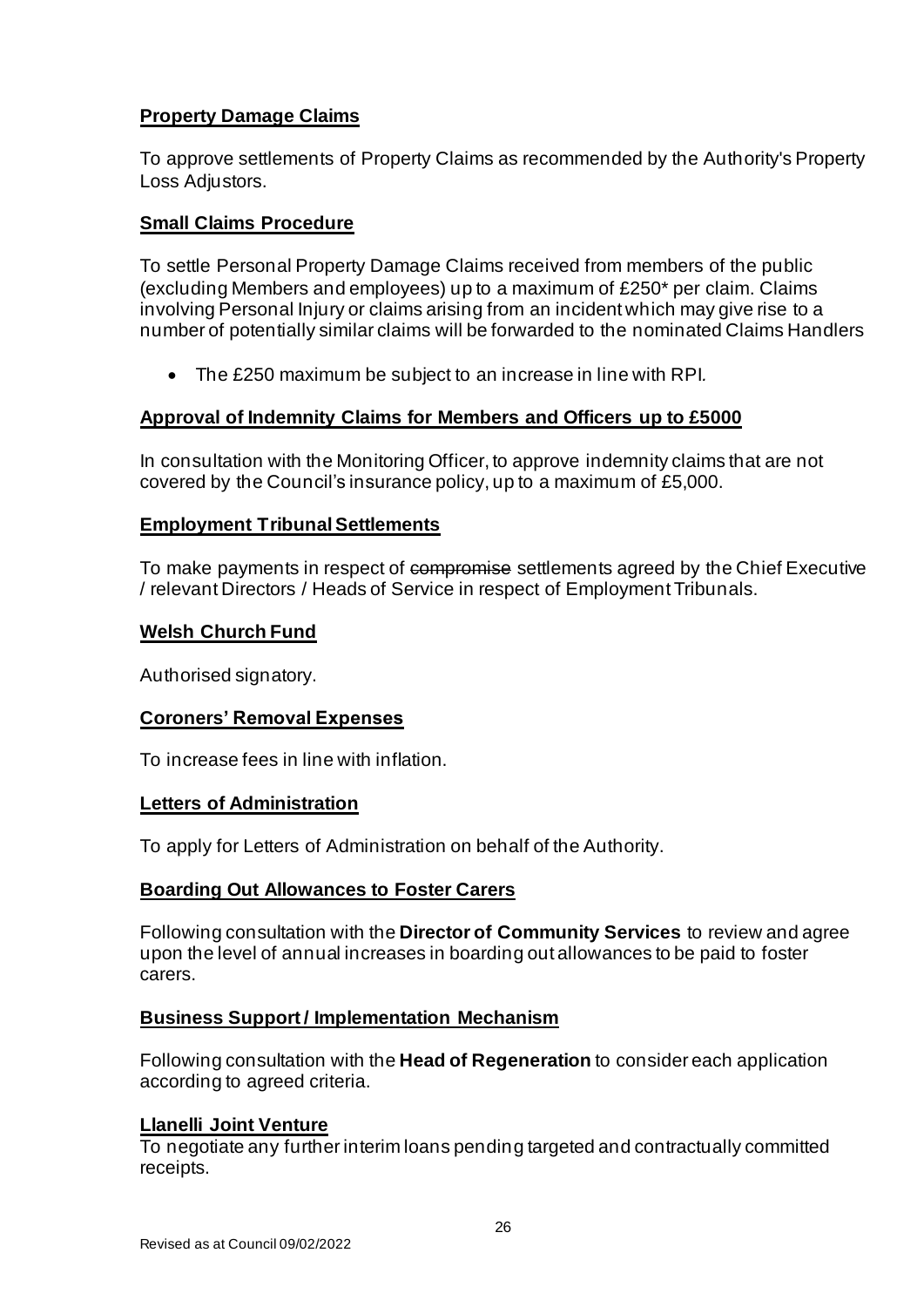## **COMMUNITY SERVICES**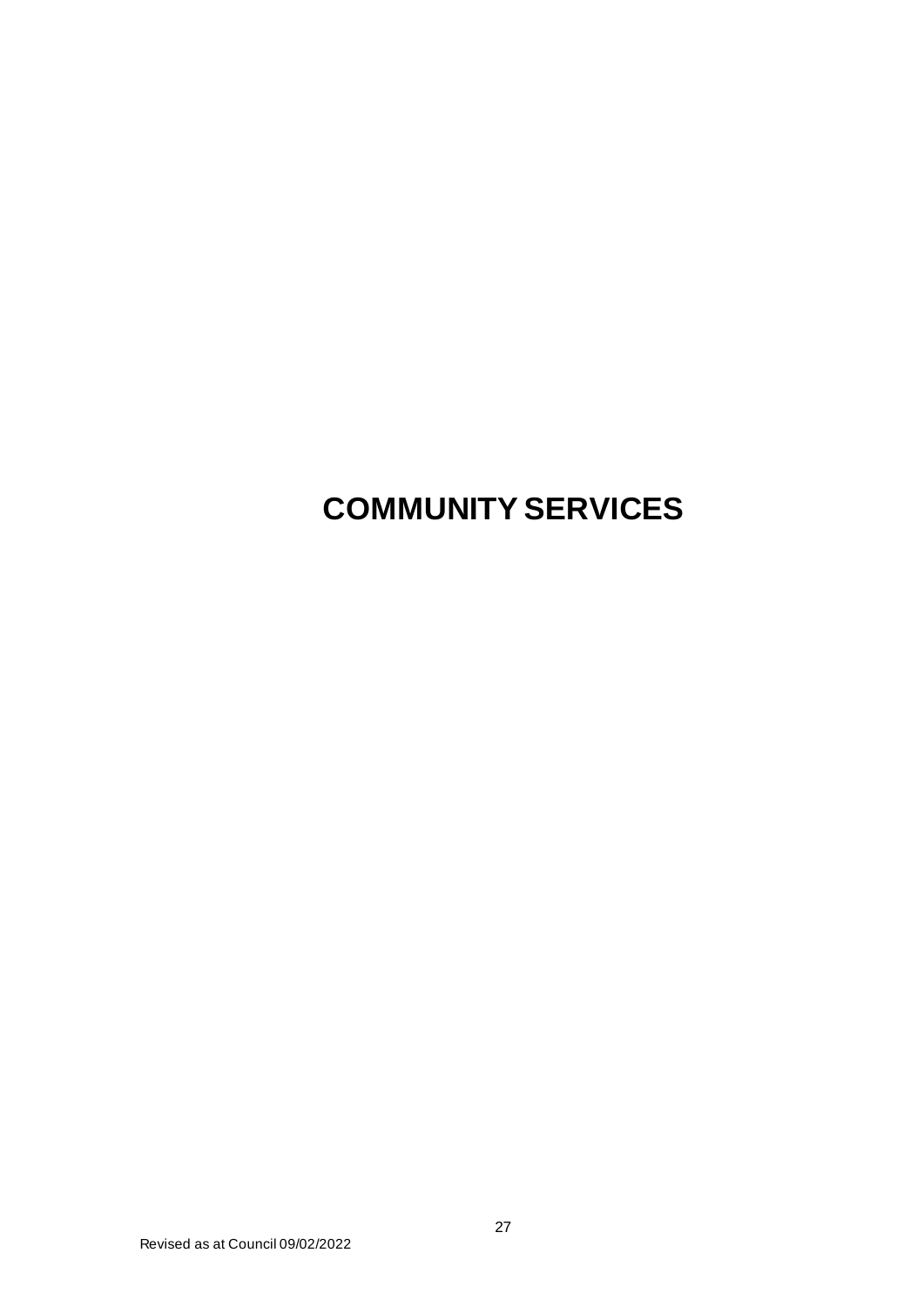## **SOCIAL CARE**

The **Director of Community Services** shall have delegated authority for the exercise of all powers relating to the functions of the County Council as Social Services Authority and under the enactments specified in Schedule 1 to the Local Authority Social Services Act, 1970 (as amended) **and the Social Services Well-Being (Wales) Act 2014.**

## **Adult Services**

The powers of the **Director of Community Services** for adults shall include:

- The assessment of need of individuals, and the Care Management of all people who are eligible for support from public funds, as specified in the NHS and Community Care Act 1990 and the Mental Health Act 1983 as amended and where applicable the Mental Capacity Act 2005.
- The assessment of need for Carers in accordance with the Carers (Recognition and Services) Act, 1995, the Carers and Disabled Children Act 2000 and the Carers (Equal Opportunities) Act, 2004.
- Meeting the assessed needs of individuals either through direct provision or by commissioning from the independent Sector or other agencies or bodies in respect of the following:

Residential Care Non Residential Services Occupational Therapy Provision of Aids and Equipment Employment Services Social work Services Grants to Organisations/Individuals Adaptations Community Meals **Transport** Direct Payments Supported Living Any other service which is ancillary to the above or which may meet the assessed needs of a service user and which is permissible by statute

- Authority to make arrangements and/or enter into contracts for Social Care services.
- Responsibility for the day to day management of premises required by the Council for the delivery of such services.
- Authorisation and appointment of Approved Social Workers and Approved Mental Health Professionals for the purposes of the Mental Health Act 1983 as amended.
- Approval and payment of grants to organisations.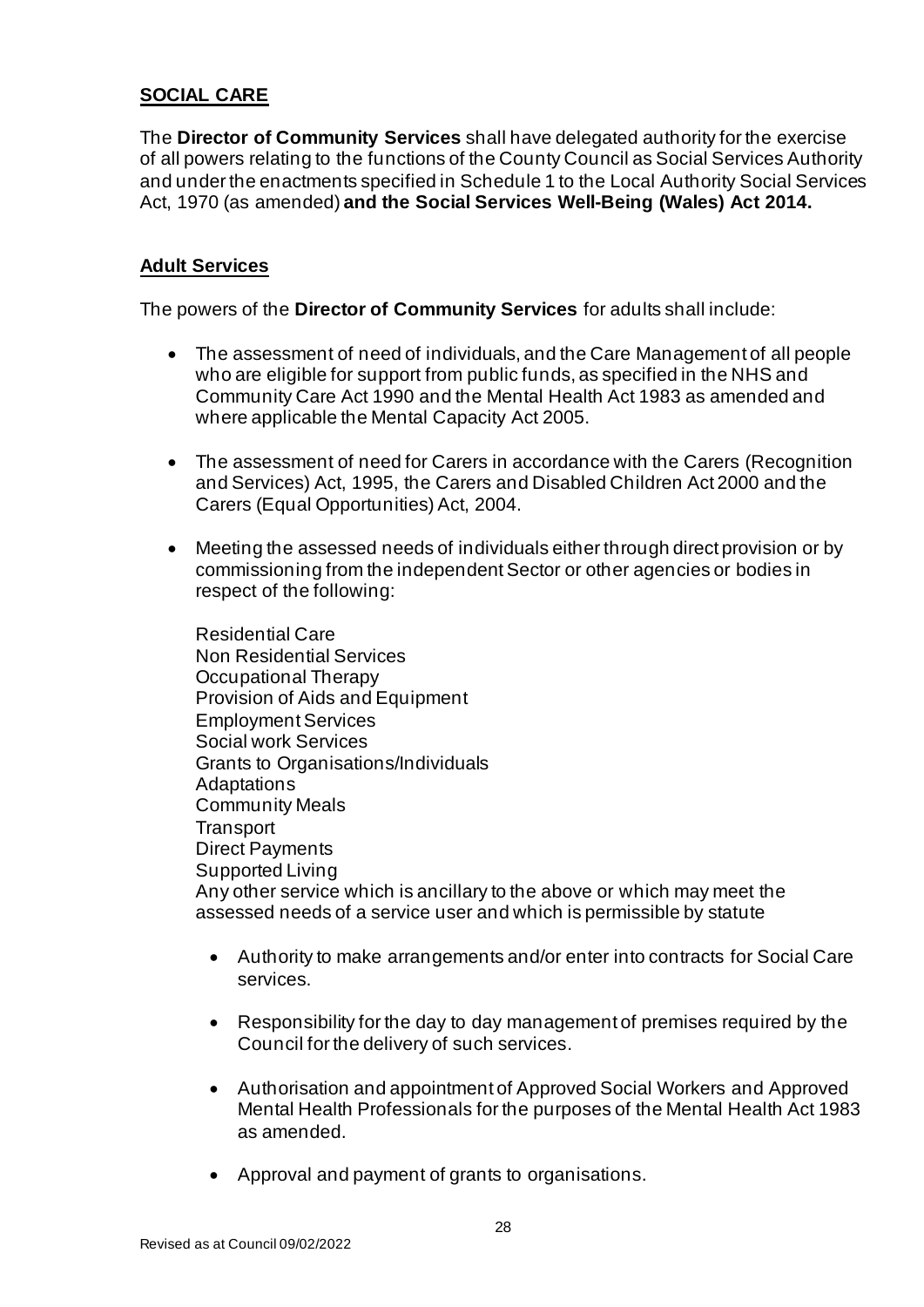- Collection and recovery of charges for services provided and/or commissioned.
- Acting as agent or broker on behalf of another public body or government agency.
- Facilitating and managing services on behalf of National Health Service bodies.
- Planning, training and professional development of Social Services workforce.
- To make decisions in individual cases where the legislation, regulations, statutory guidance allowed discretion or was unclear, and that he/she be authorised to delegate that responsibility to suitable senior officers, as appropriate, to ensure issues were dealt with efficiently and without unnecessary delay (Residential Social Services – Practice and Policy)

**\*** The **Director of Community Services** has delegated all his statutory functions relating to children and young people to the **Head of Children's Services**. The **Director of Education and Children's Services** has also delegated certain of his statutory functions relating to children and young people to the **Head of Children's Services**, as further described in this Scheme.

Care of expectant and nursing mothers and young children.

The Approval and payment of grants to outside bodies organisations.

## **PUBLIC PROTECTION FUNCTIONS**

All the functions of the Council relating to public protection are delegated to the **Director of Community Services** and to the **Head of Homes and Safer Communities**  including (but not limited to) all the functions listed below.

Authority to the Head of Public Protection to act as a Proper Officer in respect of:

Food Safety Act 1990; Local Government Act, 1972 - S's 112, 204, 213, 234 & Sch 25; Public Health Acts, 1936 – 1961; Licensing Act 2003.

#### **Hackney Carriage/Private Hire Driver's Licence or Dual Driver's Licence**

To determine uncontested applications submitted for a hackney carriage or private hire driver's licence or dual driver's licence.

#### **Licensing Act 2003 and Gambling Act 2005**

Delegated authority to make representations on behalf of the Council acting in its capacity as a responsible authority.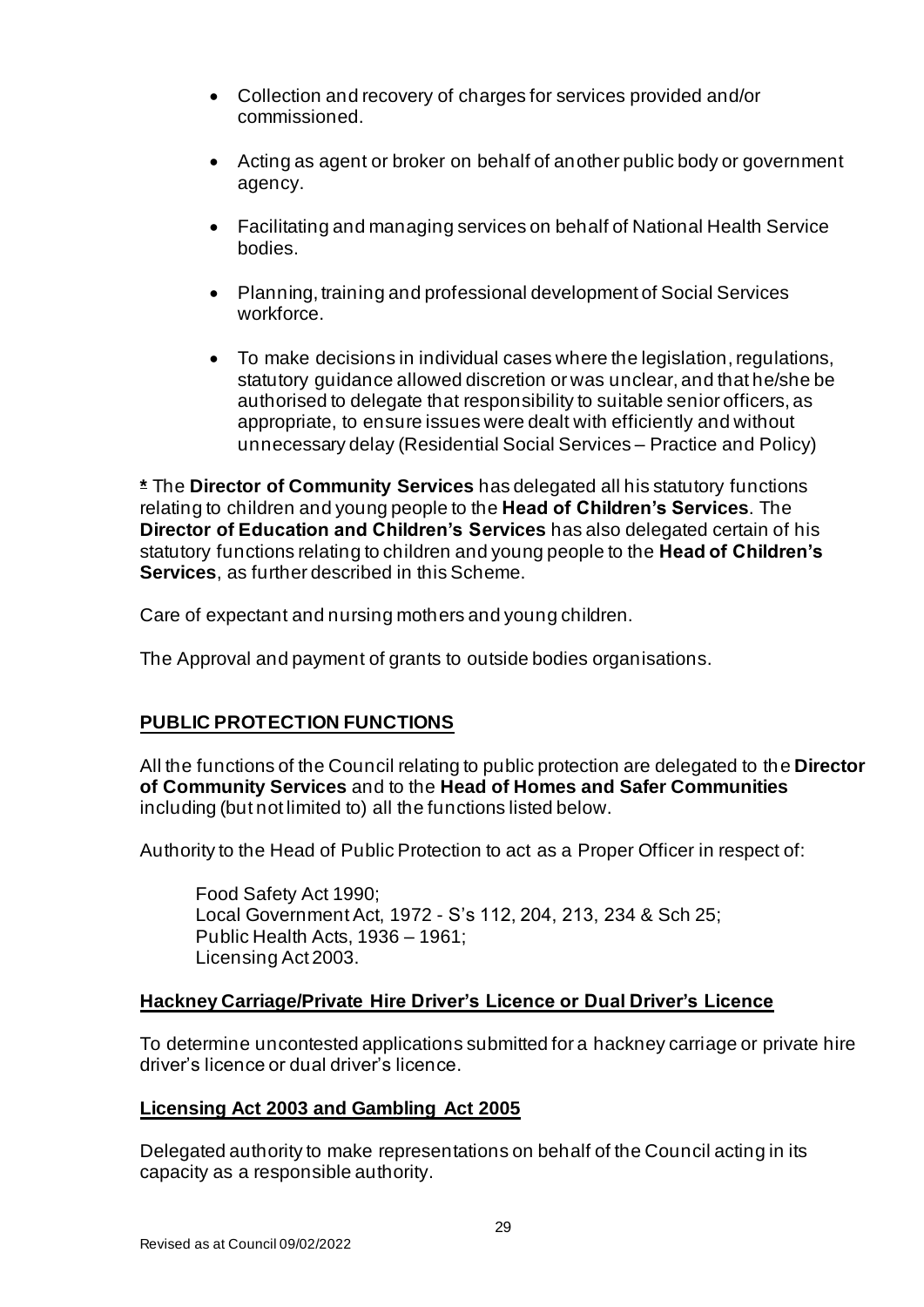## **European Union Regulations**

To enforce the provisions of the following EU Regulations:

Regulation (EC) No 178/2002 Regulation (EC) No 852/2004 Regulation (EC) No 853/2004 Regulation (EC) No 854/2004 (Made under the Treaty establishing the European Community and a number of EU Directives)

General Food Regulations 2004 (Made under the Food Safety Act, 1990 and the European Communities Act, 1972)

Food Hygiene (Wales) Regulations 2006 (Made under the European Communities Act, 1972)

## **Extent of Delegation**

Where it is considered to be expedient for the promotion or protection of the interests of the inhabitants of the area, the powers contained in Sections 222 of the Local Government Act, 1972, to prosecute or defend legal proceedings and to make representations at any public inquiry, are delegated to the **Director of Community Services**, **Head of Homes and Safer Communities** and officers of the department that use specific delegated authority granted by Council, subject to the agreement of the Head of Administration and Law.

#### **Works in Default**

To initiate and make arrangements for the execution of works in default.

## **General Authorisation to Enforce Acts and Regulations or Orders Made Under the Acts**

Authority to the **Director of Community Services** and to the **Head of Homes and Safer Communities** to exercise all powers and duties (to include any enforcement powers and any decisions relating to the appointment of inspectors) relating to any of the following Statutes:

Abandonment of Animals Act 1960 Accommodation Agencies Act 1953 Administration of Justice Acts 1970 & 1985 Agriculture Act 1970 Agricultural (Miscellaneous Provisions) Act 1968 Agricultural Produce (Grading and Marking) Acts 1928 & 1931 Aids Control Act 1987 Animals Act 1971 Animal Boarding Establishment Act 1963 Animal Health Act 1981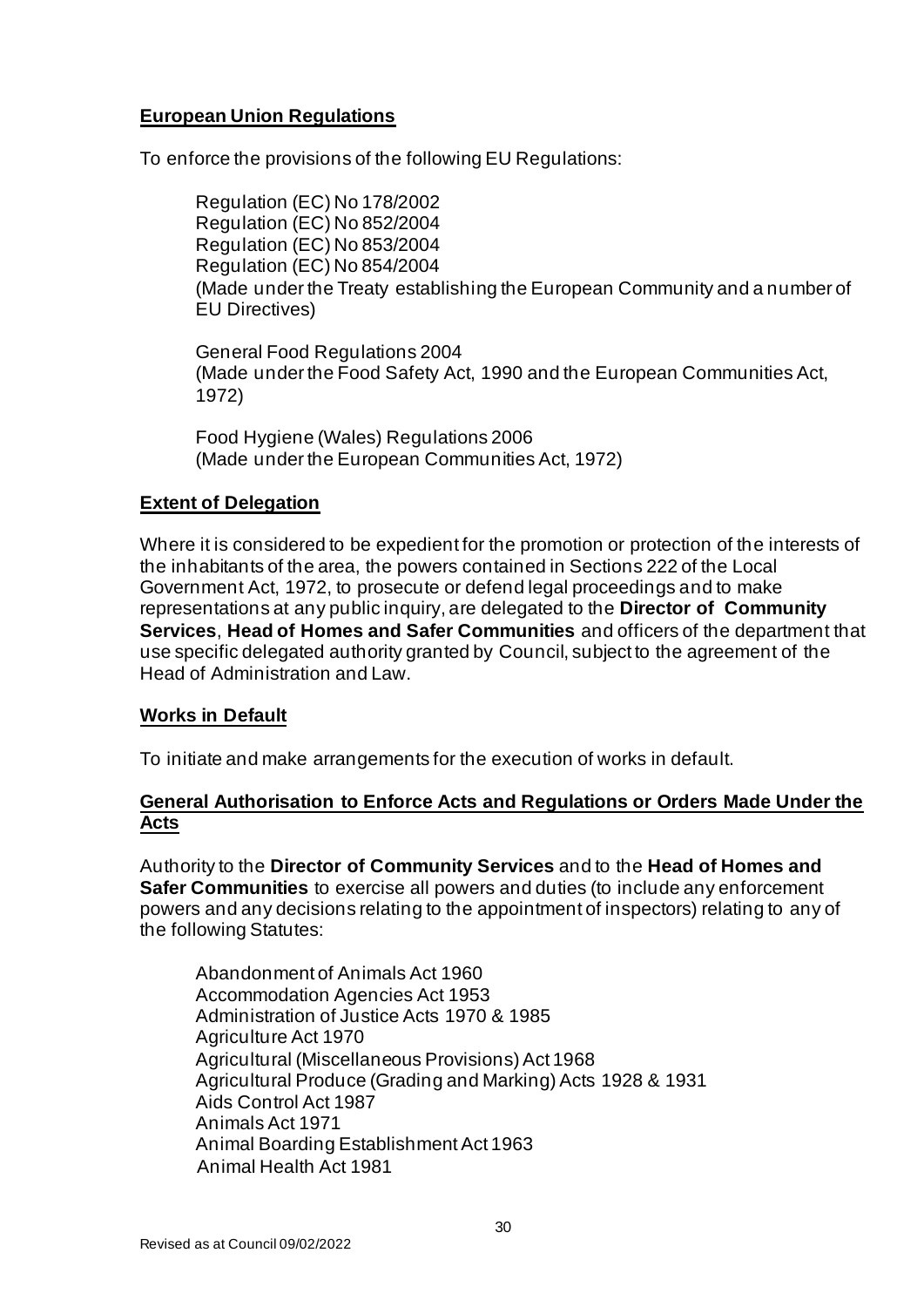Animal Welfare Act 2006 Anti-Social Behaviour Act 2003

Breeding of Dogs Acts 1973 & 1991 Breeding and Sale of Dogs (Welfare) Act 1999 Broadcasting Act 1990 Building Act 1984 Business Names Act 1985

Cancer Act 1939 Caravan Sites Act 1968 Caravan Sites and Control of Development Act 1960 Celluloid and Cinematograph Film Act 1922 Children and Young Persons Act 1933 Children and Young Persons (Protection from Tobacco) Act 1991 Cinemas Act 1985 Clean Air Act 1993 Clean Neighbourhoods and Environment Act 2005 Companies Act 1985 Consumer Arbitration Agreement Act 1988 Consumer Credit Act 1974 Consumer Protection Act 1987 Control of Pollution Act 1974 Control of Pollution (Amendment) Act 1989 Copyright, Designs and Patents Act 1988 Copyright etc. and Trade Mark Offences and Enforcement Act 2002

Criminal Attempts Act 1981 Criminal Justice Acts 1982 Criminal Justice Act 1988 Criminal Justice and Police Act 2001 Criminal Justice and Public Order Act 1994 Criminal Law Act 1977 Dangerous Dogs Act 1989 & 1991

Dangerous Dogs Act 1991 Dangerous Dogs (Amendment Act) 1997 Dangerous Wild Animals Act 1976 Data Protection Act 1984 Defective Premises Act 1972 Development of Tourism Act 1969 Dogs Act 1906 and the Dogs (Amendment) Act 1928

Education Reform Act 1988 Energy Act 1976 Energy Conservation Act 1981 Enterprise Act 2002 EnvironmentAct 1995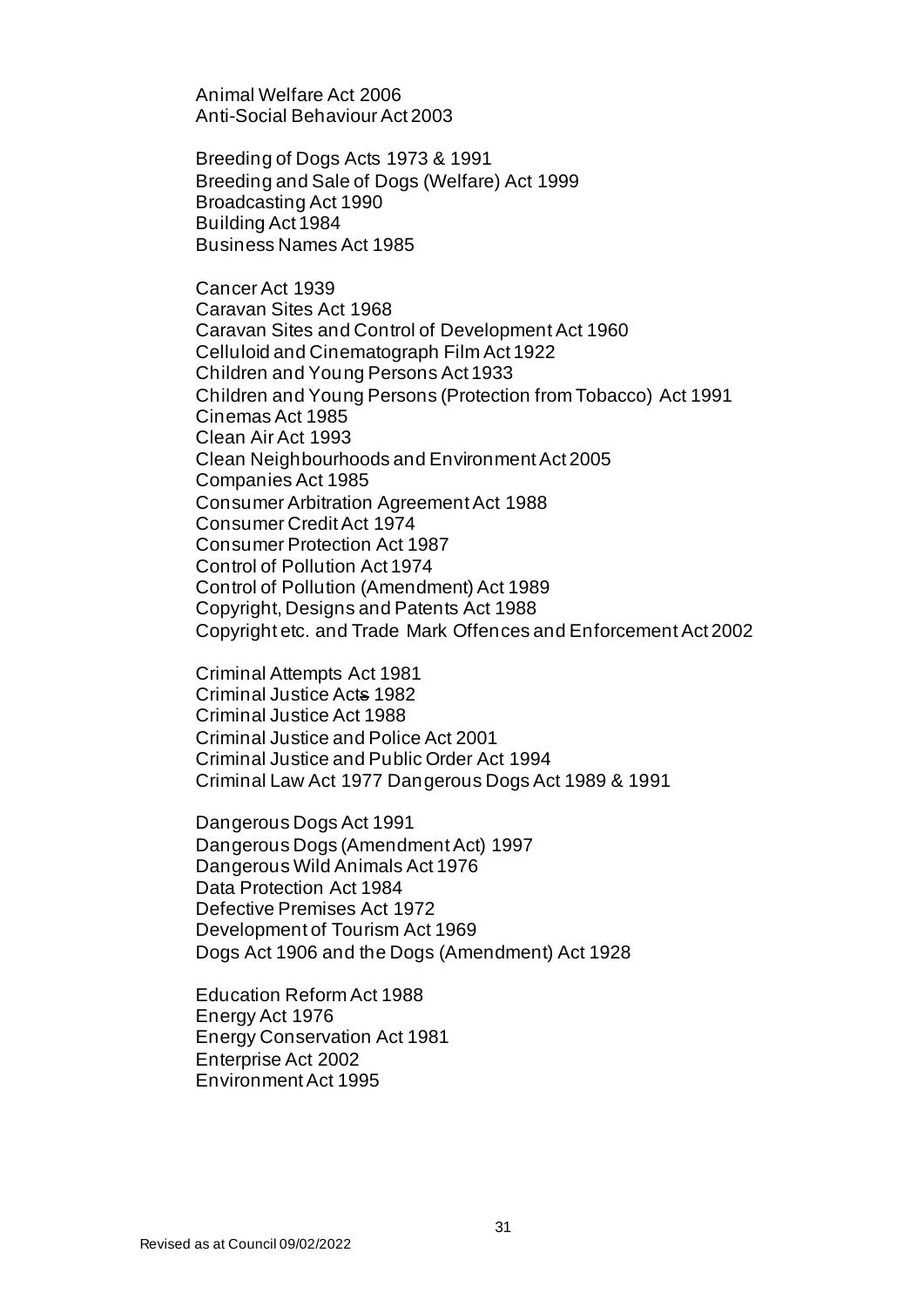Environment and Safety Information Act 1988 Environmental Protection Act 1990 Estate Agents Act 1979 European Communities Act 1972 and any Regulations made thereunder Explosives Act-1923 Explosives (Age of Purchase) Act 1976

Fair Trading Act 1973 Farm and Garden Chemicals Act 1967 Forgery and Counterfeiting Act 1981 Food and Environmental Protection Act 1985 Food Safety Act 1990 Fraud Act 2006

Game Act 1831 Gambling Act 2005 Guard Dogs Act 1975

Hallmarking Act 1973 Health Act 2006 Health and Safety at Work etc. Act 1974 Highways Act 1980 Home Safety Act 1961 House to House Collections Act 1939 Hypnotism Act 1952

Insurance Brokers (Registration) Act 1977

Knives Act 1997

Land Compensation Act 1973 Landlord and Tenant Act 1985 Local GovernmentAct 1972 Local Government Planning and Land Act 1980 Local Government and Housing Acts 1984 & 1989 Local Government (Miscellaneous Provisions) Act 1976 Local Government (Miscellaneous Provisions) Act 1982 Local Government (Miscellaneous Provisions) Act 2003 Licensing Act 2003

Malicious Communications Act 1988 Medicines Act 1968 Mines and Quarries Act 1954 Misrepresentation Act 1967 Mobile Homes Act 1983 Mock Auctions Act 1961 Motorcycle Noise Act 1987 Motor Vehicles (Safety Equipment for Children) Act 1991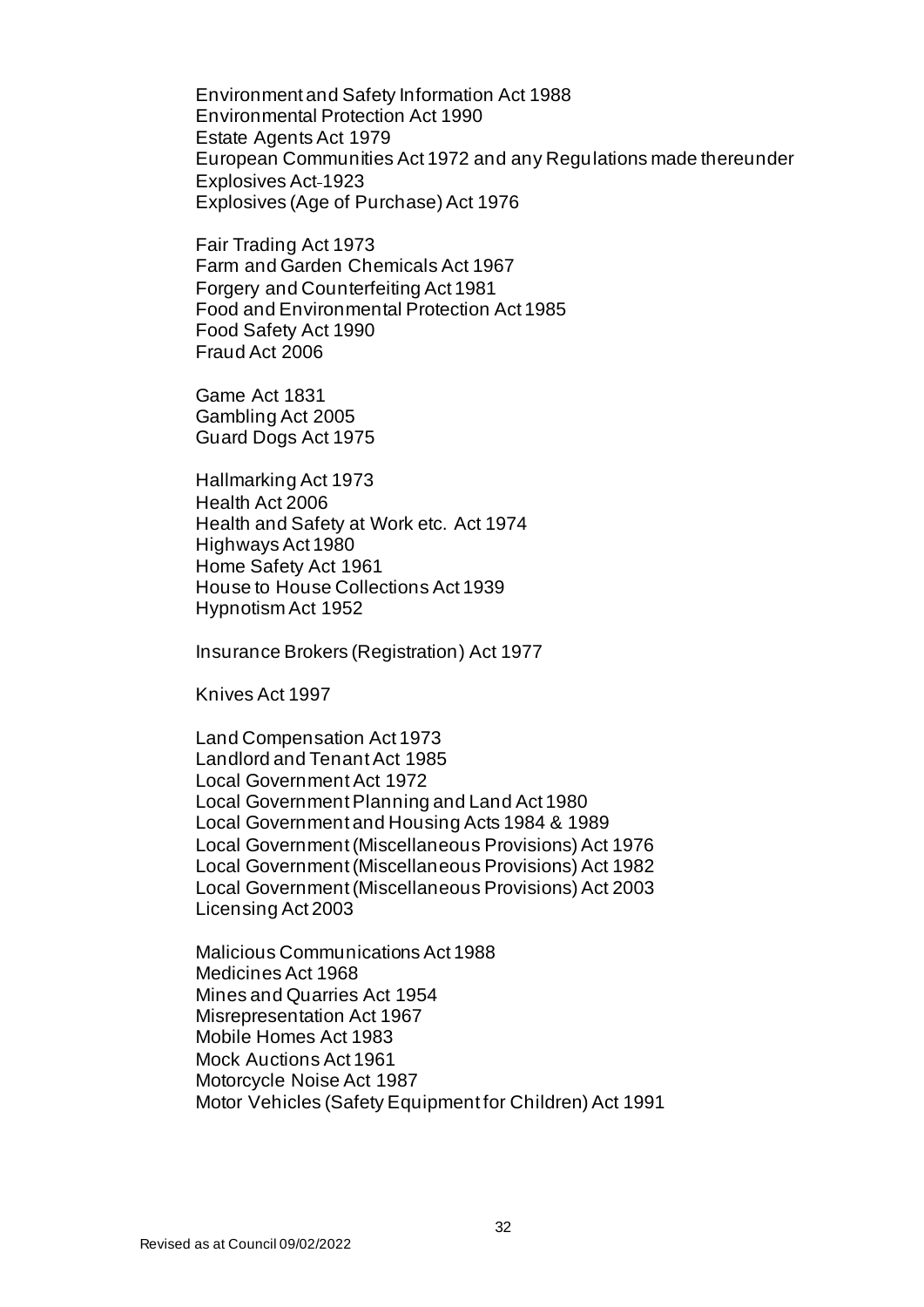National Lottery Act 1993 Noise Act 1996 Noise and Statutory Nuisance Act 1993 Nurses Agencies Act 1957

Olympic Symbol etc. (Protection) Act 1995

Patents, Designs and Marks Act 1986 Performing Animals (Regulation) Act 1925 Pesticides (Fees and Enforcement) Act 1989 Pet Animals Act 1951 Petroleum (Consolidation) Act 1928 Petroleum (Transfer of Licence) Act 1936 Planning and Hazardous Substances Act 1990 Poisons Act 1972 Police and Criminal Evidence Act 1984 Police, Factories etc. (Miscellaneous Provisions) Act 1916 Pollution Prevention and Control Act 1999 Prevention of Damage by Pests Act 1949 Prices Acts 1974 & 1975 Property Misdescriptions Act 1991 Protection from Eviction Act 1977 Protection of Animals Act 1911 Protection of Children (Tobacco) Act 1986 Public Health Acts 1936 & 1961 Public Health (Control of Disease) Act 1984

Radioactive Substances Act 1993 Refuse Disposal (Amenity) Act 1978 Rehabilitation of Offenders Act 1974 Rent Acts 1957 – 1977 Regulation of Investigatory Powers Act 2000 Riding Establishments Acts 1964 &1970 Road Traffic Acts 1988 & 1991 Road Traffic (Consequential Provisions) Act 1988 Road Traffic (Foreign Vehicles) Act 1972 Road Traffic Offenders Act 1988

Safety of Sports Grounds Act 1975 Sale of Goods Act 1979 Scotch Whisky Act 1988 Scrap Metal Dealers Act 2013 Solicitors Act 1974 Sunbed (Regulation) Act 2010, Sunday Trading Act 1994 Supply of Goods Act 1979 Supply of Goods and Services Act 1982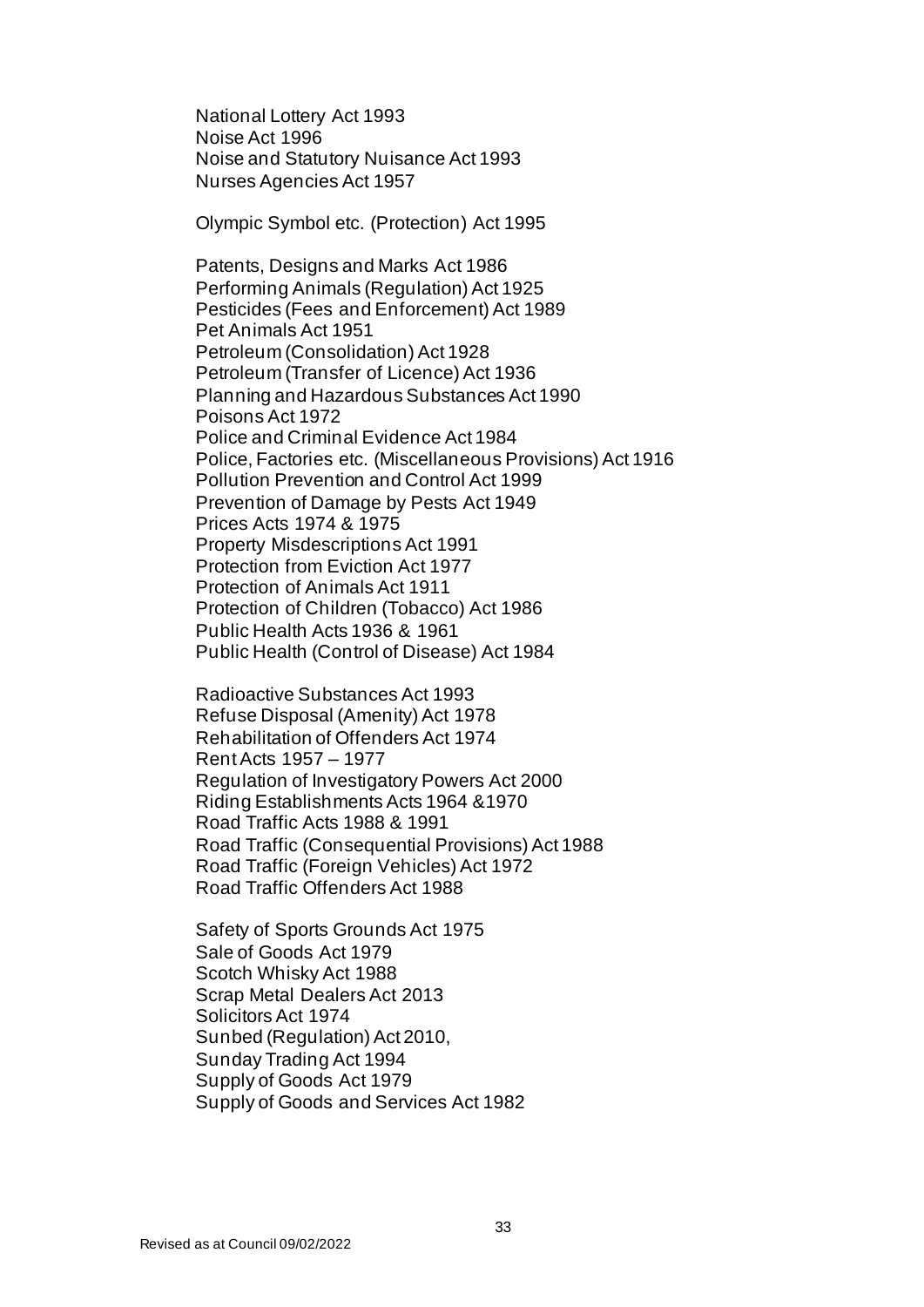Telecommunications Act 1984 Theft Acts 1968 & 1978 Timeshare Act 1992 Torts (Interference with Goods) Act 1977 Town Police Clauses Act 1847 & 1889 Trade Descriptions Act 1968 Trade Marks Act 1994 Trading Representations (Disabled Persons) Acts 1958& 1972 Trading Scheme Act 1991 Trading Stamps Act 1964

Unfair Contract Terms Act 1977 Unsolicited Goods and Services Acts 1971 & 1975

Vehicle Crime Act 2001 Video Recordings Act 1984 Video Recordings Act 1993 Violent Crime Reduction Act 2006 Water Industry Act 1991 Water Resources Act 1991 Weights and Measures Acts 1976 & 1985

Zoo Licensing Act 1981

#### **Specific Delegated Powers**

The following Statutes contain the specific delegated powers required to enable the Public Protection function to operate effectively and efficiently. Each Statute and the relevant power has been identified and described on each page, so that the document can be consulted or revised with ease.

## **The Advanced Television Services Regulations 1996**

That delegated authority be granted to the officers to enforce The Advanced Television Services Regulations:

Regulation 16 and Schedule 2 Paragraph 3(i) Power to test/purchase.

Regulation 16 and Schedule 2 Paragraph 4 Power of search including inspection, seizure and detention.

Regulation 16 and Schedule 2 Paragraph 7 Power to apply to the Courts for forfeiture of seized goods.

That the following officers be authorised for the purposes of the Advanced Television Services Regulations 1996: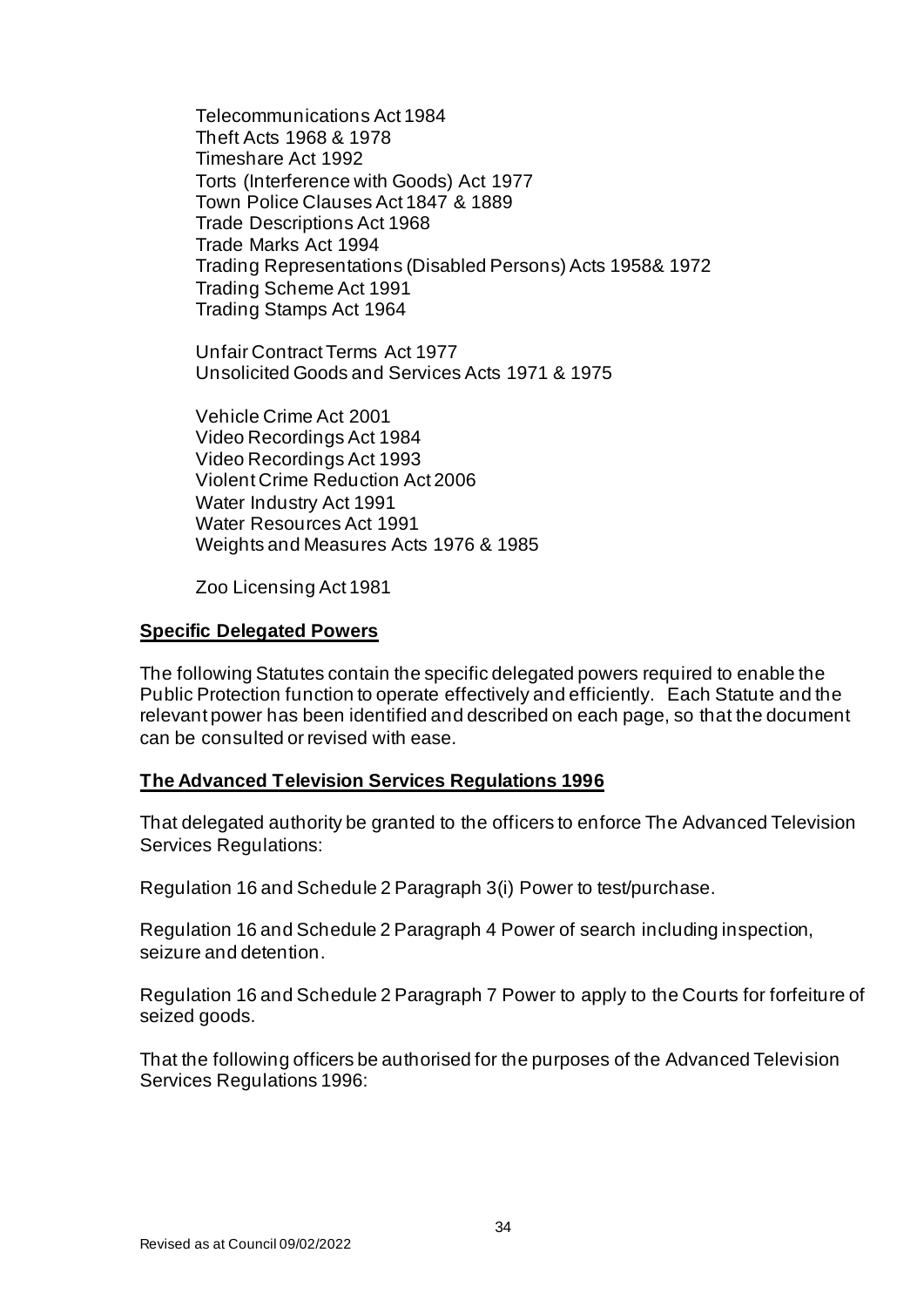## **Animal Health Act 1981**

S.52 To act as an Inspector for the purposes of execution and enforcement of the Act.

S.60 To apprehend a person without warrant for obstruction, impeding or assisting in obstruction or impeding an officer in the execution of the Act.

S.63 To use powers of entry as authorised officers of the Council under the provisions of the Act.

S.64 To use powers of entry as authorised officers of the Council in relation to protecting poultry from unnecessary suffering, under the provisions of the Act.

## **Animal Welfare Act 2006**

S. 51 To appoint a person as an inspector for the purposes of this Act.

## **Animals, Meat etc. (Examination for Residues etc.) Regulations 1991**

To act in matters arising under the Animals, Meat etc. (Examination for Residues etc.) Regulations 1991.

#### **The Bovines and Bovine Products (Despatch Prohibition and Production Restriction) Regulations 1997**

To appoint Inspectors in relation to the enforcement responsibilities under the above regulations.

## **Anti-Social Behaviour Act 2003**

The Chief Executive delegates the following powers to the Director of **Community Services** and the Head of **Homes and Safer Communities** S. 40 - Closure of noisy premises S. 41 - Closure of noisy premises: supplemental

## **Breeding of Dogs Act 1973**

S1 To Issue a Licence in respect of a breeding establishment for dogs. S2 To appoint officers authorised to use powers of entry and inspection under the provisions of the Act.

## **Breeding of Dogs Act 1991**

S1 To apply to a Justice of the Peace for a warrant to enter premises for inspection for the purposes of the Act.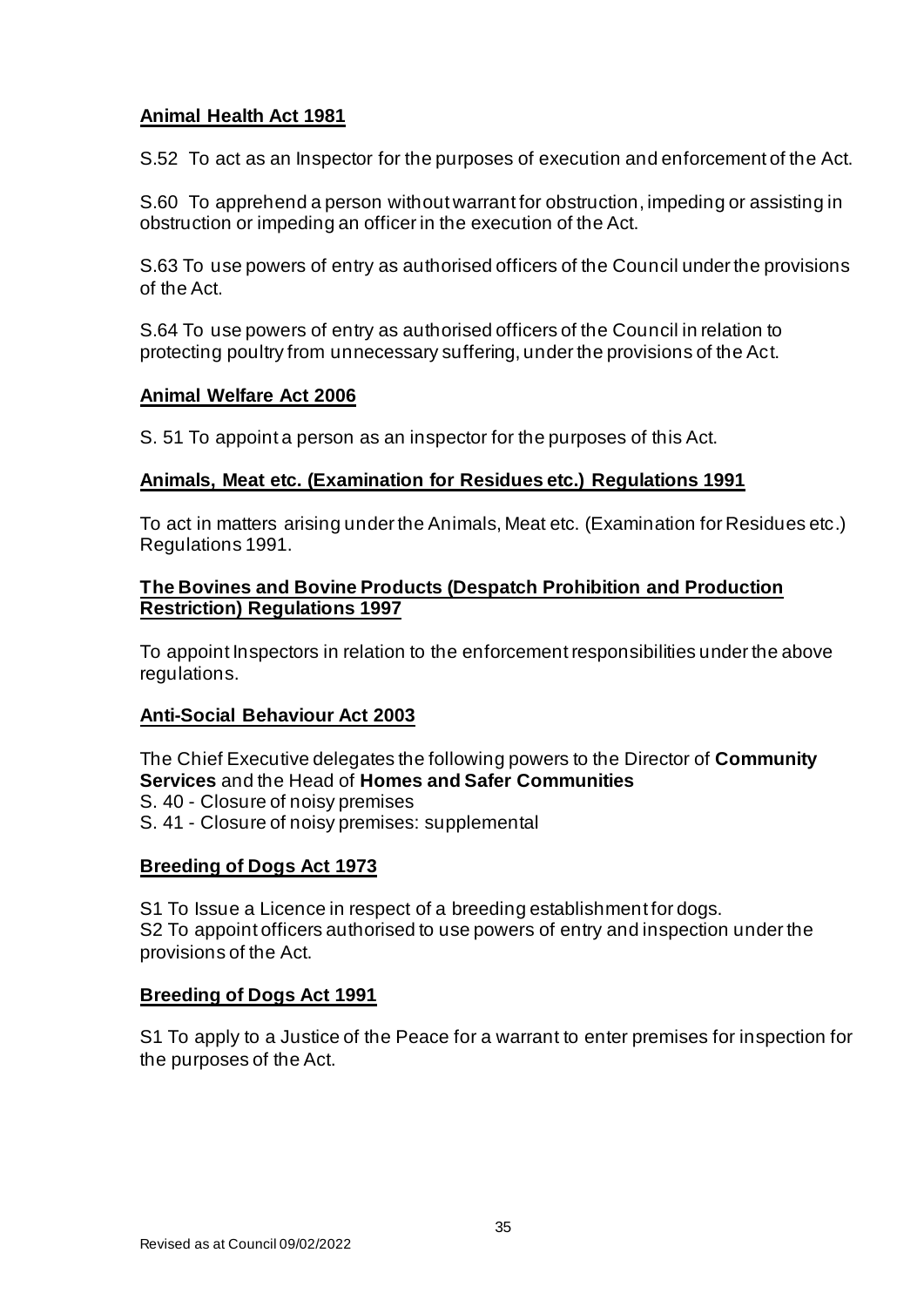## **Building Act 1984**

S.59 Issue of Notice in respect of unsatisfactory drainage of premises.

S.60 Issue of Notice in respect of the improper use of rainwater pipes for ventilation of soil pipes.

S64 Issue of Notice in respect of disrepair or insufficient provision of water closets in buildings.

S.65 Issue of Notice in respect of insufficient provision of water closets in workplaces.

S. 95 To appoint officers authorised to use powers of entry under the provisions of the Act.

S. 76 Issue of Notice in respect of Defective Premises.

S. 79 Issue of Notice in respect of Ruinous and dilapidated buildings and neglected sites.

S. 81 Issue of Notice to persons undertaking demolition works.

S. 107 To recover expenses incurred by Authority.

## **Caravan Sites and Control of Development Act 1960**

S. 3 To issue Site Licences with respect to caravan sites.

S. 8 To alter conditions attached to a Caravan Site Licence.

S. 10 To transfer Caravan Site Licences, and transmission of the Licence on death.

S. 26 To appoint officers authorised to use powers of entry under the provisions of the Act.

## **Children and Young Persons (Protection from Tobacco) Act 1979**

5(1) (a) To use powers to develop an enforcement programme under the provisions of section 7(1) of the Children and Young Persons Act 1933 and under sections 3 & 4 of the Act.

5(1) (b) To enforce programmes under the provisions of the Act.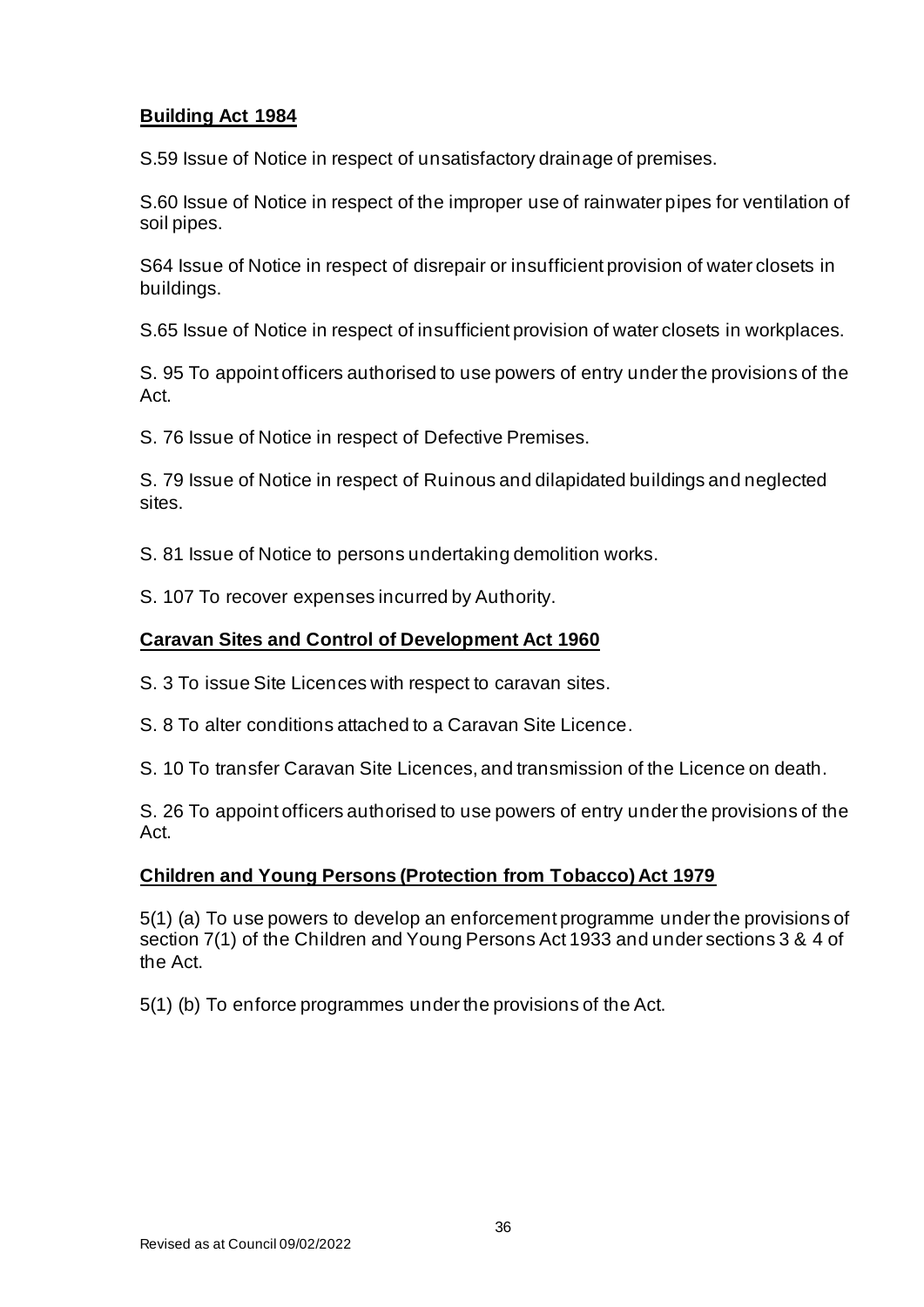# **Clean Air Act 1993**

S.12 To require information about furnaces and fuel consumed.

S.36 Issue of Notice in respect of obtaining information about air pollution.

S. 56 To appoint officers authorised to use powers of entry and inspection under the provisions of the Act.

S. 58 Issue of Notice in respect of obtaining information.

# **Clean Neighbourhoods and Environment Act 2005**

S.77 – To appoint officers authorised to exercise powers of entry under the Act. S.78 – To apply for a Warrant to enter premises.

# **Control of Pollution Act 1974**

S. 60 To serve a Notice under Section 60 of the Control of Pollution Act 1974.

# **Consumer Credit Act 1974**

S. 162 Appoint officers authorised to use powers of entry for the purposes of inspection under the provisions of the Act.

S. 164 To test purchase goods, services, facilities and other transactions.

# **Consumer Protection Act 1987**

S. 14 Issue of Suspension Notice.

- S. 16 Application to Justices for forfeiture.
- S. 28 To test purchase goods, services, accommodation or facilities.

S. 29 To appoint officers authorised to use powers of search under the provisions of the Act.

# **Copyright Designs and Patents Act 1988**

S. 27 To make test purchases.

S. 28 To appoint officers authorised to use powers of entry and inspection under the provisions of the Act.

S. 107A To enforce Section 107 in relation to infringing copies.

198A(1) To enforce Section 198 in respect of illicit recordings.

58A To enforce the provisions of the Act.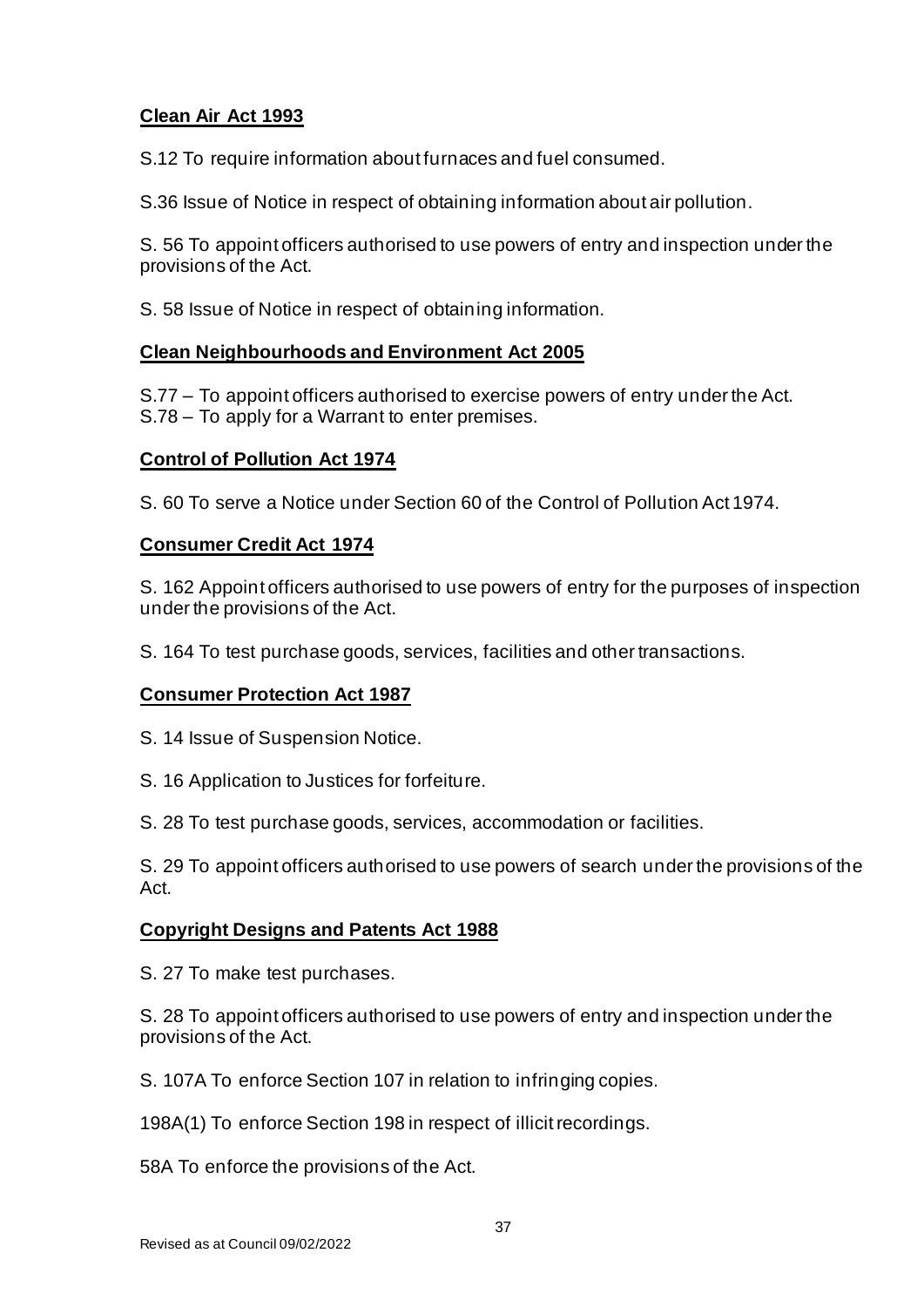# **Courts and Legal Services Act 1990**

S.107 To enforce the provisions of the Act and to appoint officers authorised to use powers of entry under the provisions of the Act.

# **Dangerous Dogs Act 1991**

S. 5 To appoint officers authorised to use powers of entry and powers of seizure in respect of dangerous dogs.

# **Dangerous Wild Animals Act 1976**

S1 To Issue of a Licence in respect of dangerous wild animals.

S. 3 To appoint officers authorised to use powers of entry and inspection as authorised officers of the Council under the provisions of the Act.

S.4 To use powers of seizure and disposal of animals under the provisions of the Act.

# **Development of Tourism Act 1969**

Statutory Instrument – Tourism (Sleeping Accommodation Price Display) Order 1969.

Regulation 5 To appoint officers to use powers of entry and inspection as authorised officers of the Council, in its capacity as a Weights and Measures Authority.

# **Education Reform Act 1988**

Section 215 To appoint officers authorised to use powers of entry, to search premises, to require the production of documents and to make copies and seize anything required as evidence relating to the enforcement of section 214 of the Act.

# **Energy Act 1976**

S.18 Schedule 2 Paragraphs 2 & 3 To appoint officers authorised to use powers of entry and to examine documents under the provisions of the Act.

# **Energy Conservation Act 1981**

S. 20 To appoint officers authorised to use powers of entry as authorised officers under the provisions of the Act.

# **Environment Act 1995**

S. 108 To appoint officers authorised to use powers of entry, inspection, examination, measurement, photography, to take records, samples and to request information, under the provisions of the Act.

S. 109 To use powers of seizure of any article or substance and to render it harmless.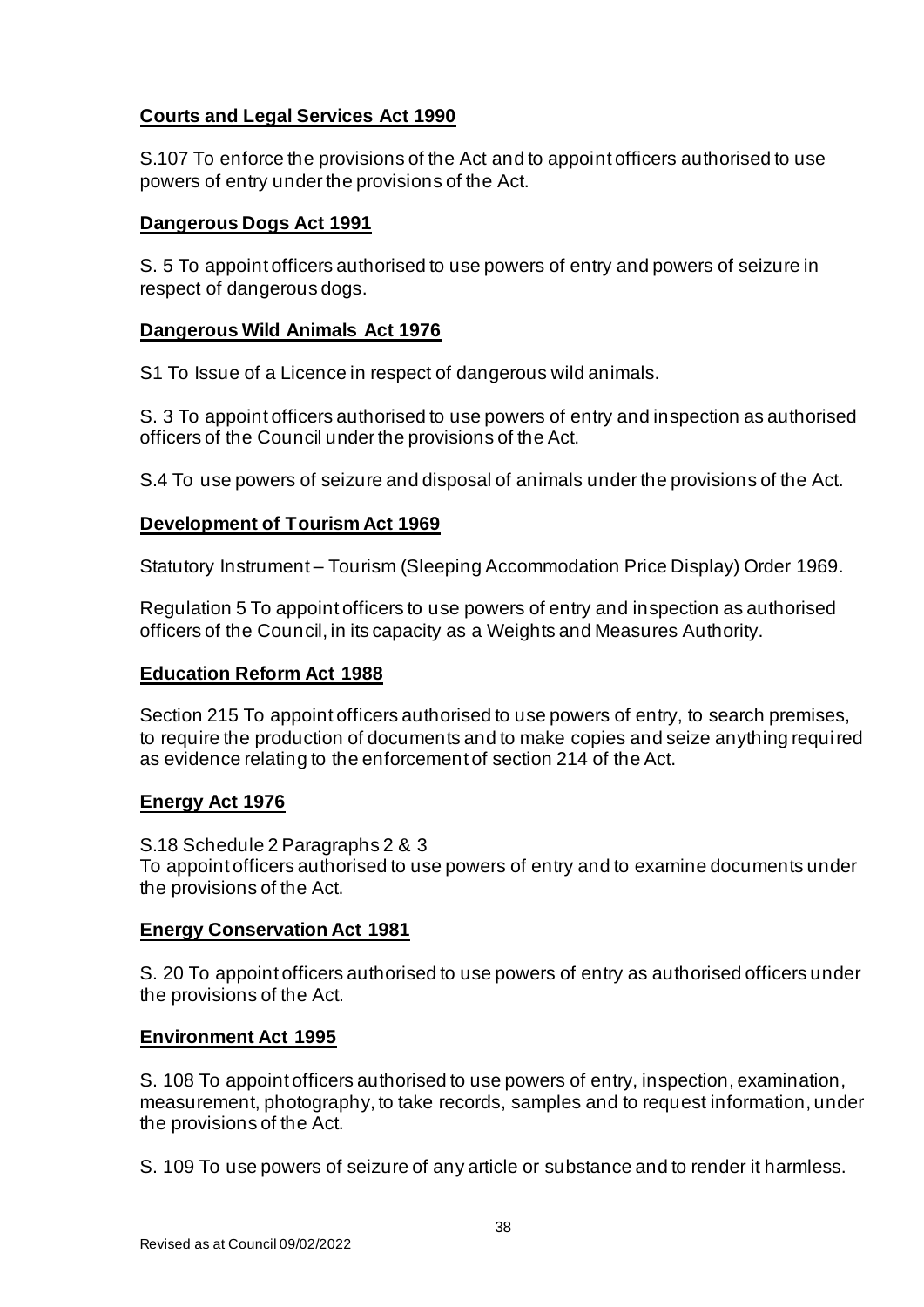# **Environmental Protection Act 1990**

S. 6 Issue of an Authorisation for a prescribed process.

- S. 10 Issue of a Variation Notice in respect of a prescribed process.
- S. 11 Issue of a Variation in respect of a prescribed process.
- S.12 Revocation of Authorisation for prescribed processes.
- S. 13 Issue of an Enforcement Notice in respect of a prescribed process.
- S. 14 Issue of a Prohibition Notice in respect of a prescribed process.
- S. 19 Issue of Notice in respect of obtaining information from persons.
- S.59 To require removal of controlled waste.
- S.71 To obtain information from persons or authorities in relation to Section 59.
- S.78E-To require remediation of contaminated land etc.
- S. 80 Issue of an Abatement Notice in respect of a statutory nuisance.

80A\* Issue of an Abatement Notice in respect of a statutory noise notice nuisance emitted from or caused by a vehicle, machinery or equipment in a street.

81A Issue of Notice in respect of expenses recoverable from the owner of premises as a result of action taken under the provision of the Act.

S.88 – To issue fixed penalty Notices and appoint officers authorised to exercise powers under the Act.

S.92A – To issue litter clearing notices.

S. 149 To Appoint Officers to deal with the discharge of powers relating to the seizure of stray dogs.

Schedule 3 To appoint officers authorised to use powers of entry under the provisions of the Act.

# **Estate Agents Act 1979**

Section 11 To appoint officers authorised to use powers of entry and inspection under the provisions of the Act.

# **Estate Agents (Accounts) Regulations 1981**

Regulation 8 To use powers for the demand of an Auditor's report relating to clients' accounts.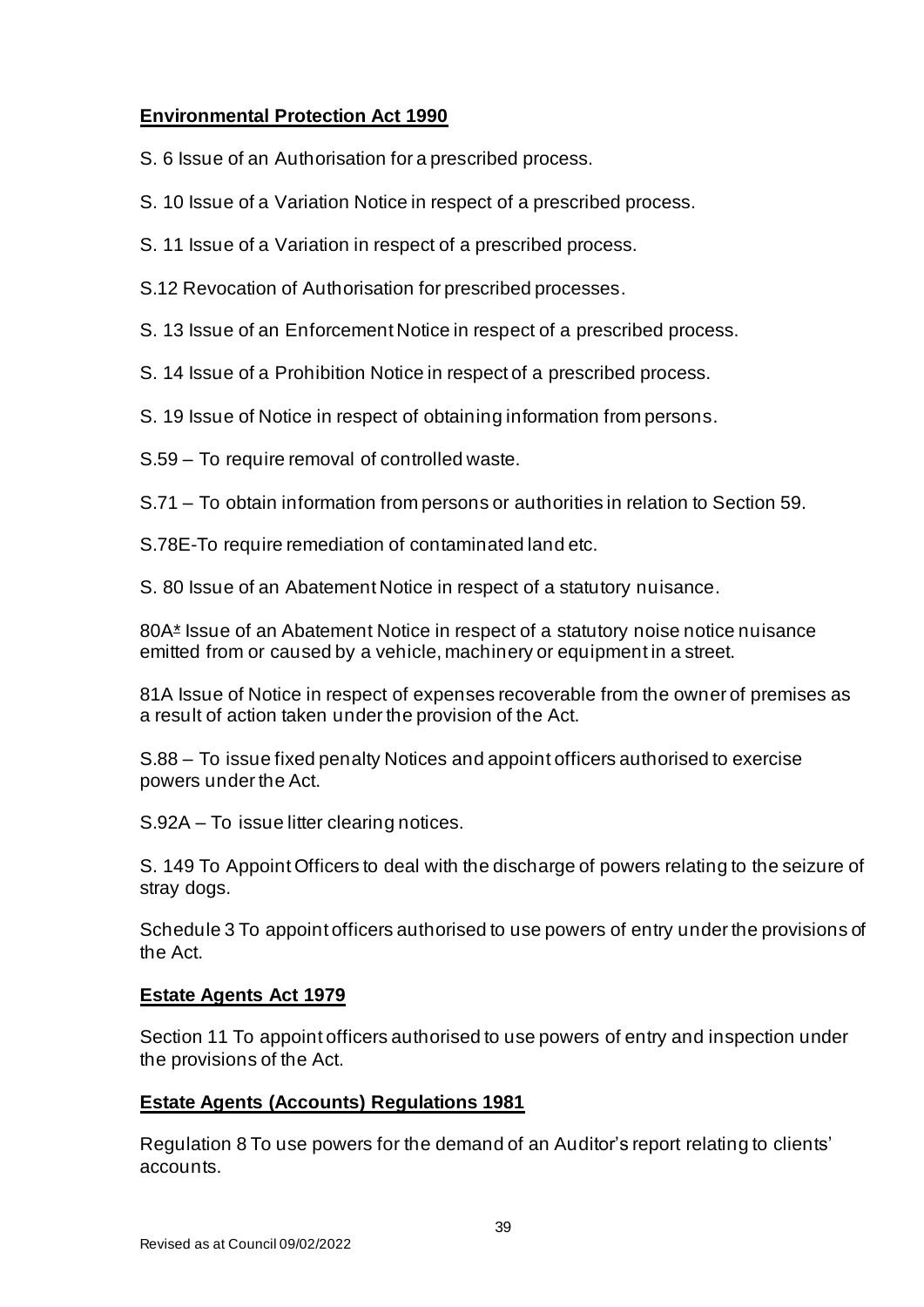# **European Communities Act 1972**

Construction Products Regulations 1991 Regulation 10 Issue of Suspension Notice in respect of construction products.

R. 12 To seek forfeiture of construction products.

R16 To make test purchases under the provisions of the Regulations.

# **Manufacture and Storage of Explosives Regulations 2005**

To grant and vary registrations and licences for the storage of explosives and make any necessary arrangements for the administration of the registration and licensing system.

To refuse applications and to revoke or modify registrations or licences of premises.

# **Eggs (Marketing Standards) Regulations 1995**

Reg 4. To enforce the provisions of the Regulations and to appoint officers authorised to use powers of entry.

# **Electromagnetic Compatibility Regulations 1995**

Reg 73 To enforce the provisions of the Regulations.

# **Electromagnetic Compatibility Regulations 1995**

R. 74 To make test purchases.

R. 75 To appoint officers authorised to use powers of entry and search.

R. 76 To seek Justices Warrant.

# **Medical Devices Regulations 1994**

R. 19 To enforce the provisions of the Regulations and to issue Notice in respect of devices bearing an incorrectly applied EC marking.

# **Package Travel, Package Holidays and Package Tours Regulations 1992**

R 23 Paragraphs 3 & 4(1) of Schedule 3

To appoint officers authorised to use powers of entry and to require the presentation of or the seizure or detention of books and documents.

Paragraph 4(2) of Schedule 3 To seek a Justices Warrant.

# **Personal Protective Equipment (EC Directive) Regulations 1992**

R. 3 To enforce the provisions of the Regulations.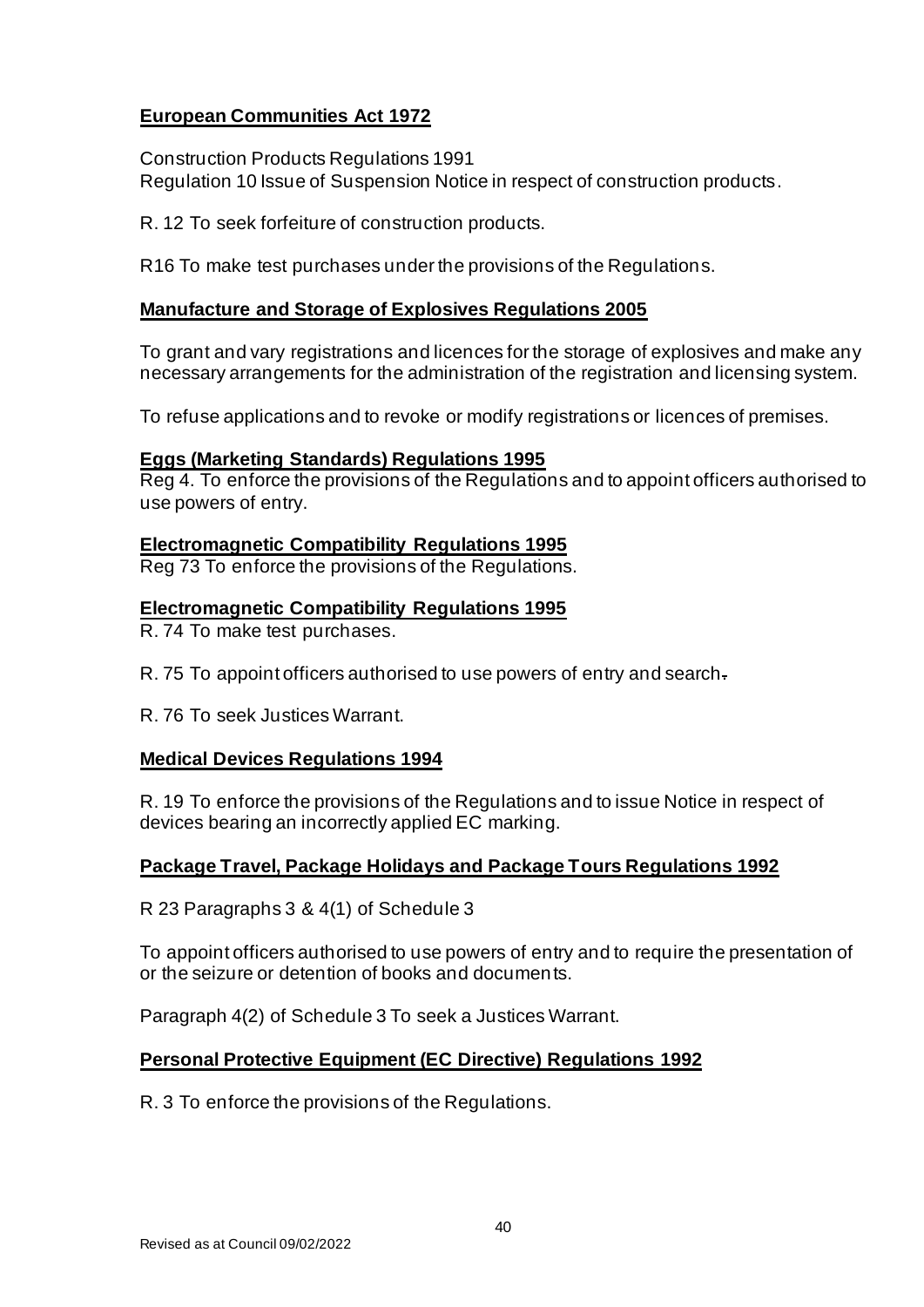# **Common Agricultural Policy (Wine) Regulations 1955**

- R7 To enforce the provisions of the Regulations.
- 8(1) To prohibit movement.

# **The Aerosol Dispensers (EEC Requirements) Regulations 1997**

- R. 5 To enforce the provisions of the Regulations.
- R.10 To institute legal proceedings.

# **The Energy Information (Refrigerators and Freezers) Regulations 1994**

R. 14 - To enforce the provisions of the Regulations

Schedule 6 Paragraph 6 To issue Notice of remedial action.

R.9 To require information.

R. 10 To make test purchases.

R.11 To appoint officers authorised to use powers of entry and search and seek a Justices Warrant.

# **Fair Trading Act 1973**

S. 28 To test purchase goods and services.

S. 29 To appoint officers authorised to use powers of entry for the purposes of inspection and the seizure of goods and documents under the provisions of the Act.

# **Food and Environment Protection Act 1985**

Section 19(1)(c) To act as an authorised officer of the Council under the provisions of the Act.

For the purposes of the Control of Pesticides Regulations 1986, to appoint officers authorised to use powers of entry to premises, vehicles, vessels, aircraft, hovercraft and marine structures, to require information, to issue Notices in respect of offences and to require remedial action or where a risk of committing an offence exists, to prohibit activities.

# **Food Safety Act 1990**

S. 5 To act as an authorised officer of the food authority, to act generally or specially in matters arising under the Act and in relation to S. 32 in particular.

S. 6(6) To act as an authorised officer of an enforcement authority.

S. 9(1) To appoint officers authorised to inspect food intended for human consumption.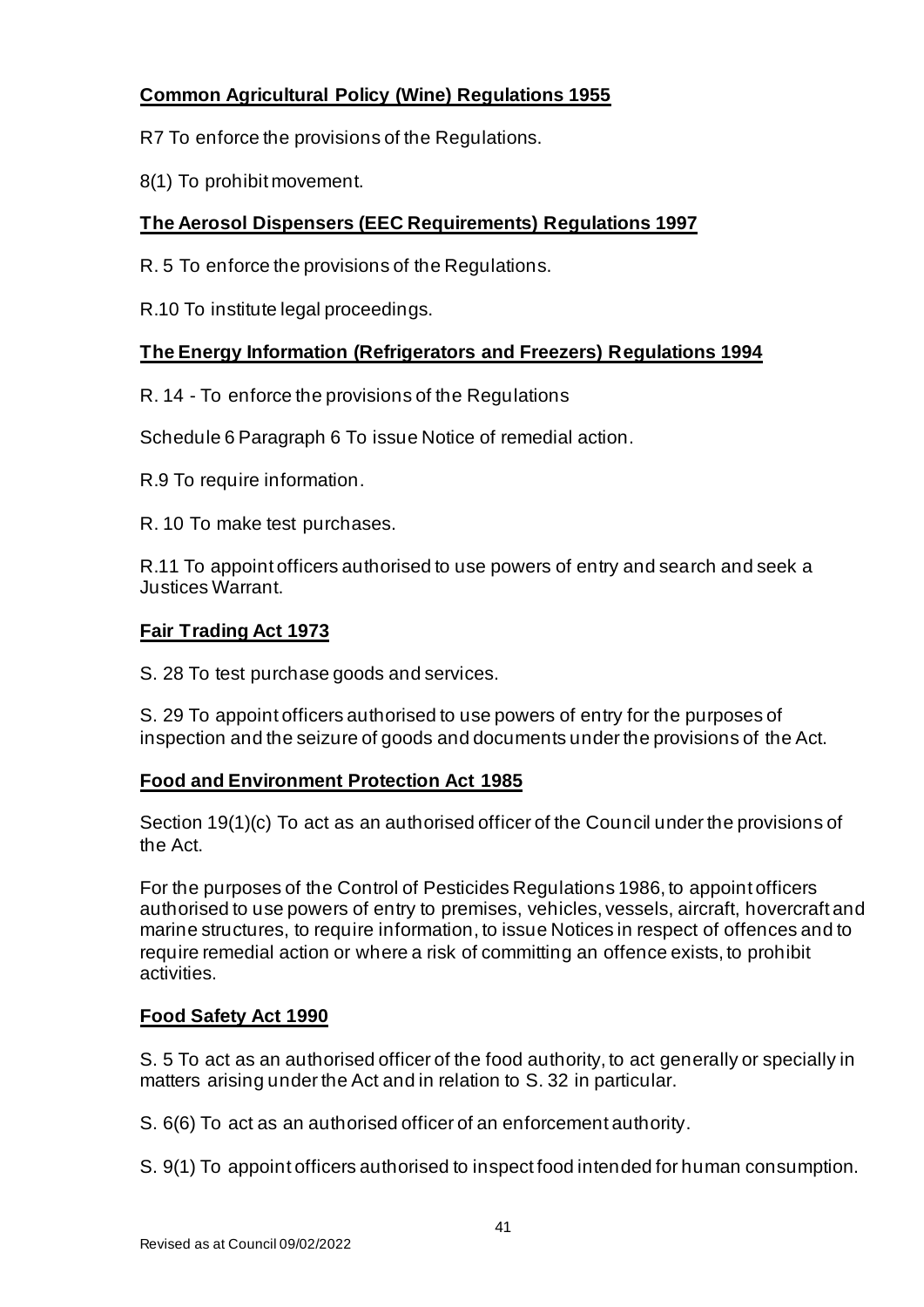S. 9(3) Issue of Notice in respect of food not to be used for human consumption and seizure of food in order to have it dealt with by a Justice of the Peace.

S. 11 Issue of a Certificate stating that the food authority is satisfied that a health risk condition no longer exists at a food business.

S. 29 Authorisation for the procurement of samples of food.

S. 30 Authorisation for food samples to be analysed.

S. 32 To appoint officers authorised to use powers of entry under the provisions of the Act.

S. 42 To act as Proper Officer for the purposes of the Act.

# **Game Act 1831**

S. 18 Issue of a Licence in respect of dealing in game.

# **Guard Dogs Act 1975**

S. 3 Issue of a Licence in respect of the keeping of guard dog kennels.

#### **Hallmarking Act 1993**

S. 9 To enforce the provisions of the Act.

# **Health and Safety at Work etc. Act 1974**

- S. 19 To appoint Inspectors for implementing the relevant statutory provisions.
- S. 20 Powers of Inspectors to carry out their statutory duties

S. 21 To Issue an Improvement Notice in respect of an infraction of any of the relevant statutory provisions.

- S. 22 To issue a Prohibition Notice to avert the risk of serious personal injury.
- S. 25 To deal with causes of imminent danger.
- S. 26 Indemnification of Inspectors.

S.39 Prosecution by an Inspector before a Magistrates Court for an offence under any of the relevant statutory provisions.

# **Health Act, 2006 - Smoke-free premises etc. (Wales) Regulations 2006**

To authorise officers to enforce the provisions of the Regulations.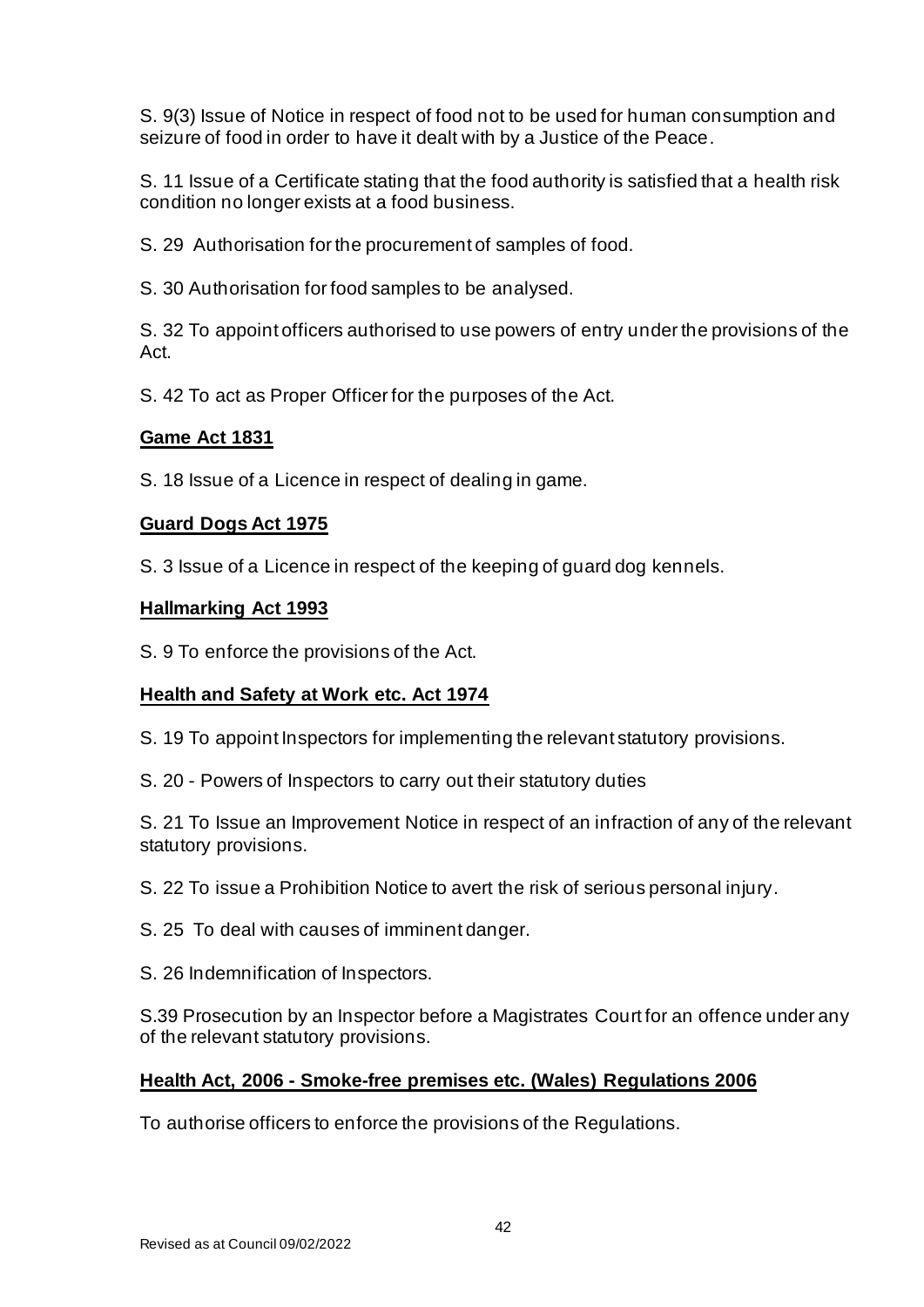# **Law of Property Act 1925**

**Head of Homes and Safer Communities**, **Head of Place and Sustainability**, and **Head of Administration and Law** to instigate the necessary action to bring about an enforced sale including the disposal of property.

# **Local Government and Housing Act 1989**

S. 20 Issue of Notice for the provision of sanitary appliances in places of public entertainment and other premises.

To appoint officers authorised to exercise powers of entry under the provisions of the Act.

S. 33 To make arrangements for the restoration or continuation of supply of water, gas or electricity to an occupied dwelling.

S. 35 To Issue a Notice in respect of obstructed private sewer.

# **Local Government (Miscellaneous Provisions) Act 1976**

S.33 To restore the supply of water, gas or electricity.

S.35 To issue a Notice in respect of obstructed private sewer.

# **Local Government (Miscellaneous Provisions) Act 1982**

S. 29 Issue of Notice to protect buildings against unauthorised entry or those that are likely to become a danger to public health.

Authorisation to use powers of entry as authorised officers of the Council in relation to the protection of buildings against unauthorised entry etc.

Paragraph 14 Authorisation to use powers of entry as authorised officers of the Council under the provisions of the Act.

Under schedule 3 of the Local Government (Miscellaneous Provisions) Act 1982 as amended by the Policing and Crime Act 2009 to licence a new category of premises called Sexual Entertainment Venues. The legislation allows the authority to set fee levels which reflect the cost of processing and determining applications, dealing with objections and complaints as well as undertaking enforcement. (CC 07/03/12)

# **Medicines Act 1968**

S. 108 To discharge the Council's functions as a Drugs Authority in respect of the control of medicinal products at non pharmaceutical premises under the provisions of sections 53 & 54, the control of animal medicated feeding stuffs under the provisions of sections 62(1)(b) & 90 of the Act.

S. 111 To appoint officers authorised to use powers of entry in respect of premises, ships, aircraft or hover vehicles under the provisions of the Act.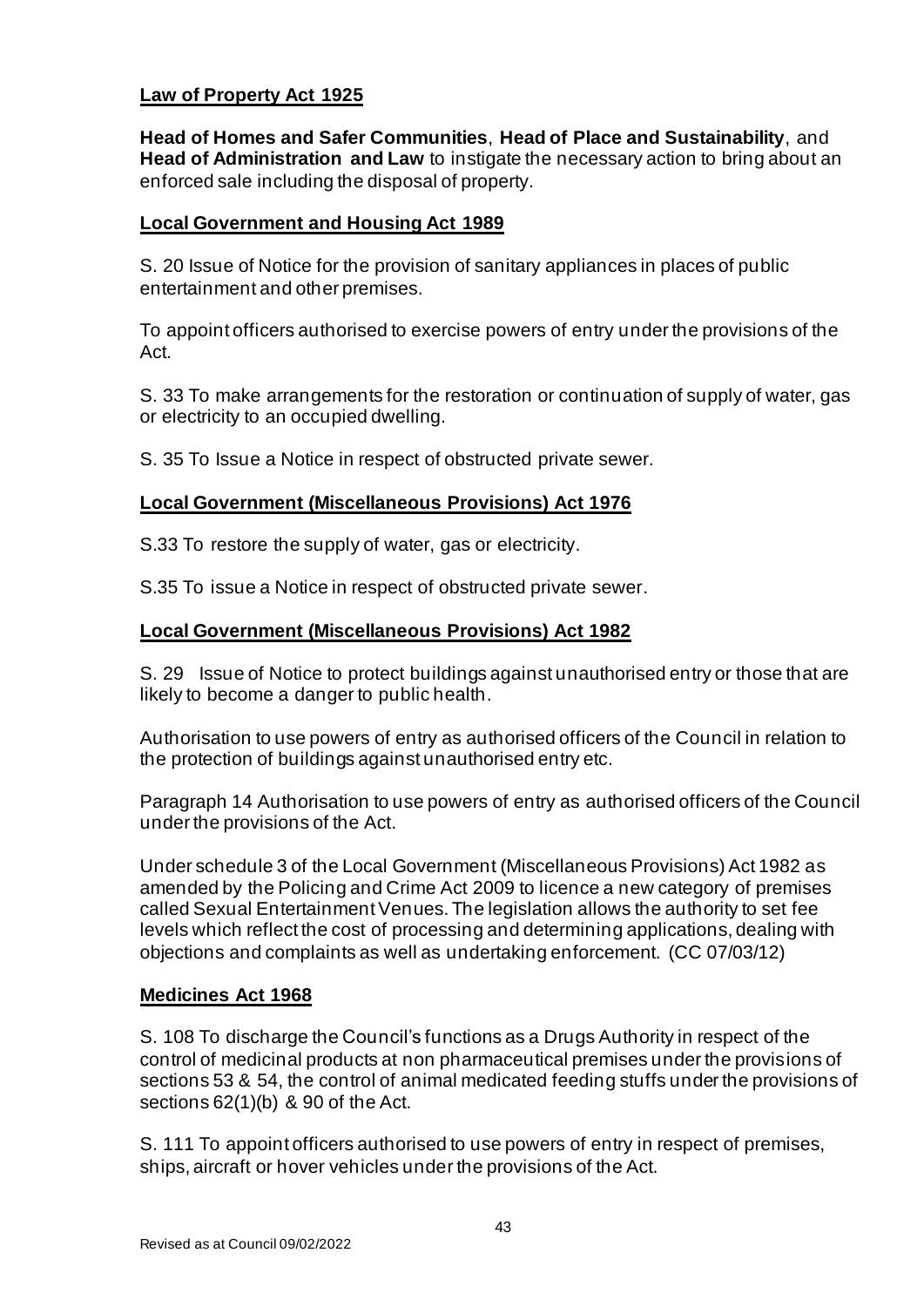S. 112 To appoint officers authorised to inspect, take samples, seize goods and documents under the provisions of the Act.

# **Motor Cycle Noise Act 1984**

S. 1 To enforce the provisions of the Act.

# **Motor Salvage Operators' Regulations 2002**

To operate the Motor Salvage Operators' Registration Scheme, including authority to register non-contentious applications.

# **Noise and Statutory Nuisance Act 1993**

S. 2 To Issue Consents for the operation of loudspeakers in streets or roads. S. 3 Paragraphs 6 & 7 To appoint officers authorised to use powers of entry under the provisions of the Act.

# **Animal Meat Products (Examination for Residues and Minimum Residue Limits) Regulations 1991**

Regulation 20 To inspect medicine records on farms.

# **Materials and Articles in Contact with Food Regulations 1987**

Regulation 12 To enforce the provisions of the Regulations and to appoint officers authorised to use powers of entry.

# **Performing Animals (Regulation) Act 1925**

S.1 To issue Certificates of Registration in respect of the exhibiting or training of performing animals.

S.2 To appoint officers authorised to use powers of entry under the provisions of the Act.

# **Pet Animals Act 1951**

S.1 To issue a Licence in respect of the keeping of a pet shop.

S.4. To appoint officers authorised to use powers of entry and inspection under the provisions of the Act.

# **Petroleum (Consolidation) Act 1928**

S.1 To issue a Licence in respect of the keeping of petroleum spirit.

S.17 To use powers of purchase of samples of petroleum for the purpose of testing.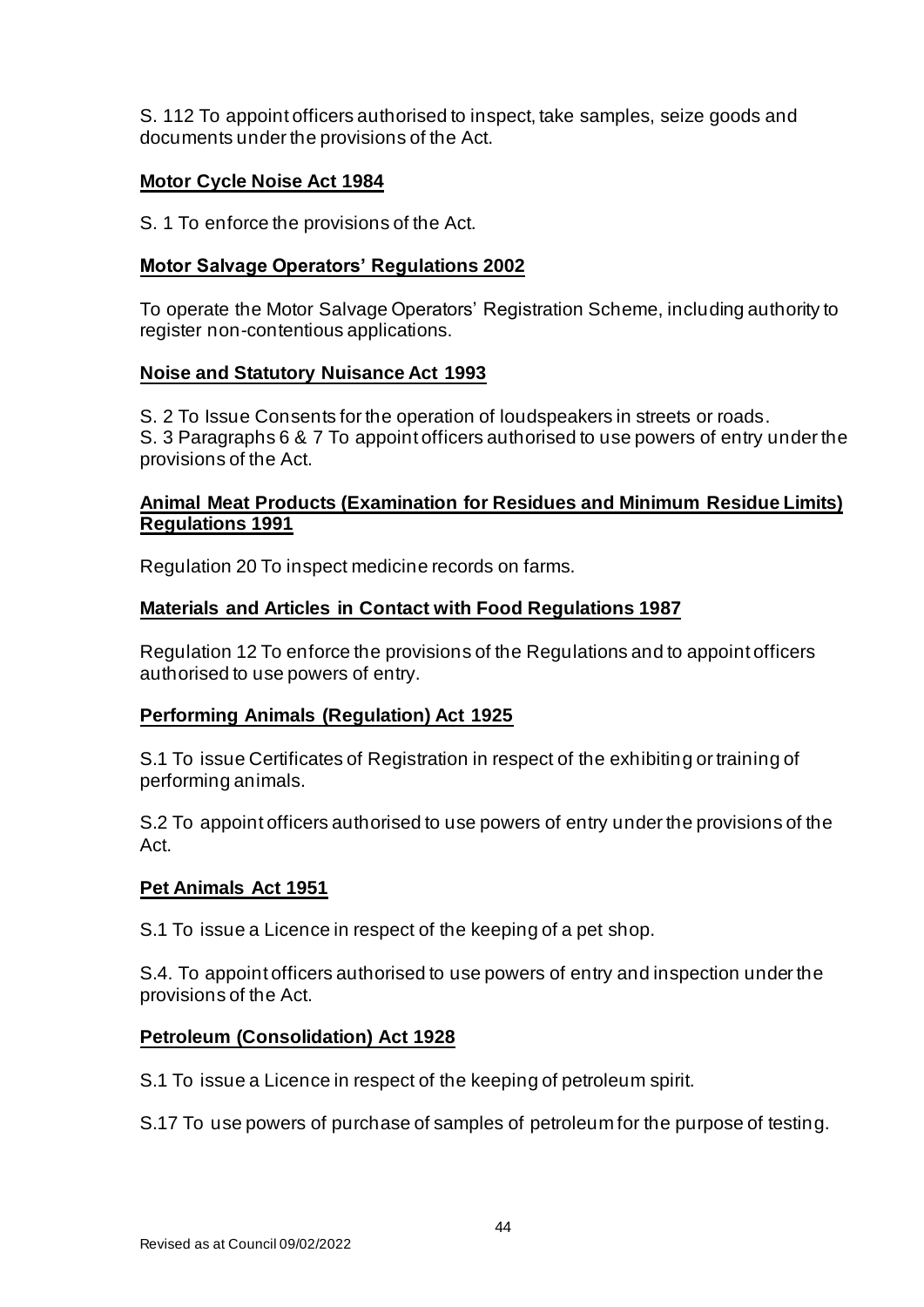S.18 To make an application to a Court of Summary Jurisdiction for a warrant to search for petroleum spirit.

# **Poisons Act 1972**

S.9 To act as an Inspector for the purposes of the Act and to appoint officers authorised to use powers of entry under the provisions of the Act.

# **Pollution Prevention and Control Act 1999 The Pollution Prevention and Control (England and Wales) Regulations 2000**

- Reg. 10 Issuing of a permit
- Reg. 17 Variation of conditions of permit
- Reg. 18 Transfer of permits
- Reg. 21 Revocation of permits
- Reg. 24 Enforcement Notice
- Reg. 25 Suspension Notice
- Reg. 26 Power of regulator to prevent or remedy pollution
- Reg. 28 Information

# **Prevention of Damage by Pests Act 1949**

S.4 To issue a Notice in respect of the destruction of rats and mice or the keeping of land free from rats and mice.

S.6 To exercise powers in relation to groups of premises.

S.22 To appoint officers authorised to use powers of entry under the provisions of the Act.

# **Proper Officer for Medical Advice**

Authority to appoint a Proper Officer for medical advice. The Proper Officer shall have the following delegated powers:

National Assistance Act 1948 - Section 47 BMc National Assistance (Amendment) Act 1951 - Section 1 BMc Public Health (Control of Disease) Act 1984 - Sections 21, 22, 24, 26, 28-32, 35-38, 40- 43, 48 and 51 Public Health (Infectious Diseases) Regulations 1988

# **Prices Acts 1974 & 1975**

Schedule 1 Paragraph 7 To test purchase goods.

Schedule 1 Paragraph 9 To appoint officers authorised to use powers of entry for the purposes of inspection and the seizure of goods and documents under the provisions of the Act.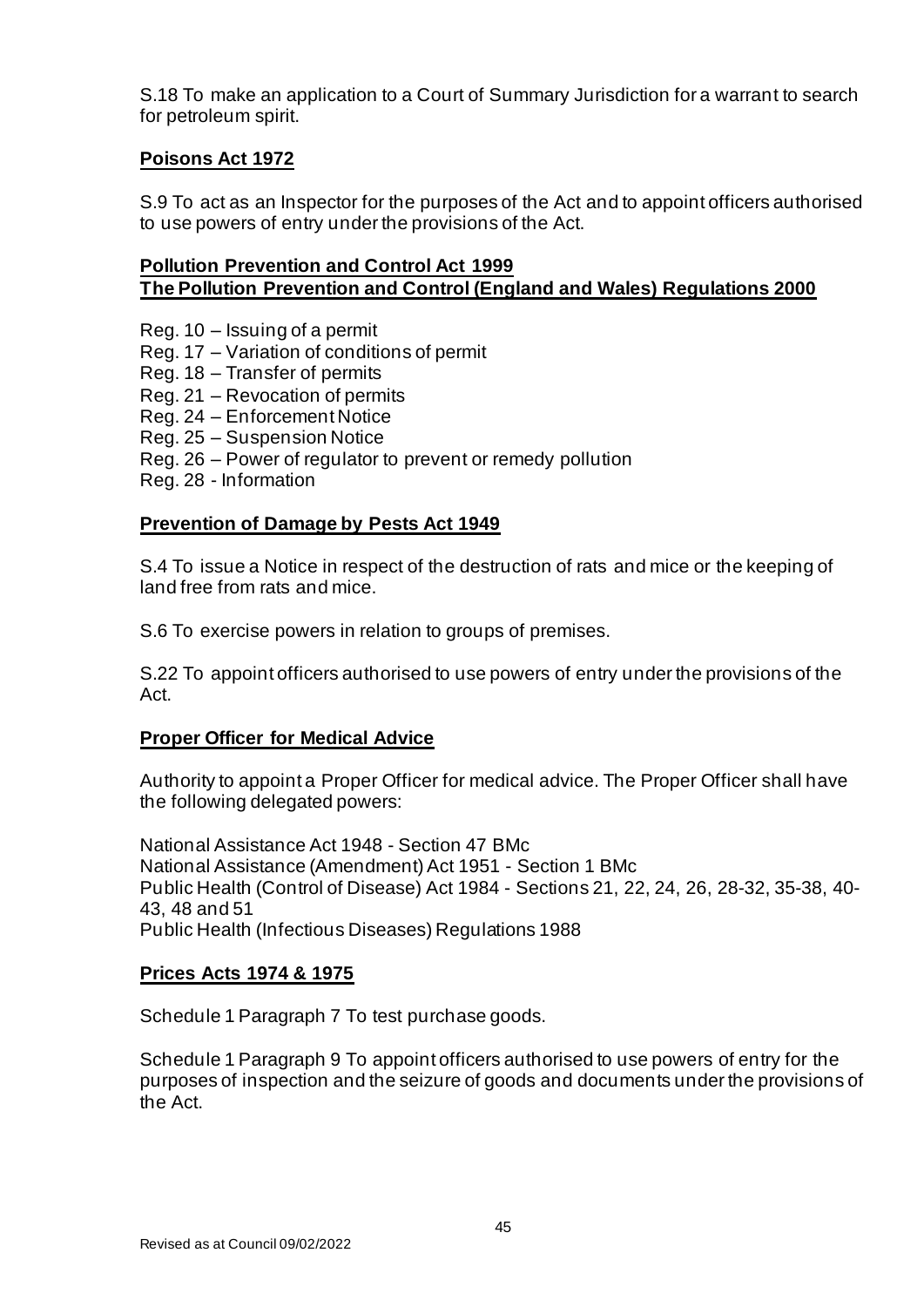# **Property Misdescriptions Act 1991**

Section 3 and Schedule 1 Paragraphs 3 & 4(1) To appoint officers authorised to use powers of entry for the purposes of the inspection of goods and the seizure of documents under the provisions of the Act.

# **Public Health Act 1936**

S. 45 Issue of Notice in respect of buildings having defective closets capable of repair.

S. 50 Issue of Notice in respect of overflowing and leaking cesspools.

S.78 – Removal of waste from any courtyard, or passage which is used in common by occupants of two or more buildings.

S. 83 Issue of Notice in respect of the cleansing of filthy or verminous premises.

S. 140 Application to Court of Summary Jurisdiction to close or restrict use of water from a polluted source of supply.

S. 269 Issue of a Licence in respect of the control of moveable dwellings.

S. 284 Authorisation for the authentication of documents.

To appoint officers authorised to use powers of entry under the provisions of the Act.

# **Public Health Act 1961**

S. 17\* Issue of Notice in respect of the repair of drains and to remedy stopped up drains.

S. 34 Issue of Notice in respect of the removal of accumulations of rubbish.

S. 73 Issue of Notice in respect of action to prevent danger from derelict petrol tanks.

# **Public Health (Control of Disease) Act 1984**

S. 18 Proper Officer for the purpose of this section of the Act, for the requisition and receipt of information to be furnished by an occupier of premises in the case of notifiable disease or food poisoning.

S. 20 Proper Officer for the purposes of this section of the Act, for the issue of Notice requiring a person to discontinue work to prevent spread of disease to which S. 28 of the Food Act 1984 applies.

S.23 Proper Officer for the purposes of this section of the Act, for the issue of Notice excluding children from places of entertainment or assembly to prevent spread of disease.

S.61 Authorisation to use powers of entry as authorised officers of the Council under the provisions of the Act.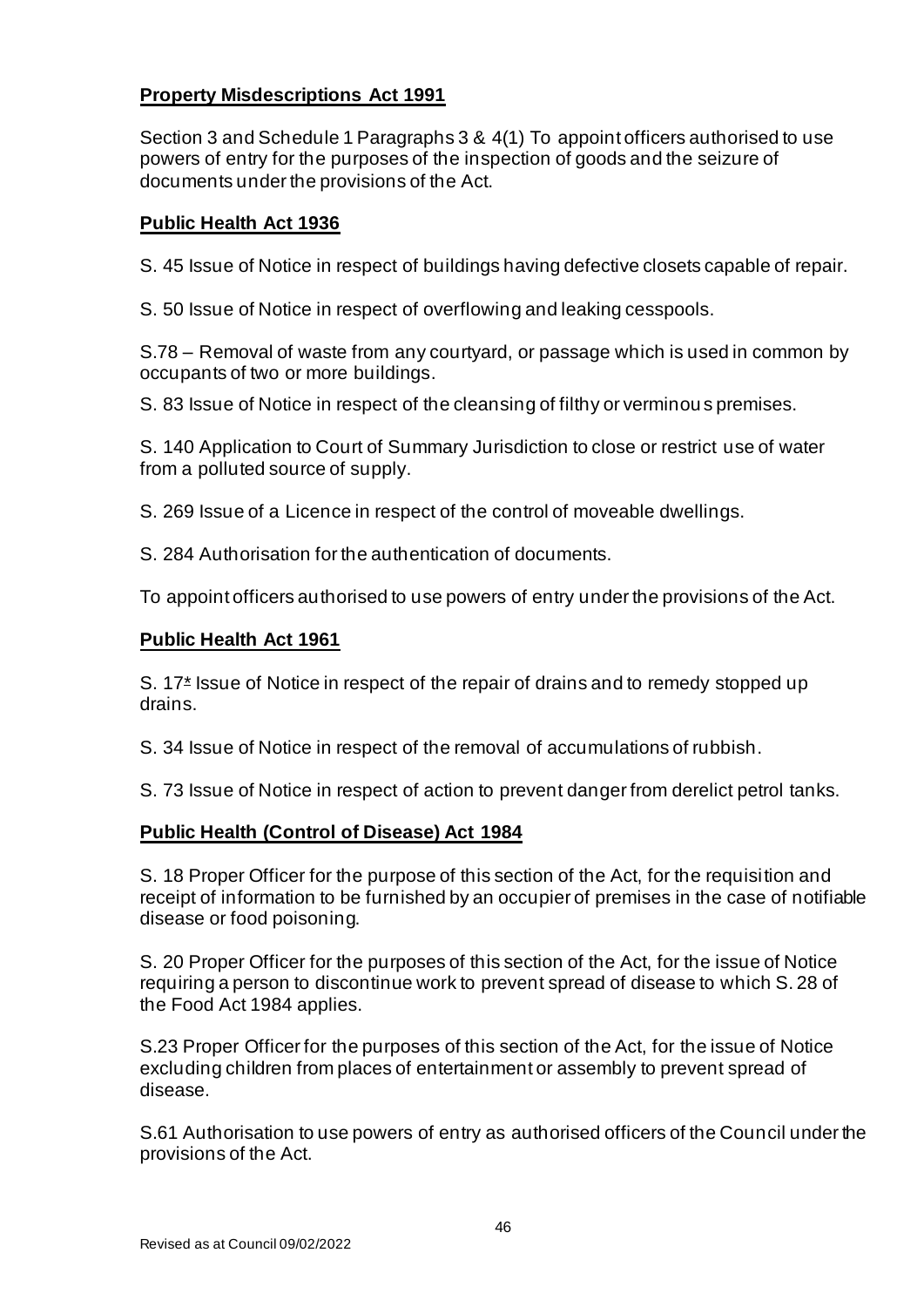# **Refuse Disposal (Amenity) Act 1978**

S. 6 Issue of Notice in respect of the removal and disposal of other refuse.

S.8 To appoint officers authorised to use powers of entry under the provisions of the Act.

# **Riding Establishments Act 1964**

S.1<sup>\*</sup> Issue of a Licence in respect of riding establishments.

S. 2 To appoint officers authorised to use powers of entry and inspection under the provisions of the Act.

# **Road Traffic Act 1988**

S.70 To use powers to prohibit the use of an overloaded vehicle under the provisions of the Act.

S.78 To weigh vehicles on behalf of the Highway Authority.

# **Road Traffic Act 1991**

S.47 To determine whether a person is fit and proper to hold a hackney carriage or private hire vehicle drivers licence and to submit an application to the chief officer of police for his observations.

# **Road Traffic (Foreign Vehicles) Act 1972**

S.1 To use powers to prohibit the use of an overloaded vehicle under the provisions of the Act.

S. 2 To make an UK exemption order or to remove a prohibition notice.

# **Scrap Metal Dealers Act 2013**

S. 6 1964 Act To appoint officers authorised to use powers of entry and inspection under the provisions of the Act.

the initial assessment of an application received for a scrap metal dealers licence be delegated to officers

# **Sheep Scab Order 1997**

To act on behalf of the Local Authority under the provisions of the above order.

# **Solicitors Act 1974**

S. 22 To appoint officers authorised to use powers of entry under the provisions of the Act.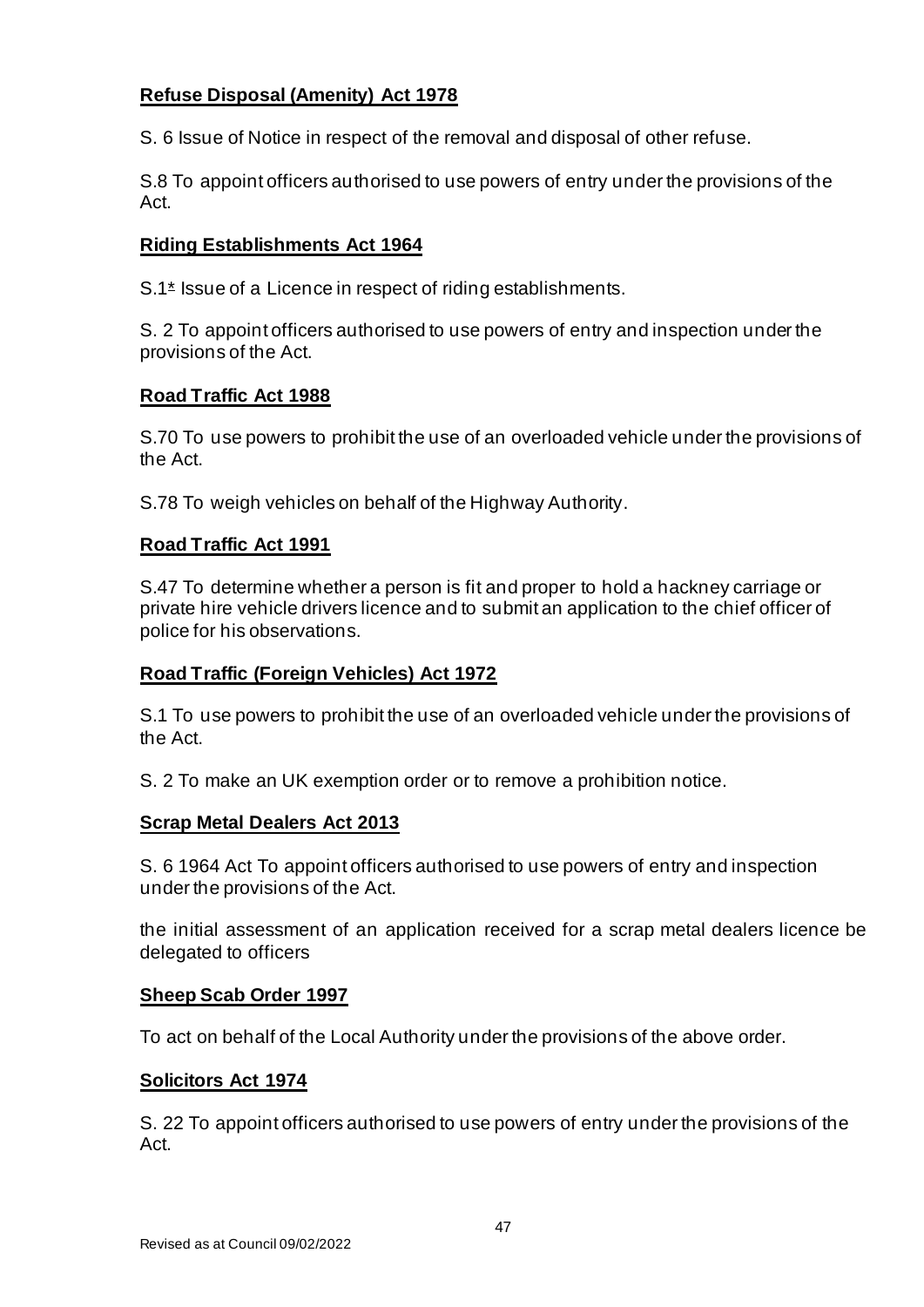# **Sunbed (Regulation) Act 2010, and any associated Regulations, particularly the Sunbed (Regulation) Act 2010 (Wales) Regulations 2011 from the 31st October 2011**

that delegated powers be granted to the **Director of Community Services** and the **Head of Homes and Safer Communities** to enforce the provisions of the Sunbed (Regulation) Act 2010, and any associated Regulations, particularly the Sunbed (Regulation) Act 2010 (Wales) Regulations 2011 from the 31st October 2011, including the power to appoint Officers as Authorised Officers for the purposes of the Act to exercise powers of entry and use any other enforcement measures or actions prescribed in the Act and Regulations.

# **Telecommunications Act 1984**

S. 30 To enforce the provisions of sections 28 & 29 of the Act.

# **Timeshare Act 1992**

Section 10 and Schedule 1 Paragraph 3

To appoint officers authorised to require the production of books and documents and to use powers for the seizure of books and documents under the provisions of the Act.

# **Trade Descriptions Act 1968**

S.27 To test purchase goods, services, accommodation or facilities.

S.28 To appoint officers authorised to use powers of entry for the purposes of inspection and the seizure of goods and documents under the provisions of the Act.

# **Trade Marks Act 1994**

S.27 To make test purchases.

S.28 To appoint officers authorised to use powers of entry and inspection under the provisions of the Act.

S. 93 To enforce the provisions of section 92 of the Act.

# **Video Recordings Act 1984**

16A To enforce the provisions of the Act within the County of Carmarthenshire and limited offences outside the County with the consent of another Authority.

S. 27 To make test purchases.

S. 28 To appoint officers authorised to use powers of entry and inspection under the provisions of the Act.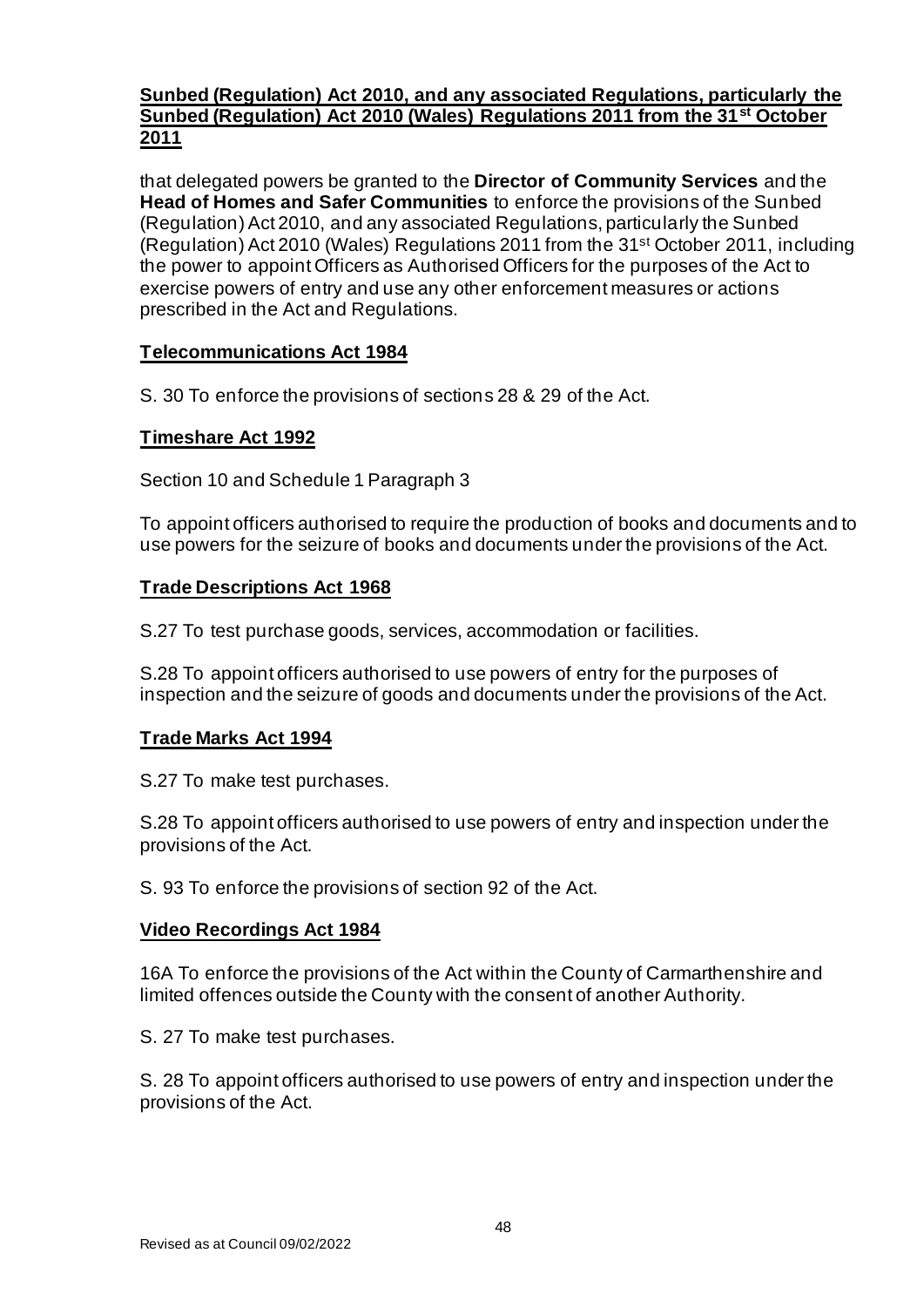# **Water Industry Act 1991**

S. 79 To require a water undertaker to provide a supply of water to premises where supplies are insufficient of unwholesome.

S. 80 To appoint officers authorised to use powers of entry under the provisions of S. 72 of the Act.

S. 80 To issue a Notice in respect of improvements to a private water supply.

S.85 To issue a Notice in respect of obtaining information for the purposes of Chapter III of the Act.

Schedule 6 Paragraphs 1, 2, 3,6,7,8 & 9 to appoint officers authorised to use powers of entry under the provisions of the Act.

#### **Weights and Measures Act 1985**

Section 42 To make purchases of goods for the purposes of Parts II, III & IV of the Act.

S. 52 To enforce Part V of the Act.

S.53 and Schedule 8 paragraph 6(1) To make test purchases for the purposes of Part V of the Act.

S.72(1) Authorisation to act and appointment as Chief Inspector of Weights and Measures.

Authorisation to act as Inspectors for the purposes of the Act.

#### **Zoo Licensing Act 1981**

S.4 Issue of a licence in respect of zoos.

# **HOUSING FUNCTIONS**

All the functions of the Council acting as a Housing Authority are delegated to the **Director of Community Services** and to the **Head of Homes and Safer Communities** to include the allocation of Council properties and also (but not limited to) the functions specified below.

#### **General Authorisation to Enforce Acts and Regulations or Orders Made Under the Acts**

To exercise all powers and duties (to include any enforcement powers and any decisions relating to the appointment of inspectors) relating to any of the following Statutes:

Building Act 1984 Caravan Sites Act 1968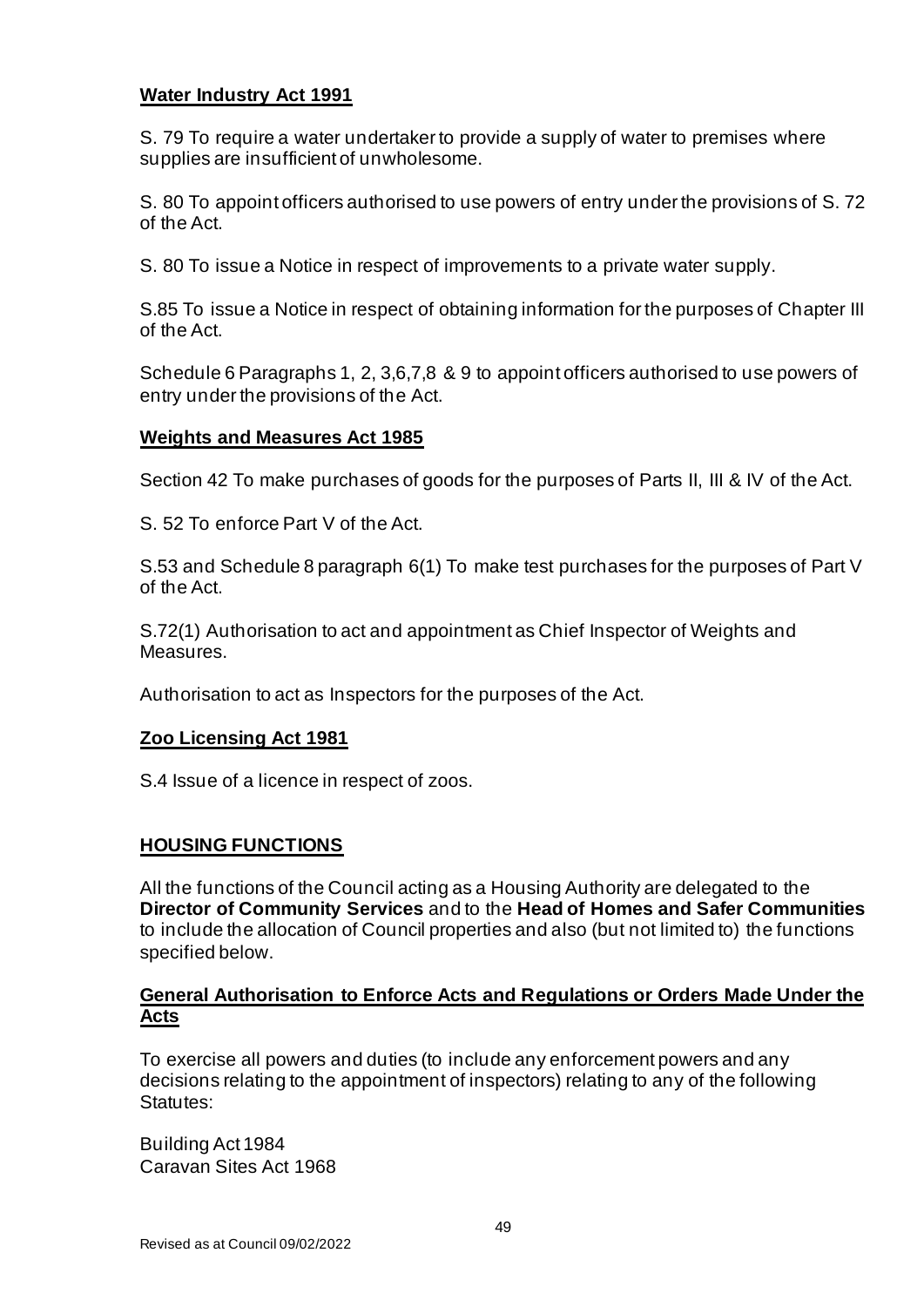Caravan Sites and Control of Development Act 1960 Criminal Justice and Public Order Act 1994 Environmental Protection Act 1990 Housing Act 1985 Housing Act 1988 Housing Act 1996 Housing Act 2004 Housing Grants, Construction and Regeneration Act 1996 Land Compensation Act 1973 Local Government and Housing Act 1989 Local Government (Miscellaneous Provisions) Act 1976 & 1982 Local Government (Miscellaneous Provisions) Act 1982 Local Government (Miscellaneous Provisions) Act 2003 Prevention of Damage by Pests Act 1949 Protection from Eviction Act 1977 Public Health Acts 1936 & 1961 Regulatory Reform (Housing Assistance) (England and Wales) Order 2002

# **Specific Delegated Powers**

The following Statutes contain specific delegated powers required to enable the Housing function to operate effectively and efficiently. Each Statute and the relevant power has been identified and described on each page, so that the document can be consulted or revised with ease.

# **Caravan Sites and Control of Development Act 1960**

S. 5 to attach conditions to a caravan site licence.

# **Crime and Disorder Act 1998**

To initiate action against tenants in respect of anti-social behaviour.

# **Criminal Justice and Public Order Act 1994**

S. 77 to Issue Directions to unauthorised campers to leave land.

S. 78 To make complaint to a Magistrates Court for an Order for the removal of persons and their vehicles unlawfully present on land.

Proposed group repair programme for 2000/01 for the Inner Ammanford, Garnant, Brynaman and South Llanelli Renewal Areas.

Granted delegated authority, in consultation with the Cabinet Member to alter sequencing of the schemes to ensure maximum use of resources.

To act in resolving, controlling and managing trespass by travellers.

#### **Traveller Management Arrangements**

To let and terminate licences on Pen-y-Bryn Residential Caravan Site.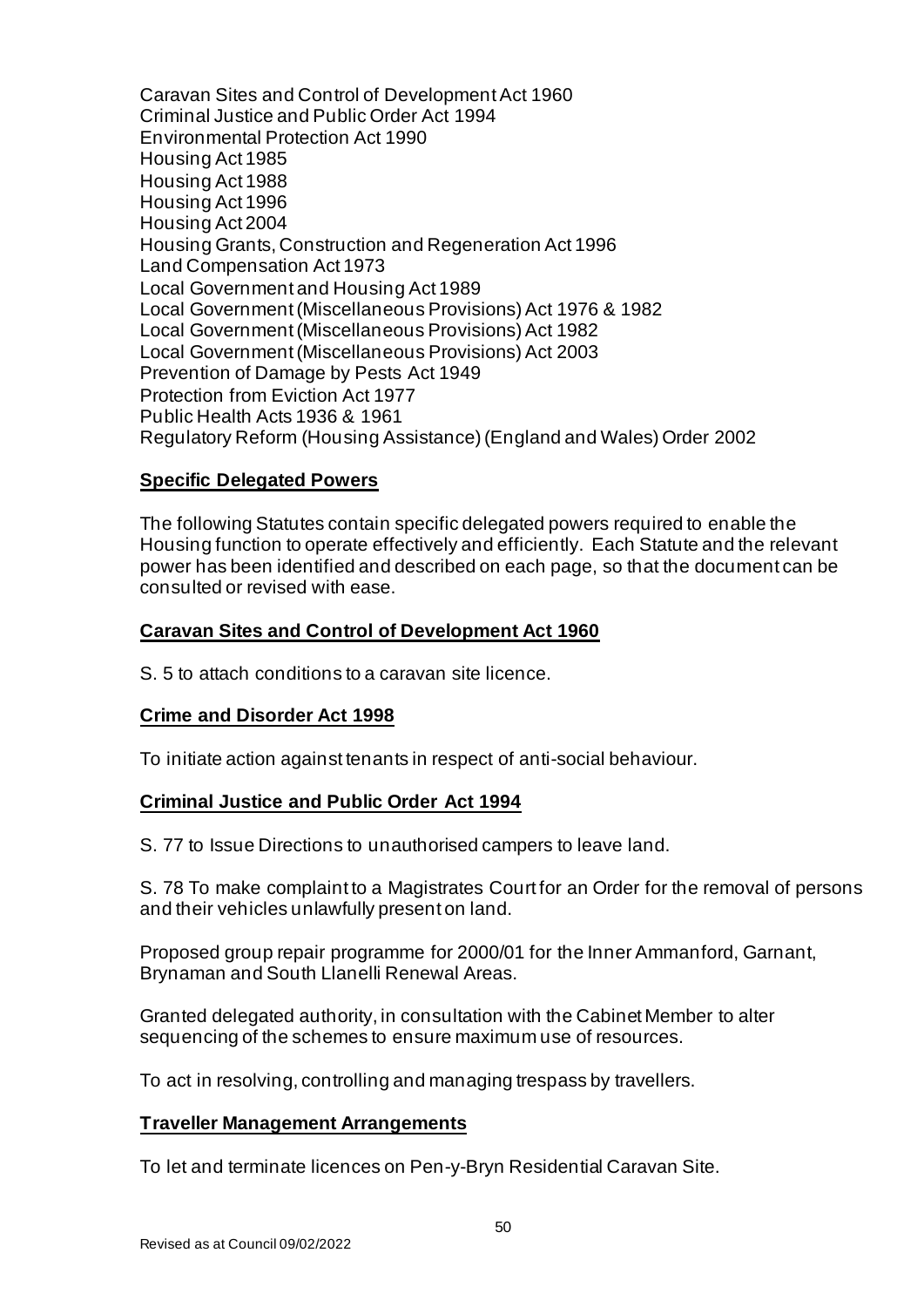# **Housing Act 1985**

79 - To grant secure tenancies and licenses of dwelling houses and to grant non-secure tenancies and licenses in the circumstances set out in Schedule 1 of the Act.

82 – To issue possession proceedings against secure tenants.

82A – To issue proceedings to demote a secure tenancy.

83 - To serve Notices Seeking Possession on secure tenants.

85 – To apply to the County Court for an order staying or suspending the execution of a possession order, to postpone the date for possession, or to amend or set aside a possession order. To attend court to make representations in respect of orders sought by tenants and tolerated trespassers under section 85.

89 – To select a successor where two or more members of a tenant's family are entitled to succeed to a secure tenancy.

92 – To grant or withhold consent to secure tenants wishing to mutually exchange and to serve notice where consent is being withheld.

94 - To grant or withhold consent to secure tenants wishing to sublet or otherwise part with possession of a dwelling house.

96 – To take all steps necessary to comply with regulations made pursuant to section 96(1) of the Act, including the issue a repair notices and payment of compensation in respect of qualifying repairs.

97 - To grant or withhold consent to secure tenants wishing to make improvements to their dwellings, and to give consent subject to conditions imposed in accordance with section 99 of the Act.

- 99A Power to compensate for improvements.
- 100 Power to reimburse the cost of tenant's improvements.
- 102 Power to vary the terms of Introductory and secure tenancies.
- 103 To issue a Preliminary Notice and Notice of Variation of a periodic tenancy.
- 104 To publish information about the Council's secure tenancies.
- 105 To consult with tenants on matter of Housing Management.
- 106 To publish information about housing allocation.

121A – To apply to the Court for an order suspending the Right to Buy because of antisocial behaviour.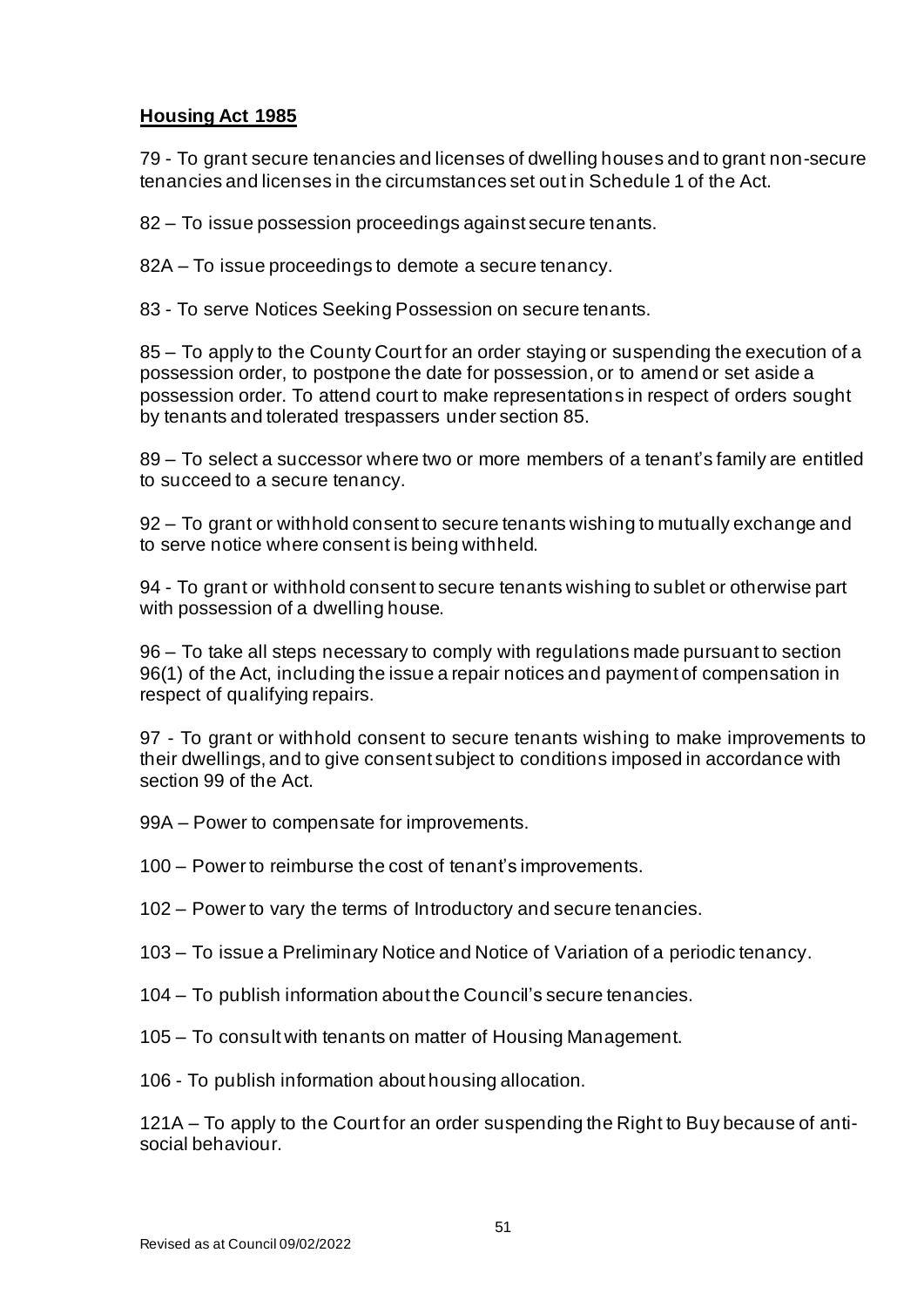121AA & 121B – To prepare and provide information to tenants to help them to decide whether to exercise the right to buy.

124 – To determine applications under the legislation and serve notice admitting or denying the Right to Buy.

125 – To serve Notice of the purchase price and other matters.

125E – To serve a notice in default, to extend the period for compliance with the said notice.

128 – Powers to require the value of a property to be re-determined by the District Valuer and to serve the required notices as appropriate.

138 – To instruct the Council's Head of Administration and Law to convey the Freehold or Grant leases in pursuance of the Right to Buy legislation.

Schedule 5 – To serve Demolition Notices.

138C – To compensate secure tenants where a demolition notice is served.

140 – Power to Serve a landlord's First Notice to Complete.

141 – Power to Serve a landlord's Second Notice to Complete.

155A – To demand repayment of such sum as is considered appropriate up to and including the maximum amount specified in the legislation, on the first "Relevant Disposal" (other than an exempt disposal) of a property.

156 – Power to give Consent for a charge in respect of monies advanced to a purchaser and falling within section 156(2A) of the Act to take priority over the Council's own legal charge under section 156(1) of the Act.

156A – To exercise the Council's rights or first refusal and nomination.

157 - To grant or withhold consent to the disposals of dwellings in National Parks and other designated areas falling with in this section of the Act, and to enforce covenants restricting the sales of properties in such areas.

S. 189\* To Issue of a Notice in respect of an unfit house. (\*Amended by Sch. 9, para 1, Housing Act 1988 & Sch. 9, para 1, Local Government and Housing Act 1989).

S. 190\* To Issue of a Notice in respect of a house in a state of disrepair but not unfit. (\*Amended by Sch. 15, para 2 Housing Act 1988 & Sch. 9, para 2, Local Government and Housing Act 1989).

S.197 Authorisation to appoint authorised officers to use powers of entry as authorised officers of the Council under the provisions of Part VI of the Act.

S. 264 Power to make a Closing Order.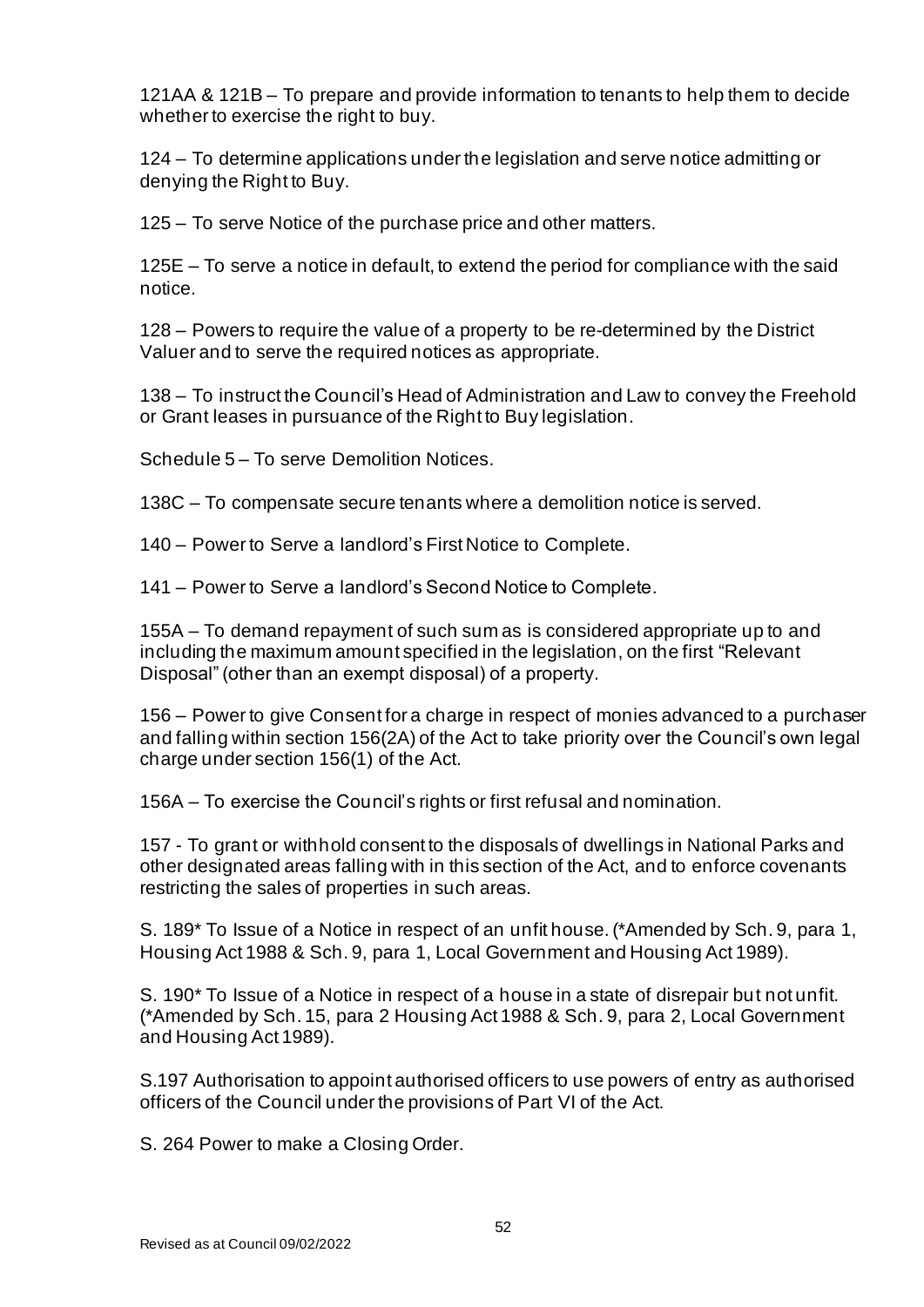S. 265 Power to make a Demolition Order.

S. 270 Demolition Orders: to Recovery of possession of a building.

S.273 Demolition Orders: to Clearing a building before demolition.

S.274 Demolition Orders: Power to permit reconstruction of a condemned house.

S. 279 Closing Orders: to Substitution e of a Demolition Order with a closing order.

Authorisation to acquire land for clearance.

S.289 Declaration of Clearance Area.

S.289\* Issue of Notice in respect of the Council's intent to include a building in a clearance area. (\*Amended by Sch. 9, para 25 Local Government and Housing Act 1989).

S. 297 Authorisation to remove or alter apparatus of statutory undertaking in connection with a Clearance Area.

S.300 Authorisation to purchase houses liable to be demolished or cleared, to be used for temporary accommodation.

S.319 Powers of Entry.

S. 319 Authorisation to use powers of entry as authorised officers of the Council under the provisions of Part IX of the Act.

S.335 Power to require information about persons sleeping in dwelling.

S.336 Power to require production of rent book.

S.337 Power of entry to determine permitted number of persons.

S.338 Issue of Notice to abate overcrowding.

S.340 Powers of Entry.

S.346 Registration Schemes.

S.350 Power to require information for the purpose of a Registration Scheme.

S.350 Authorisation to introduce Registration Schemes for houses in multiple occupation.

S. 352 Issue of Notice in respect of the execution of works to render premises fit for the number of occupants.

S.352 Power to require execution of works to render premises fit for number of occupants.

S.352A Recovery of expenses of Notice under Section 352.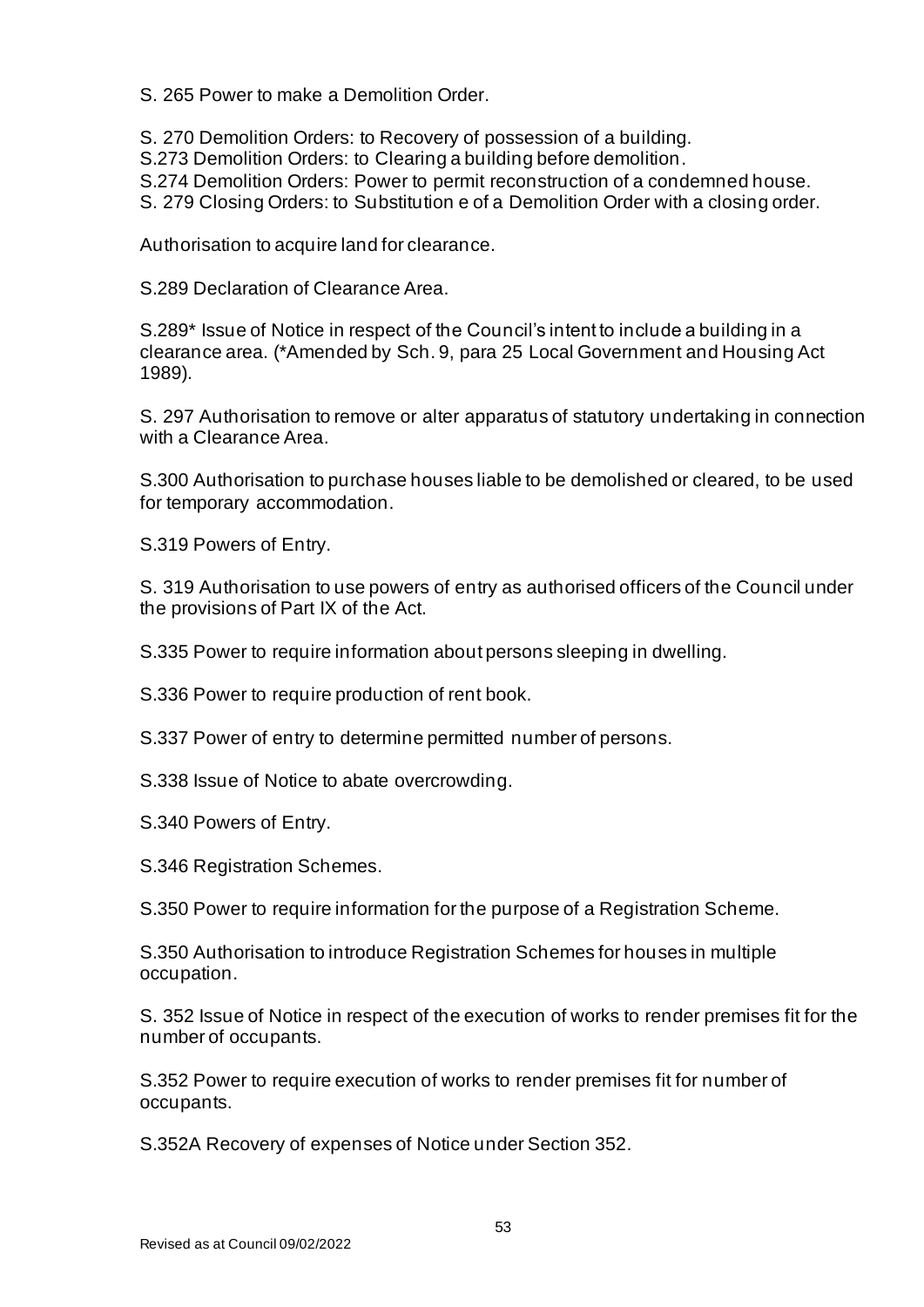S. 354 Issue of Notice limiting the number of occupants of a house.

S. 354 Power to require information about occupation of house.

S.356 Power to require information about occupation of house.

S. 356 Issue of Notice requiring information about occupation of house.

S.357 Revocation or variation of direction under Section 354.

S.358 Issue of Notice in respect of overcrowding in a house in multiple occupation.

S.363 Revocation and variation of Overcrowding Notice.

S. 364 Power to require information where Overcrowding Notice is in force.

S. 366 Issue of Notice in respect of means of escape from fire in a house in multiple occupation.

S.368 Means of Escape from Fire. Power to secure part of house not used for human habitation.

S.372 Power to require execution of works to remedy neglect of management.

S.372\* Issue of Notice in respect of the management of a house in multiple occupation. (\*Amended by Sch. 9, para 50, Local Government and Housing Act 1989).

S.375 Authorisation for carrying out of works by Local Housing Authority regarding the non-compliance of a Notice under Section 352 or 372.

S.377A Works Notices: Improvement of enforcement procedures. Authorisation to give written notice of intention to serve Works Notices prior to the service of a Notice under Section 352 or a Notice under Section 372.

S.379 Making of a Control Order.

S. 379 Issue of Notice in respect of a control order for a house in multiple occupation.

S. 380 Authorisation to rectify Control Order where proprietor resides in part of the house.

S.386 Authorisation to prepare management scheme subject to Control Order.

S.388 Authorisation to supply furniture and fittings to a house subject to a Control Order.

S.392 Authorisation to revoke a Control Order.

S. 395 Authorisation to use powers of entry as authorised officers of the Council under the provisions of Part XI of the Act.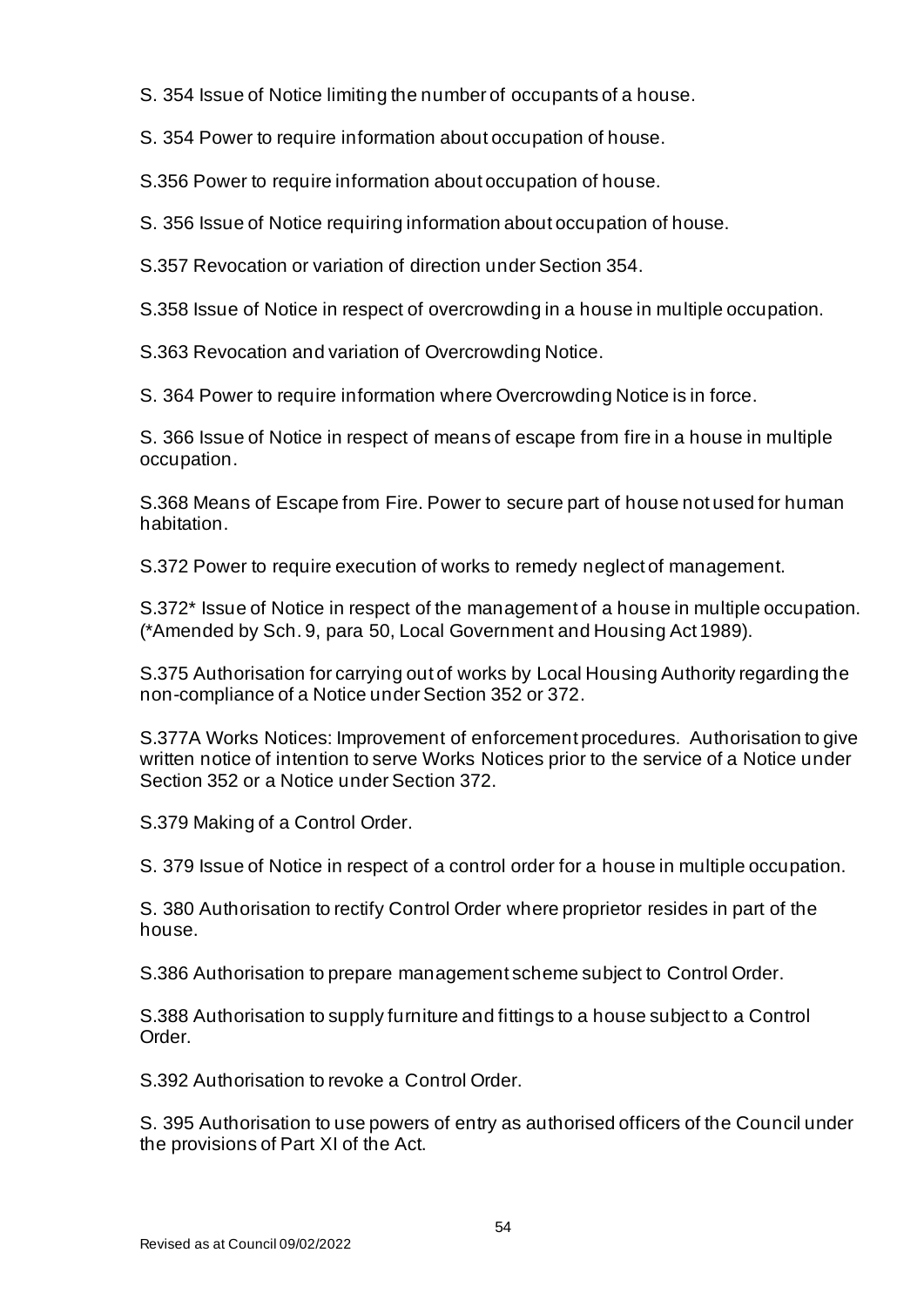S. 395 Authorisation to use powers of entry as Authorised Officers of the Council.

S.397 Authorisation to apply for a warrant to authorise entry (if required).

Schedule 10 Demand for Recovery of Expenses incurred by Local Housing Authority.

# **Housing Act 1996**

124 – To grant Introductory Tenancies or Licenses of dwelling houses pursuant to the Councils election to operate an introductory tenancy regime.

125A – To Serve a Notice of Extension and to extend an Introductory Tenancy or license for a further 6 months, in accordance with the relevant procedures in the Act.

127 – To issue Possession Proceedings to end an Introductory Tenancy.

128 – To Issue a Notice of Proceedings.

129 – To review decisions to seek possession of a dwelling house, where possession is being sought on the basis of rent arrears.

133 - To select a successor where two or more members of a tenant's family are entitled to succeed to an Introductory Tenancy.

136 – To publish information about the Council's Introductory Tenancies.

137 – To consult with tenants on matter of Housing Management.

143D - To issue Possession Proceedings to end a Demoted Tenancy.

143E – To serve Notice of Proceedings for Possession of a Dwelling held under a Demoted Tenancy.

143F To review a decision to seek possession of a dwelling, where possession is being sought on the basis of rent arrears.

143H - To select a successor where two or more members of a tenant's family are entitled to succeed to a Demoted Tenancy.

143M – To publish Information about the Demoted Tenancy.

153A – To apply for an Injunction to prohibit/prevent anti-social behaviour.

153B – To apply for an Injunction to prohibit/prevent the unlawful use of premises.

153D – To apply for an Injunction to prohibit/prevent breaches of tenancy.

157 – To apply to Court to vary or discharge an injunction obtained under section 154A, 153B or 153D of the Act.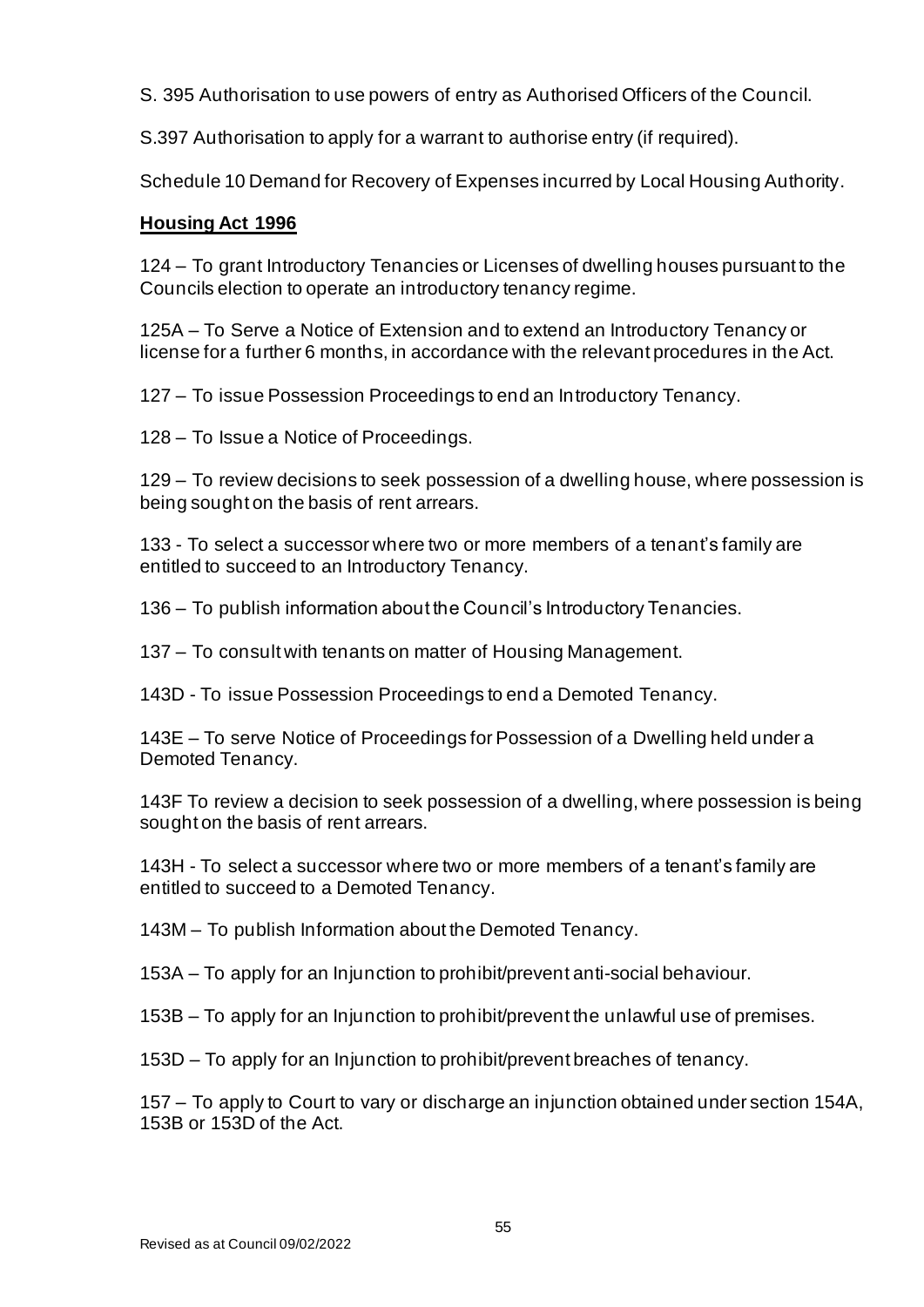166 - To provide advice and information to people in the County in accordance with the Council's obligations under this section.

167 – To process Housing Applications and allocate Housing Accommodation in accordance with the Part VI of the Housing Act 1996, and the Council's Allocations Policy.

168 – To publish information about the Council's Allocation Scheme.

171 – To prosecute people who make false statements or withhold information.

179 – To provide advice and information to people in the County about homelessness and the prevention of Homelessness.

180 – To provide grants, loans or other assistance to voluntary organisations concerned with homelessness or matters relating to homelessness.

181 – To serve Notice on a voluntary organisation where the Council intends to recover monies.

184 – To make inquiries to cases of homelessness or threatened homelessness, determine applications in accordance with the requirements of Part VII of the Act and notify Applicants of the Council's decision.

188 – To discharge the Council's duty to provide temporary accommodation to applicants in cases of apparent priority pending a decision about the duty owed to them, and the Council's power to provide temporary accommodation pending the decision on any review.

To discharge the Council's duties under section 189, 192, 193 and 195 of the Act, in accordance with the requirements of Part VII of the Act.

198 – To refer homelessness cases to another local housing authority.

200 – To discharge the Council's duties to homeless applicants whose cases are being considered for referral to another Authority and to exercise the Council's power to provide temporary accommodation pending the decision on any review.

202 – To carry out Homelessness Reviews.

204 & 204A– To defend any County Court Appeals arising from the Council's homelessness decisions.

206 - Discharge of Functions by Local housing Authorities.

- 208 Discharge of Functions: Out of Area Placements.
- 209 Discharge of Functions: arrangements with Private Landlords.
- 210 Discharge of Functions: Suitability of Accommodation.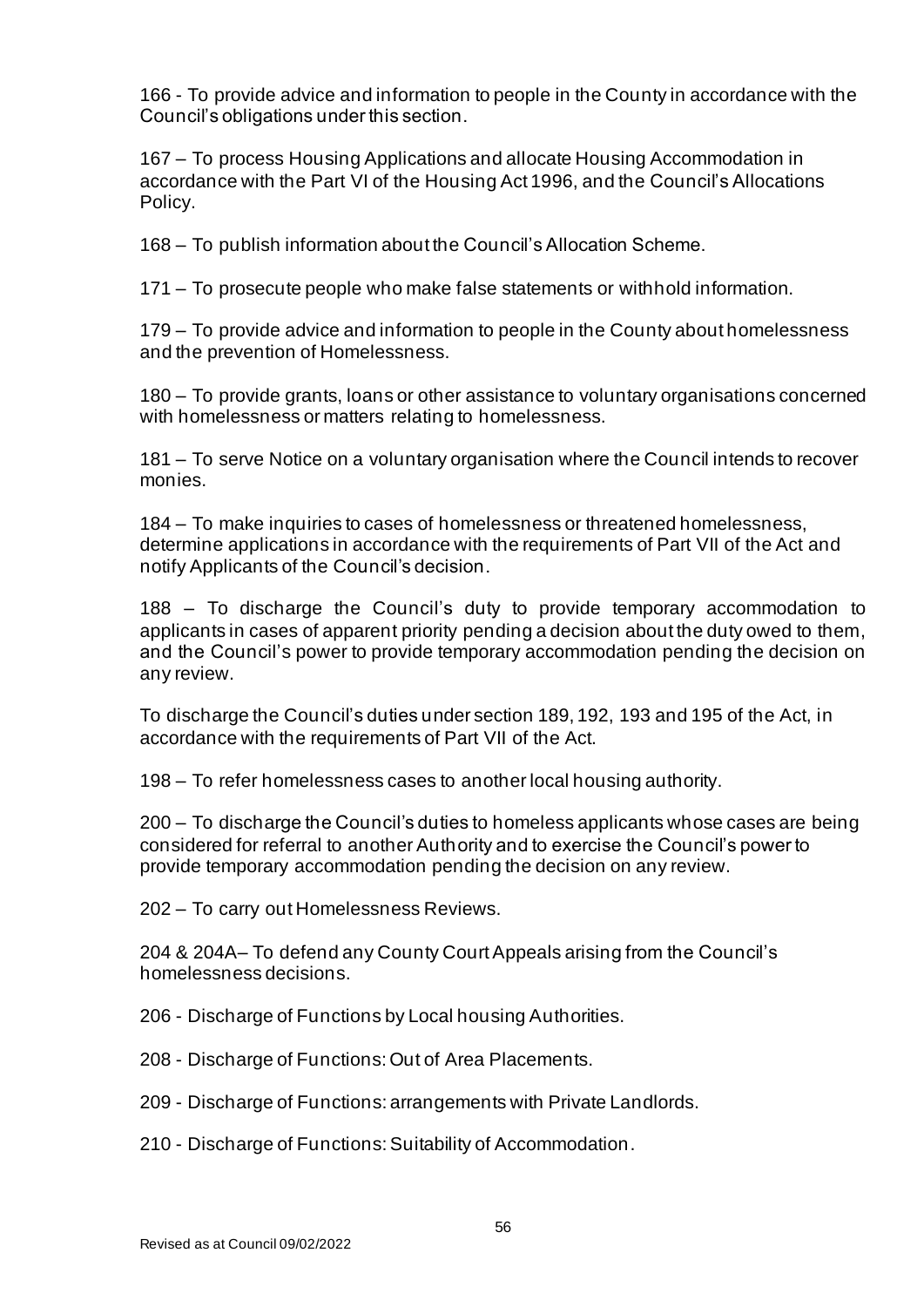211 & 212 - To discharge the Council's duties and exercise the Council's powers to protect property belonging to homeless people and people threatened with homelessness.

213 – To seek the applicant's consent and refer certain matters involving children to social services.

214 - To prosecute people who make false statements, withhold information or fail to disclose change of circumstances.

# **Housing Grants, Construction and Regeneration Act 1996**

- S. 13 Renovation Grants: Approval of Applications.
- S.18 Common Parts Grants: Approval of Applications.
- S. 24 Disabled Facilities Grants: Approval of Applications.
- S. 28 HMO Grants: Approval of Applications.

S. 76 Authorisation to give Home Repair Assistance in the form of a grant or the provision of materials for the carrying out of works of repair, improvement or adaptation to a dwelling.

- S. 81 & 82 Power to Serve Deferred Action Notices.
- S.84 Power to review a Deferred Action Notice.
- S.86 Unfitness for Human Habitation: Power to improve enforcement procedures.
- S.87 Unfitness for Human Habitation: Power to change for Enforcement Action.
- S.88 Authorisation to recover the charge for Enforcement Action.

# **Housing Act 2004**

To sign all notices/licences relating to Housing Standards.

# **Law of Property Act 1925**

**Head of Homes and Safer Communities, Head of Place and Sustainability** and **Head of Administration and Law** to instigate the necessary action to bring about an enforced sale, including the disposal of the property.

# **Local Government and Housing Act 1989**

S.112 Determination of Approval in respect of house renovation grant applications to render certain dwellings fit for human habitation.

S.113 Determination of Approval in respect of house renovation grant applications arising out of certain statutory notices.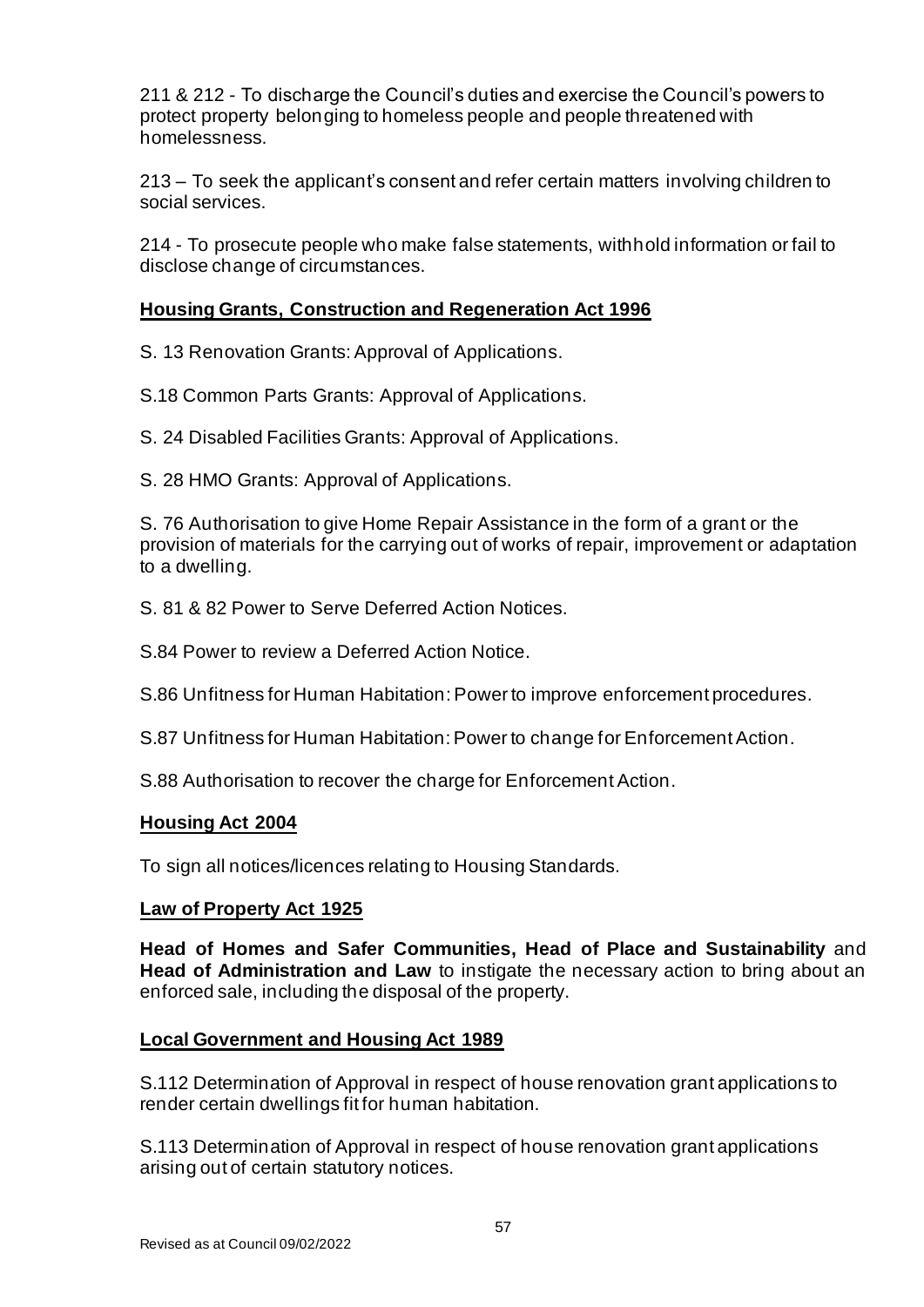S. 114 Determination of Approval in respect of house renovation grant applications to provide certain facilities for the disabled.

S.115 Determination of Approval in respect of discretionary house renovation grant applications.

S. 116 Issue of Notices of Approval or Refusal in respect of house renovation grant applications.

Appoint authorised officers to exercise powers of entry under the provisions of the Act.

# **LAND COMPENSATION ACT 1973**

29 – To make home loss payments and discretionary payments to displaced Council tenants.

# **Protection From Eviction Act 1977**

To initiate legal proceedings under Section 6 of the Protection from Eviction Act 1977 for offences under Section 1(2), 1(3) and 1(3A) and for the Service of Notices under Section 7 of the Act.

In severe and urgent cases to apply to the Court for a warrant for the arrest of the perpetrator.

# **Other Powers**

To serve Notice to Quit to bring non-secure licenses and tenancies to an end, and to lodge copies of notices with the Public Trustee where appropriate.

To serve Notice and Issue Possession Proceedings to remove trespassers from Council owned dwellings.

To apply to Court to enforce warrants of possession obtained in respect of Council owned dwellings.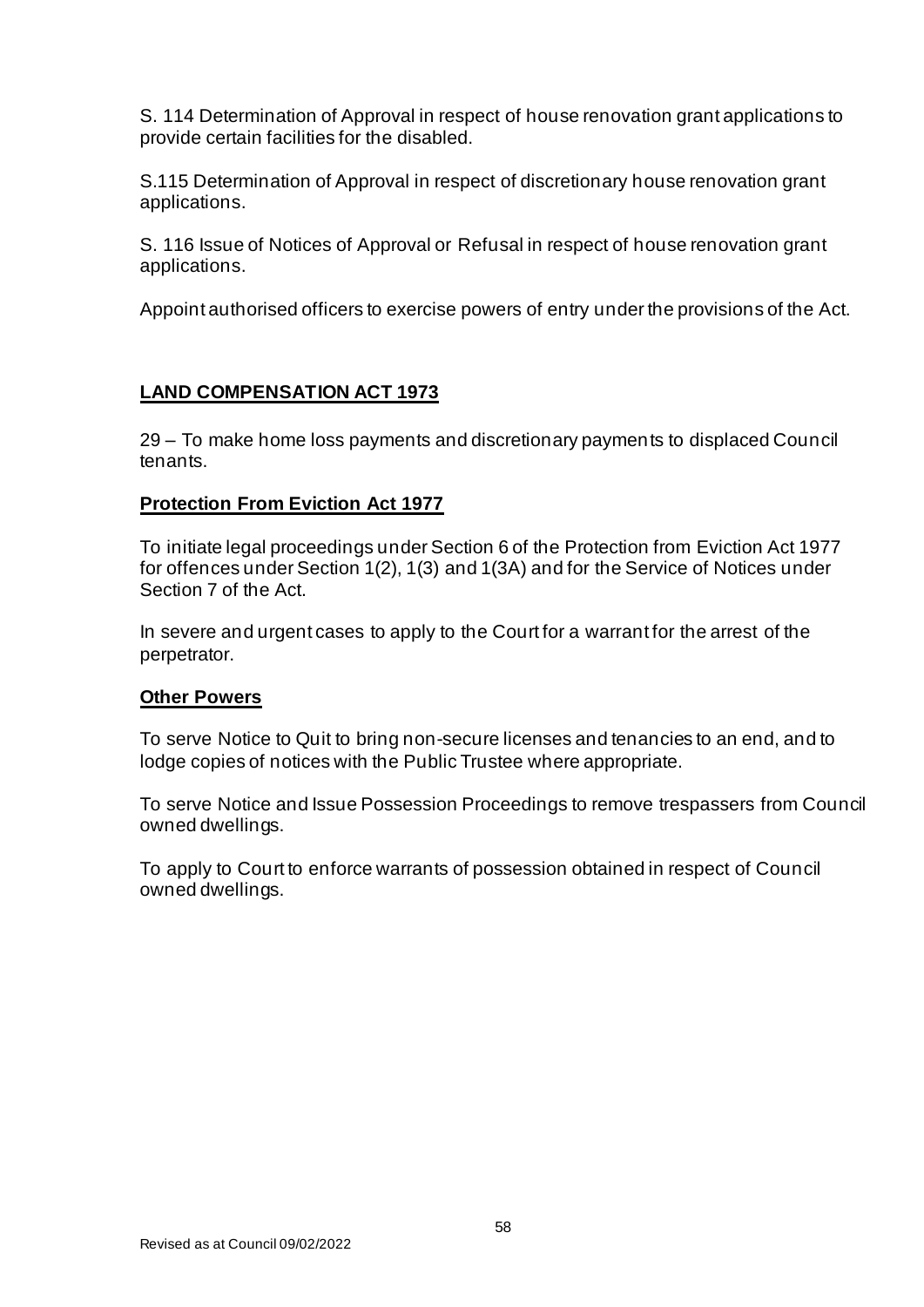# **ENVIRONMENT**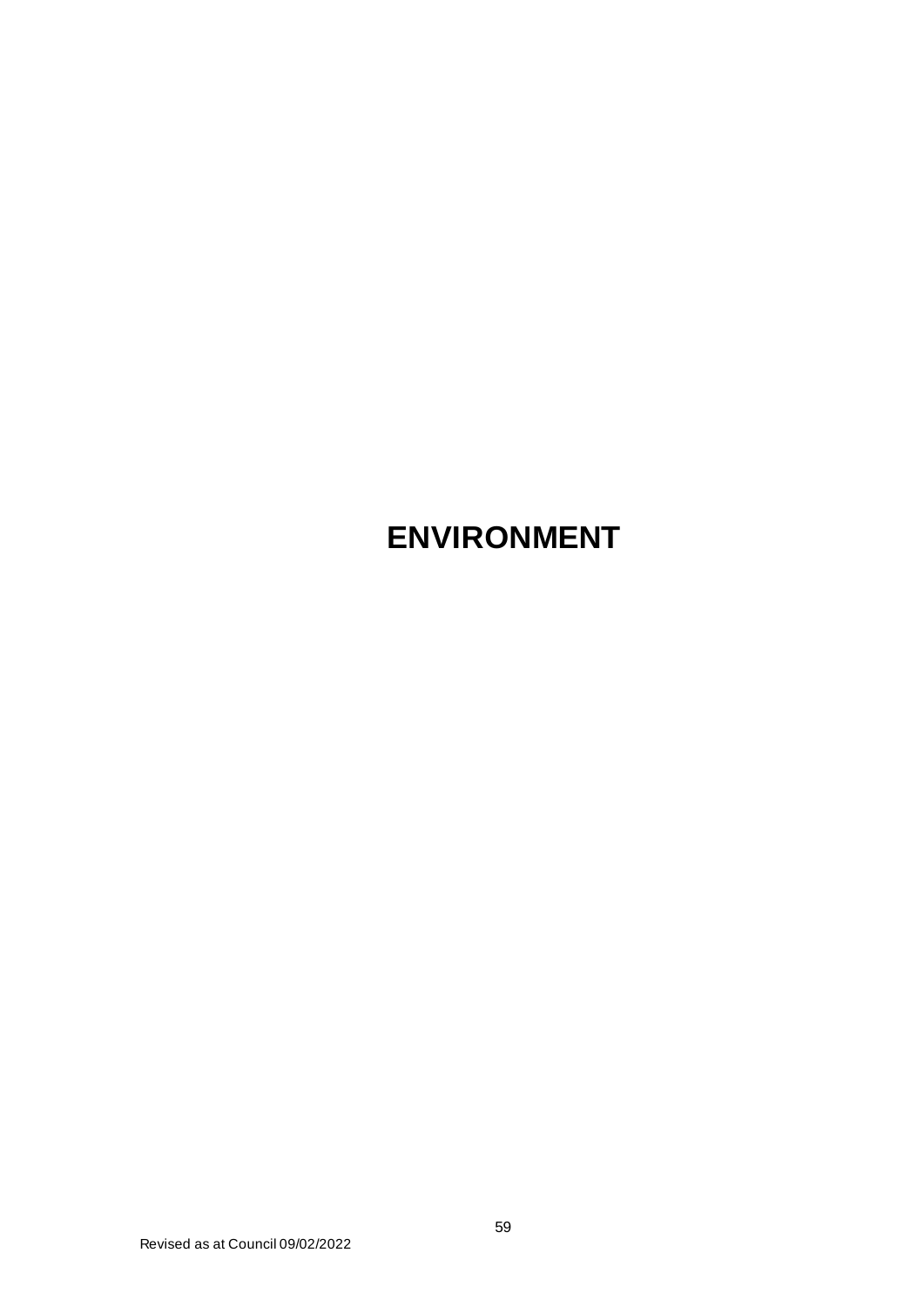# **Powers delegated to the Director of Environment**

To Manage the County Council's technical and operational direct service organisations, in so far as not located within any other department. To determine all matters relating to the Environment Department on a day-to-day basis.

To oversee all operational matters in relation to the following functional areas:

- Consultancy.
- Professional Design Services
- Transport.
- Highway Maintenance,
- Building Maintenance and Asset Management,
- Grounds Maintenance,
- Waste Management,
- Land Drainage
- Sustainable Drainage Approval Body
- Coastal Protection
- Flood Mapping
- Street Cleansing
- Municipal Services.
- Planning
- Building Control
- Emergency Planning
- Ammanford Cemetery.
- Public Rights of Way

To nominate officers authorised to sign documents, certificates, letters, invoices, orders and all other financial and administrative correspondence and documents, on such terms as the Director may specify.

# **Annual Tenders**

To obtain spot prices for the provision of services when it was considered that this might be advantageous to the Authority.

# **Cwm Environmental Limited**

To exercise the functions for which the Council are responsible under the Memorandum and Articles of Association of the Company.

# **Powers Delegated to the Head of Transport and Engineering**

To be the Authority's Traffic Manager

To appoint officers authorised to determine informal challenges and formal representations to the issue of Parking Contravention Notices and Notices to Owners.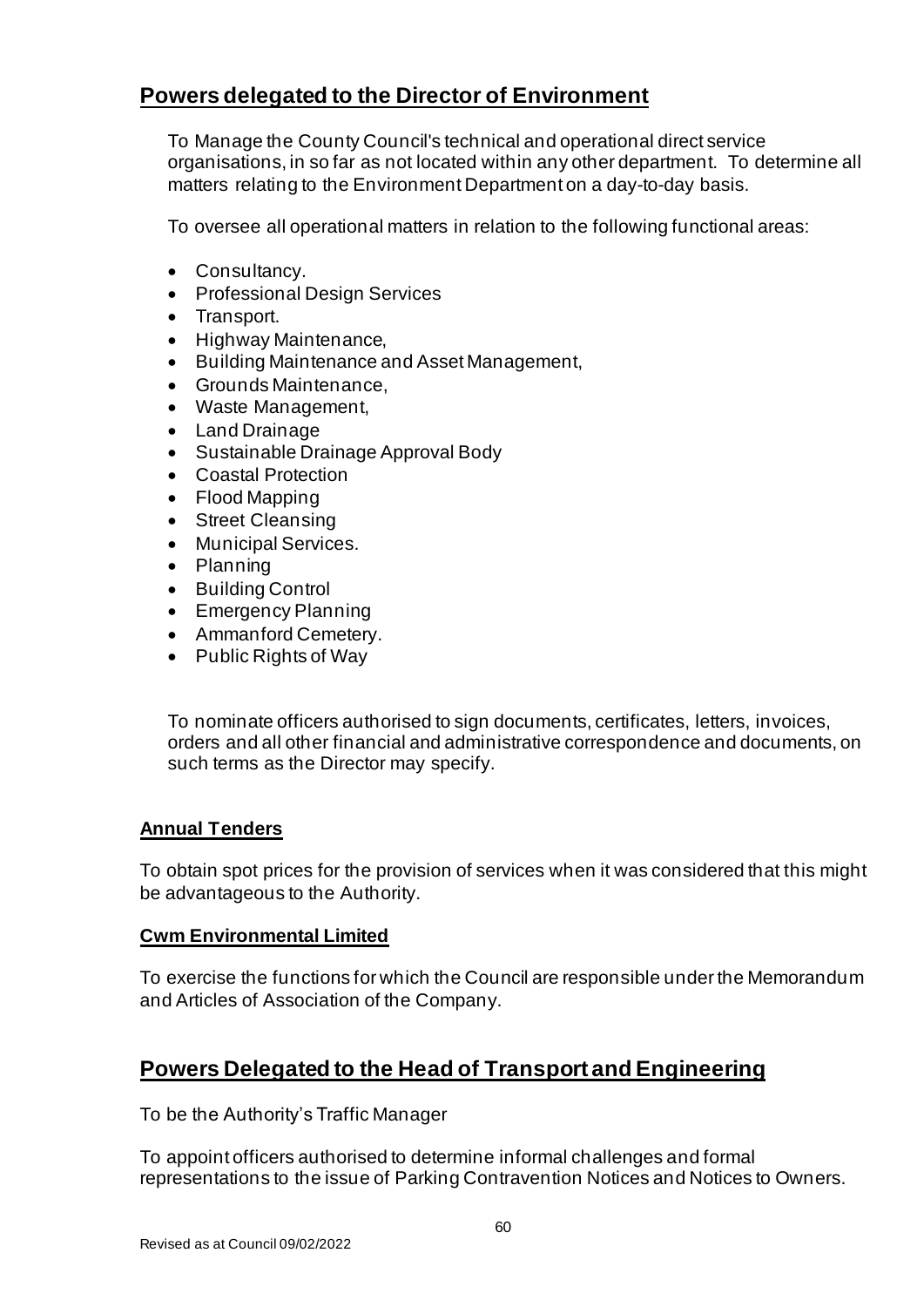# **On and Off Street Traffic Regulation Orders**

To commence the statutory process for the making of On and Off Street Traffic Regulation Orders.

# **Temporary Traffic Regulation Orders**

To authorise the making of temporary traffic regulation orders, subject to the approval of local members.

# **Residents' Parking Permits and Access Permits**

To sign and issue Residents' Parking Permits and access permits.

# **Land Acquisition for Transport Infrastructure Schemes**

To instruct the Head of Regeneration to open negotiations for the purchase of land required for transport infrastructure schemes provided that the scheme is included within the Council's Local Transport Plan, Regional Transport Plan or within a programme approved by Council.

# **Request from Associations and the General Public for Partial Use of a Car Park Owned by the Authority for Alternative Activities**

To authorise, in consultation with the Cabinet Member of Environment and local member(s), to consider requests received for alternative temporary partial use of County Council owned car parks.

To authorise the Director of Environment and his or her nominated officers to lay information and instruct the Head of Administration and Law to conduct proceedings in the Magistrates' Court on behalf of the County Council in relation to alleged offences under the Carmarthenshire County Council (Off Street Parking Places) (Llanelli) (Amendment) Order 2000 and the Carmarthenshire County Council (Off Street Parking Places) (Carmarthen) (Amendment) Order 2000.

# **Home to School Transport**

To constitute an Officer Home to School Transport Appeals Panel (comprising representation from Legal, Education and Transport and Engineering Divisions) in order to hear and determine appeals relating to home to school transport.

# **Entry onto land for surveys in connection with Transport Infrastructure Schemes**

To be authorised to serve notices of entry under Section 289 of the Highways Act 1980 for the purpose of surveying on land (including boreholes and trial pits) in connection with the development of transport infrastructure schemes.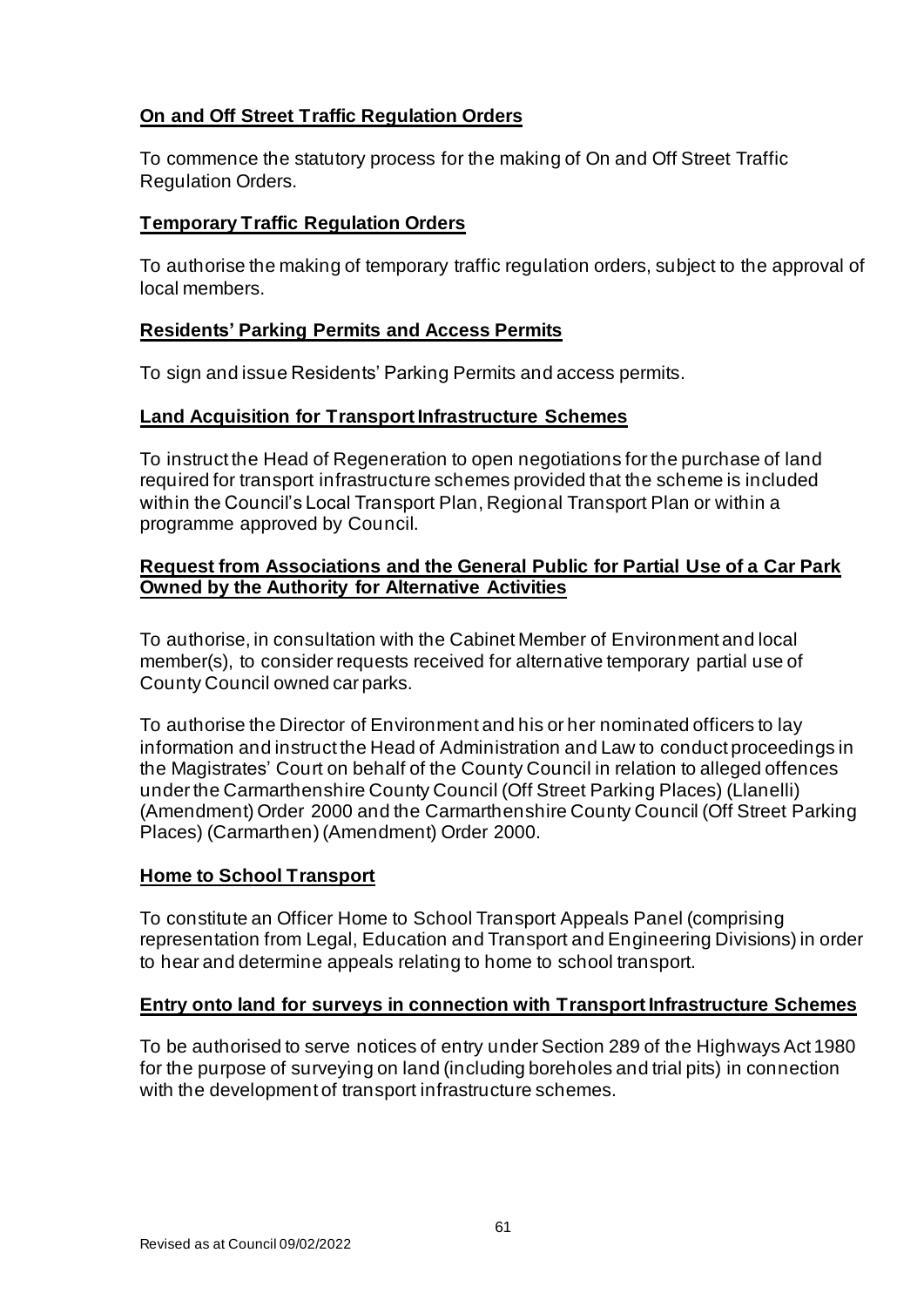# **Land Acquisition for Highways, Bridge maintenance and remedial earthworks Schemes**

To instruct the Head of Regeneration to open negotiations for the purchase of land required for highways, bridge maintenance and remedial earthworks schemes provided that the scheme is included within a programme approved by Council.

# **Entry onto land for surveys in connection with Highways, Bridge maintenance and remedial earthworks Schemes**

To serve notices of entry under Section 289 of the Highways Act 1980 for the purpose of surveying on land (including boreholes and trial pits) in connection with the development of highways, bridge maintenance and remedial earthworks schemes.

# **Highways Act (1980), New Roads and Street Works Act, Land Drainage Act, Traffic Management Act 2004 (Commencement No.1) (Wales) Order 2006, Environmental Protection Act 1990, Clean Neighbourhood and Environment Act 2005**.

Powers to deal with all statutory powers under the various sections of the above Acts.

# **Land acquisition for minor improvement, bridge maintenance, remedial earthworks and road safety schemes**

To instruct the Head of Regeneration to purchase small parcels of land required for small highway improvements, bridge maintenance, remedial earthworks and road safety schemes up to a value of £5,000 (subject to valuation), to be funded from the revenue maintenance budget.

# **Highways Act 1980 section 151**

Delegated authority to enforce the provisions of the above section of the Act.

# **COUNTRYSIDE, RECREATION AND ACCESS**

All statutory powers and duties relating to footpaths and bridleways are delegated to the Director of Environment and Head of Transportation and Highways (including powers relating to enforcement and entry to land), including those relevant powers and duties arising under the following enactments:

Countryside Act 1968 Highways Act 1980 Wildlife and Countryside Act 1981 Cycle Tracks Act 1984 Road Traffic Regulation Act 1984 Rights of Way Act 1990 Town and Country Planning Act 1990 Road Traffic Act 1988 Countryside and Rights of Way Act 2000.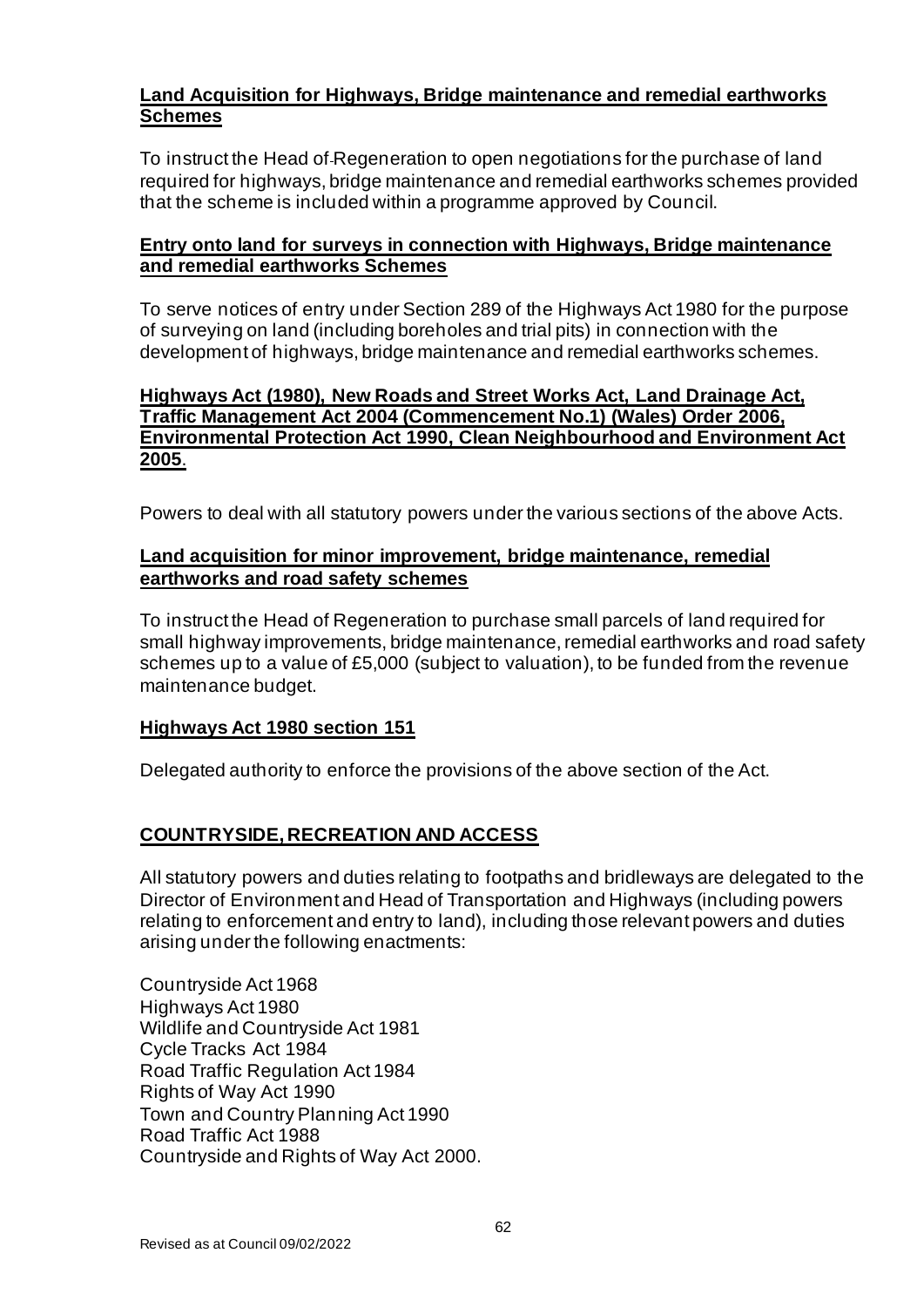# **Powers Delegated to the Head of Waste and Environmental Services**

# **Charges for the collection of household and commercial waste.**

Delegated powers in consultation with the **Cabinet Member for Environment**, to set charges for the collection of household and commercial waste as described in regulation 4 and schedule 2 and regulation 6 and regulation 4 of the Controlled Waste Regulations 1992

# **Dog Fouling of Pavements**

Delegate powers to action the Dog Fouling of Land (Act) 1996 under the terms of Section 101 of the Local Government Act 1972.

# **Powers to tackle litter and refuse on land**

Delegated powers to investigate and proceed with prosecutions under Section 101 of the Local Government Act 1972 in order to tackle litter and refuse on land under Section 33, 34, 46, 59,60,73, 88, 89, 90, 91, 92, 94,99 of the Environmental Protection Act, Section 215 of the Town and Country Planning Act, Section 22(3) and 23 of the Control of Pollution Act 1974, Section 78 of the Public Health Act 1936, Section 34 of the Public Health Act 1961, Sections 2, 3,4, 6, 7 and 8 of the Refuse Disposal Amenity Act 1978, Section 5(9) of the Litter Act, Section 148 and 149 of the Highways Act Schedule 3A, Paragraph 7(2) Environmental Protection Act 1990.

# **Powers to tackle litter, refuse, graffiti and fly posting**

Delegated Powers to investigate and proceed with prosecution under: Section 71 of the Environmental Protection Act 1990.

Section 5 and 6 of the Control of Pollution (Amendment Act) 1989.

Sections 43, 45, 47, 48, 49, 55, and 56 of the Anti Social Behaviour Act 2003.

Section 108 of the Environment Act 1995.

Section 137, 138, 139, 140,143,143, 154,169, 170, 171 and 180 of the Highways Act 1980.

Section 16 of the Local Government (Miscellaneous Provisions) Act 1976.

Section 4 of the Prevention of Damage by Pests Act 1949.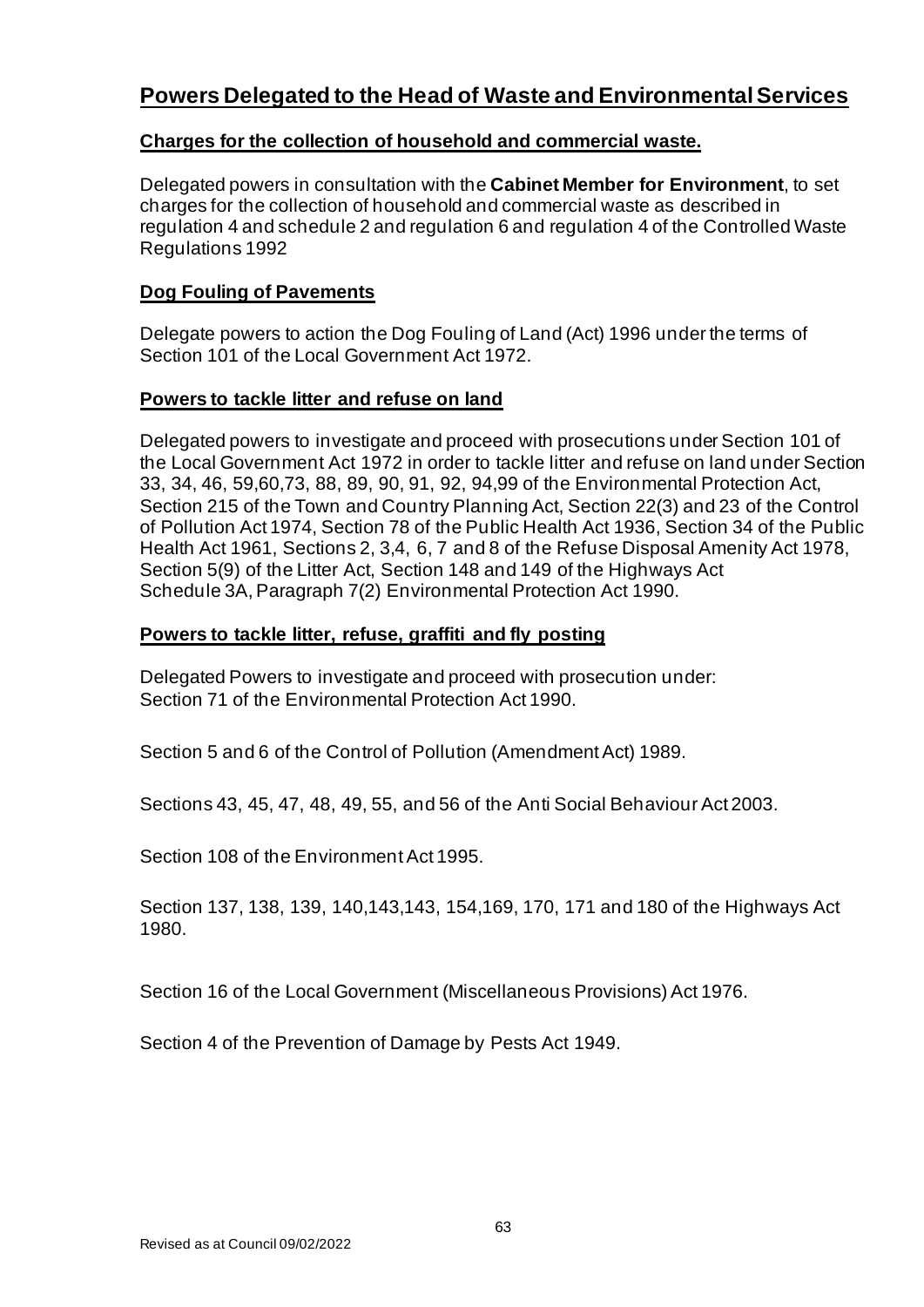# **Neighbourhood and Environment Act**

Part 2 Nuisance Vehicles - Sections 3, 4, 5, 6, 7, 8, 9, 10, 11, 12, 13, 14, 15, 16 and 17.

Part 3 Litter and Refuse - Sections 18, 19, 20, 21, 22, 23, 24, 25, 26 and 27.

Part 4 Graffiti and other Defacement - Sections 28, 29, 30, 31, 32, 33 and 34.

Part 5 Waste - Sections 35, 36, 37, 38, 39, 40, 41, 42, 43, 44, 45, 46, 47, 48, 49, 50, 51, 52 and 53.

Part 6 Dogs - Sections 55, 56, 57, 58, 59, 60, 61, 62, 63, 64, 65, 66, 67 and 68.

Part 9 Miscellaneous - Sections 96, 97, 98, 99 and 100.

#### **Default Works**

Where an infraction of legislation continued following the service and expiration of a Notice requiring works to be undertaken, delegated powers be granted to the **Director of Environment**, the **Head of Waste and Environmental Services** and the **Street Care Manager** to initiate and make arrangements for the execution of works in default, to the monetary limit specified in Council Standing Orders currently in force.

# **Bylaws**

Delegated authority to enforce the following byelaws:

1994 Carmarthen District Bylaws for the Regulation of Dogs on land fronting the beach at Llansteffan;

1996 Carmarthen District Bylaws for the Regulation of Dogs on the seashore at Llansteffan.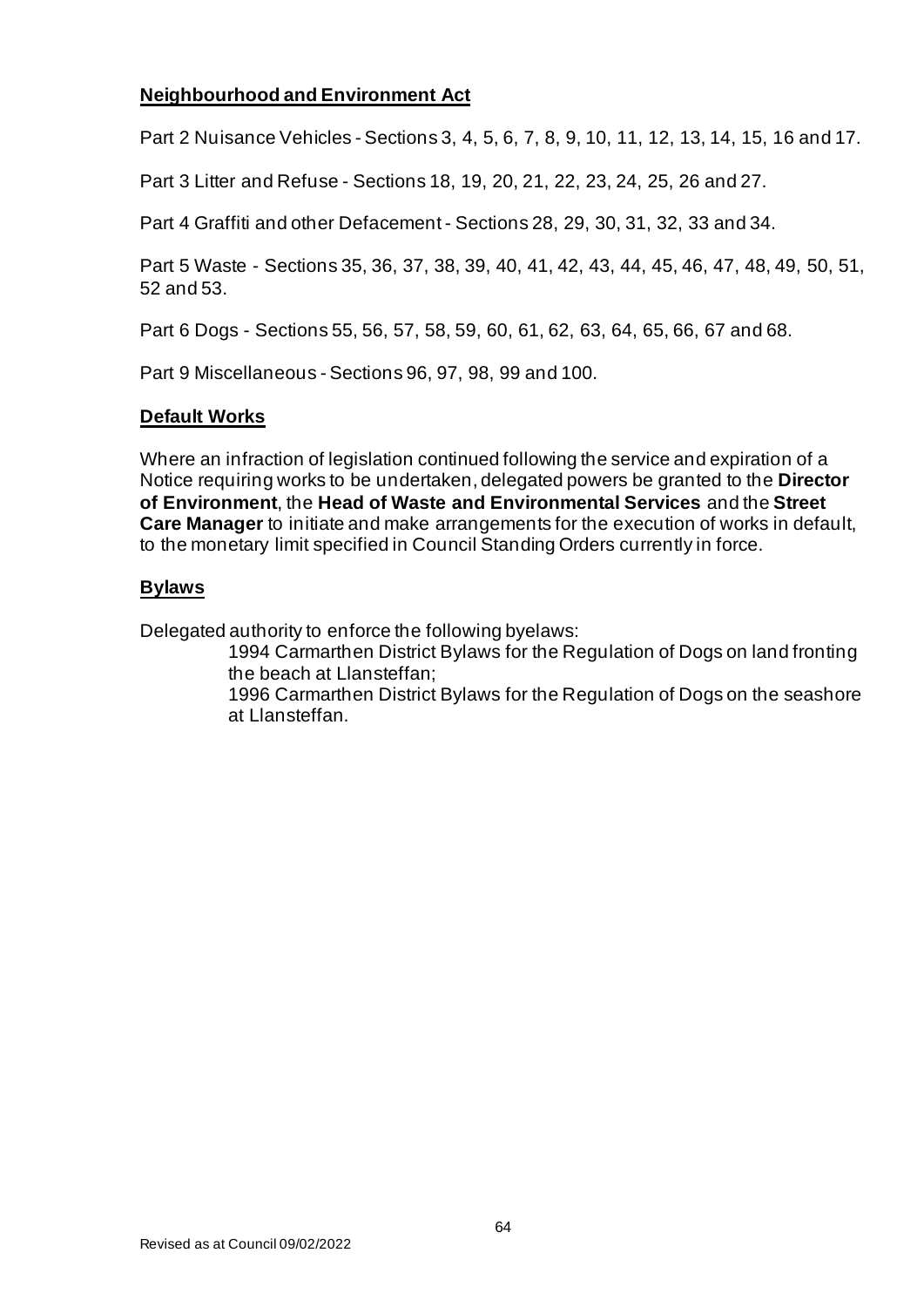# **Powers Delegated to the Head of Place and Sustainability**

The functions associated with the Council's responsibilities for planning and building control are delegated to the **Director of Environment** and the **Head of Place and Sustainability**, including (but not limited to) all the functions described below

# **Determination of Planning Applications**

The Head of Place and Sustainability has delegated powers to deal with the determination of all planning (and other planning related functions and procedures relating to Town and Country Planning as contained within the following Acts (as amended where applicable) and including all subordinate legislation:-

- The Town and Country Planning Act 1990
- The Planning (Listed Buildings and Conservation Areas) Act 1990
- The Planning (Hazardous Substances) Act 1990
- \*Planning and Compensation Act 2004
- \*Planning (Wales) Act 2015
- \*The Historic Environment (Wales) Act 2016
- \* The Dyfed Act 1987

The exceptions being:-

• Applications where the Local Member submits a request to the Head of Place and Sustainability for it to be considered by the Planning Committee, and this is made in writing within 21 days of receipt of the consultation and outlining material planning reasons.

• Applications submitted by or on behalf of serving Councillors or their immediate family or employees of the Development Control Service or their immediate families;

• Applications submitted by, or on behalf of, the Council or involving land owned by the Council and where the Council will receive a significant receipt as a result of the development.

- Minor applications where there are three letters of objection to the proposal from different households or businesses, or petitions of three signatures from different households or businesses or more, and the grounds of objection are considered to be material planning considerations to the proposal and the officer recommendation is to approve the application, unless:
	- where a material issue(s) had been debated by the committee at the outline stage and there were no changes in material circumstances between the outline and detailed (reserved matters) application;
	- where a material issue(s) had been debated by the Committee at the original planning application stage and there were no changes in material circumstances between the original and Section 73 (Removal/ variation) application;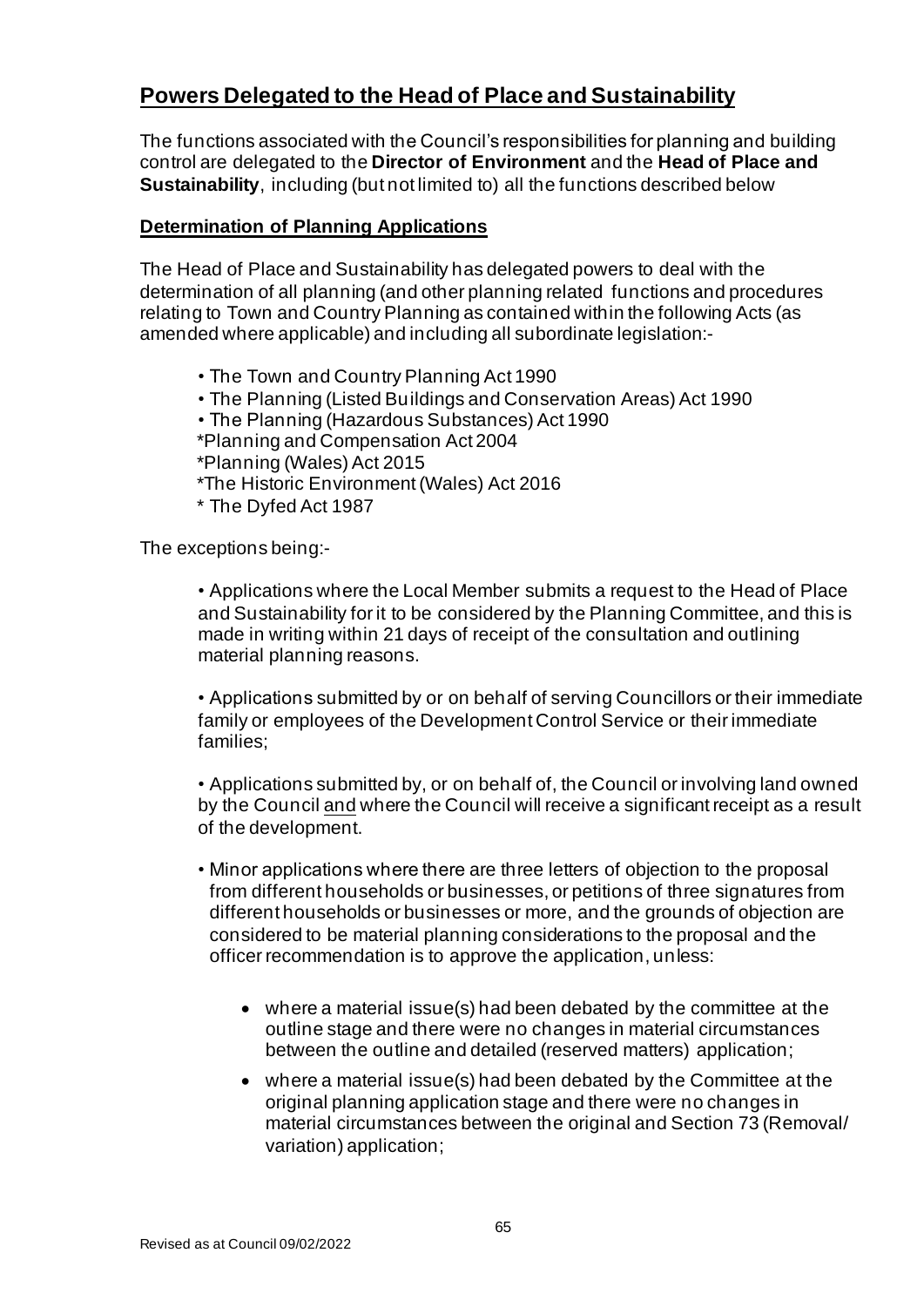- where persistent objections were received in respect of an on-going development which had previously been considered by the Planning Committee and which raised no new material planning considerations.
- Major applications where there are seven letters of objection to the proposal from different households or businesses, or petitions of seven signatures from different households or businesses or more, and the grounds of objection are considered to be material planning considerations to the proposal and the officer recommendation is to approve the application, unless:
	- where a material issue(s) had been debated by the committee at the outline stage and there were no changes in material circumstances between the outline and detailed (reserved matters) application;
	- where a material issue(s) had been debated by the Committee at the original planning application stage and there were no changes in material circumstances between the original and Section 73 (Removal /Variation) application;
	- where persistent objections were received in respect of an on-going development which had previously been considered by the Planning Committee and which raised no new material planning considerations.
	- Applications that the Head of Place and Sustainability considers should be dealt with by the Planning Committee.

The above listed exceptions do not apply to the following applications and/or consents:

Prior Notifications Applications relating to a Local Development Order Non-Material Amendments Discharge of Conditions Modified / Discharge of Planning Obligations Advertisement Consent Listed Building Consent Conservation Area Consent Hedgerow Removal Notices Works to Trees in a Conservation Area Works to Tree Preservation Orders CLEUD (Certificate of Lawful Existing Use or Development) CLOPUD (Certificate of Proposed Lawful Use or Development) Certificates of Alternative Appropriate Development Overhead Line Notifications

All exceptions will be reported to Planning Committee as long as they strictly comply with the scheme of delegation.

For the purposes of this protocol "Major developments" are those defined in article 1 2(1) of the Town and Country Planning (Development Management Procedure)(Wales) Order 2012 being:-

- (a) minerals development
- (b) waste development
- (c) 10 or more dwelling houses or the site concerned is of 0.5 hectares or over
- (d) a building with 1000 square metres or more of floor space
- (e) development on land of 1 hectare or over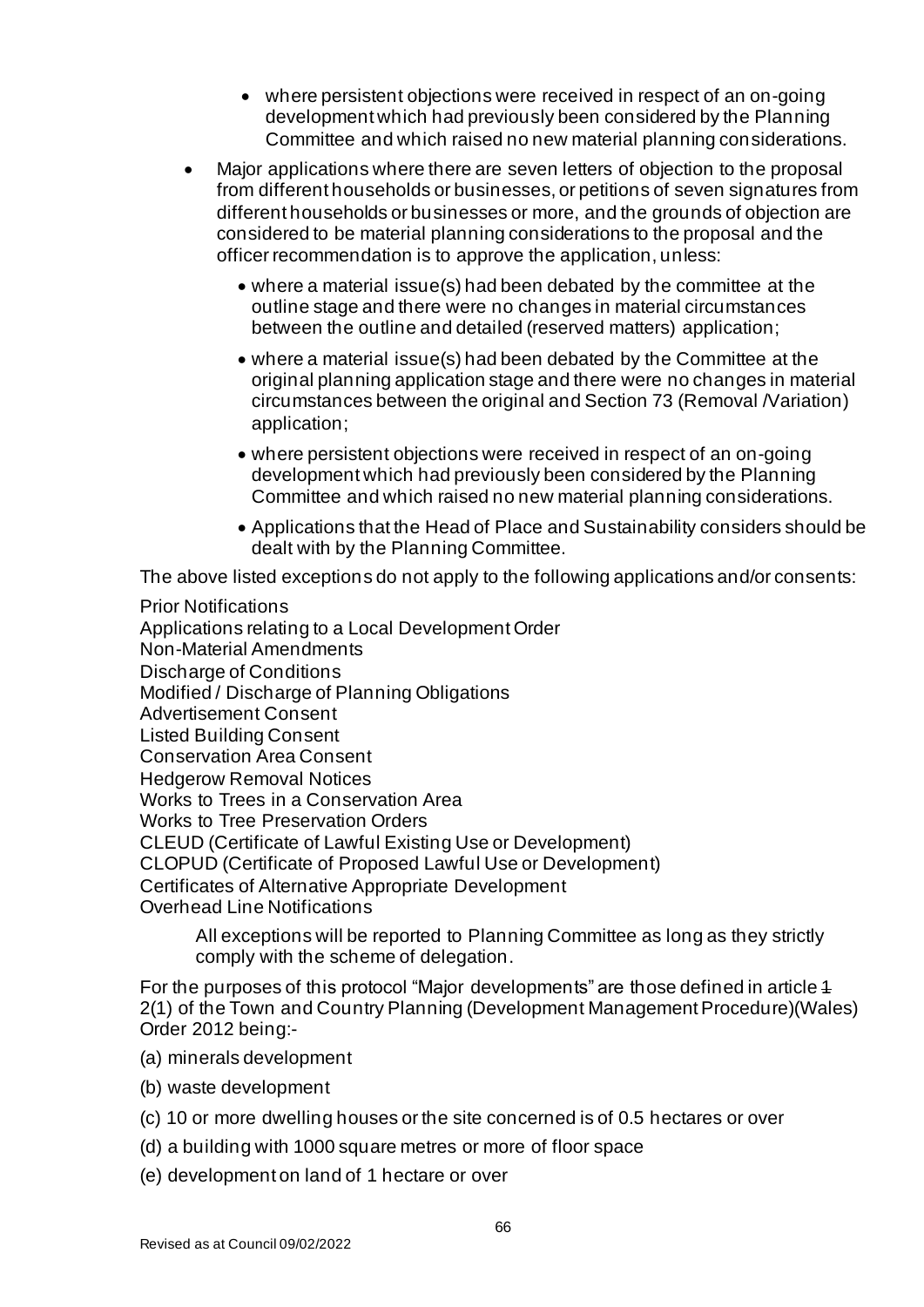"Minor developments" for the purposes of this protocol are to be defined as meaning all other developments.

#### Determination of Building Regulations Applications

The Head of Place and Sustainability has delegated powers to deal with the determination of all building regulation applications, functions and procedures relating to the following Acts and including all subordinate legislation The Building Act 1984 The Building Regulations 2010

Administration

Undertake statutory and non-statutory publicity and consultations.

Amend or add reasons for refusals and conditions on approvals by Committee broadly consistent with the general tenure of decisions determined by the Planning Committee prior to issuing the decision notice.

Issue planning decision notices.

Issue building regulations decision notices.

Respond to Hedgerow Removal Notice Orders.

Issue Tree Preservation Orders and Building Preservation Orders.

Serve emergency tree preservation orders and building preservation notices following consultation with the appropriate Cabinet Member and the local ward member(s).

Determine consent for work on trees covered by Tree Preservation Orders (including works on trees in a Conservation Order).

To process procedural matters relating to applications for review of conditions at mineral workings.

Approve details of minor developments within mineral workings under the Town and Country Planning (General Permitted Development) Order 1995.

Determine requests for screening opinion under regulations 6 & 8  $\pm$  of The Town and Country Planning (Environmental Impact Assessment) (Wales) Regulations 2017.

Determine requests for scoping opinion under regulation 14 of The Town and Country Planning (Environmental Impact Assessment) (Wales) Regulations 2017

Consultation on applications under Section 38 of the Electricity Act 1989.

Head of Place and Sustainability will have responsibility for the appointment of an independent surveyor in the adjudication of disputes relating to The Party Wall Act 1996.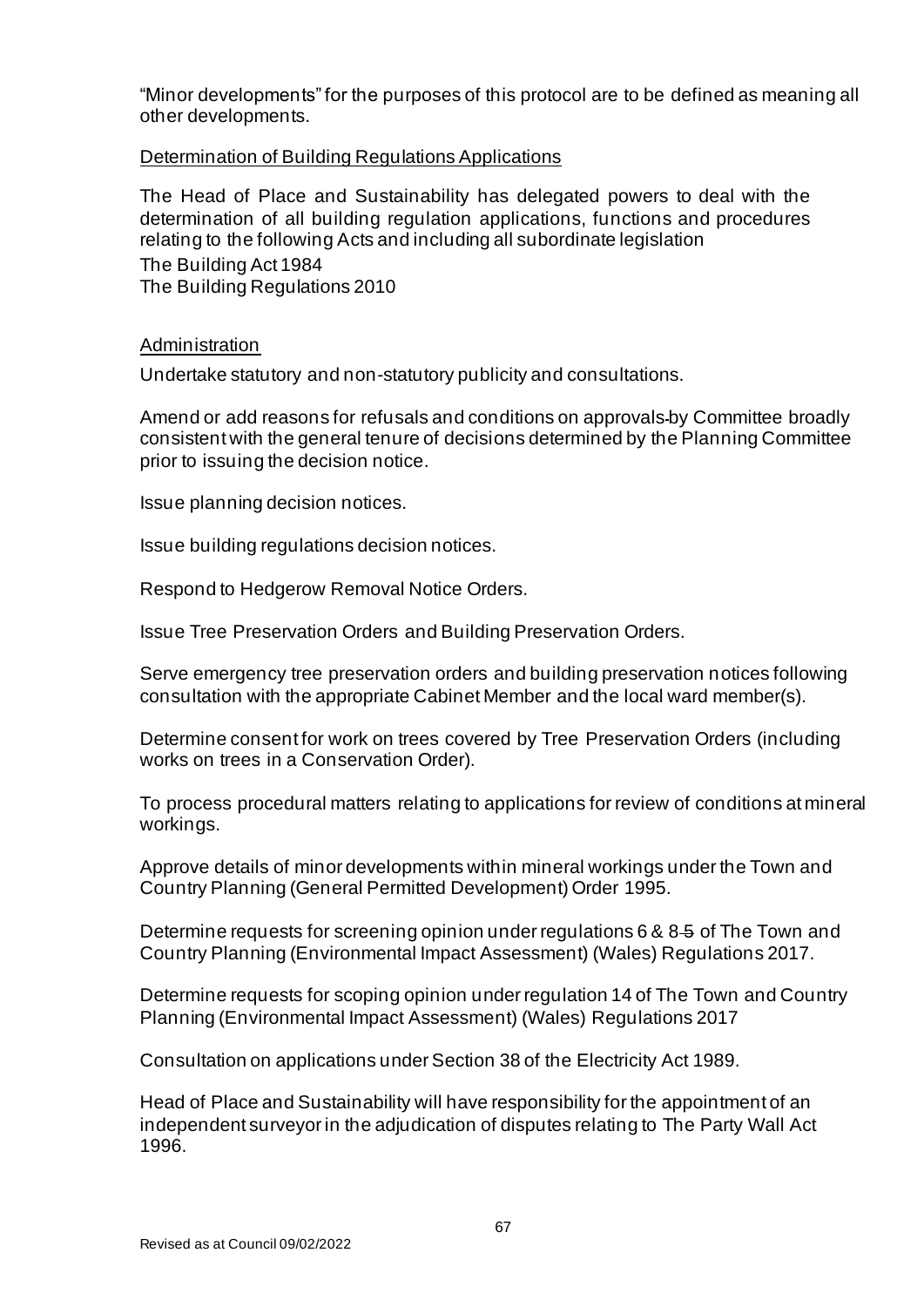To undertake the necessary investigations into allegations of unauthorised development, and to instigate any appropriate enforcement action under Part VII of the Town and Country Planning Act 1990.

# **Planning and Building Regulations**

To enter into planning obligations regulating development or use of land under Section 106 of the Town and Country Planning Act 1990 and to negotiate, modify or discharge such obligations.

To refuse applications where Planning Committee has resolved to approve subject to a legal agreement and such an agreement has not been signed within 12 months from the date of the Planning Committee resolution.

To determine applications received for a CLEUD or CLOPUD

To determine non-material amendment applications.

To determine applications to discharge planning conditions

To determine applications for Advertisement Consent

To determine applications for certificates of Alternative Appropriate Development

To determine Listed Building Applications

To determine Conservation Area consents

To consider prior notification of permitted developments received by the local planning authority and issuing of the necessary notices.

To determine applications for screening / scoping under the Town and Country Planning (Environmental Impact Assessment)(Wales) Regulations 2017.

To formulate responses to Development of National Significance under the Planning (Wales) Act 2015 and Development of National Significance Procedure Regulations 2016

To formulate responses to Nationally Significant Infrastructure Projects under the Planning Act 2008

To consider and respond to statutory pre-application enquiries under the Town and Country Planning (Pre-Application Services)(Wales) Regulations 2016.

To issue necessary enforcement and other action relating to the enforcement of planning and listed building legislation.

To undertake the necessary investigations into allegations of unauthorised development, and instigate any appropriate enforcement action under Part VII of the Town and Country Planning Act 1990 and Listed Building Act 1990.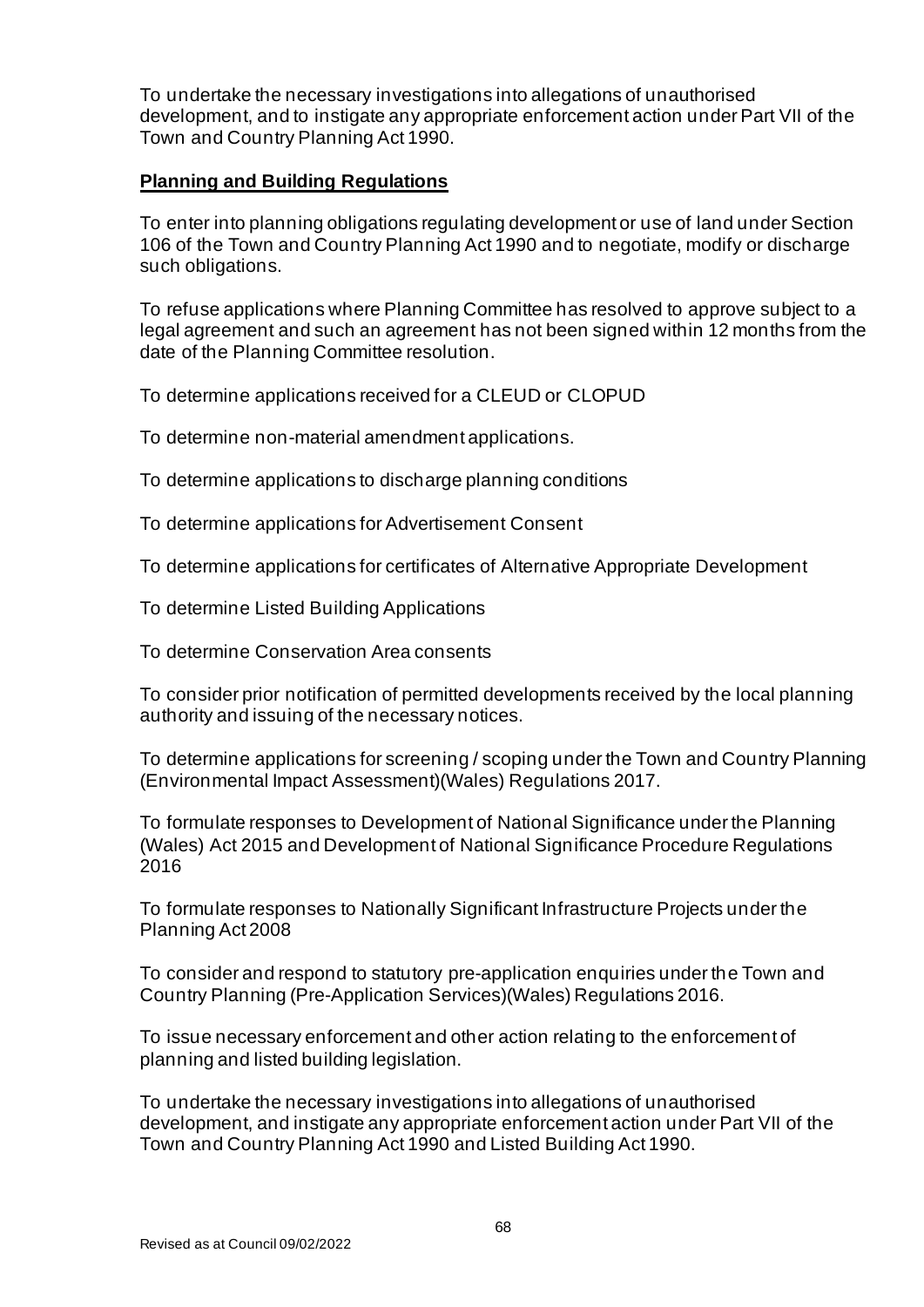To undertake the necessary investigations into complaints in respect of High Hedges and issue any appropriate remedial notices under Part 8 of the Anti Social Behaviour Act 2003.

To determine Tree Preservation Order applications made under Sections 198 and 211 of the Town and Country Planning Act 1990.

To issue Tree Preservation Notices

- To issue Building Preservation Notices
- To issue Hedgerow Regulation Notices
- To issue amendments to the Common Land Register

To agree minor changes to the Carmarthenshire Unitary Development Plan or any subsequent plan which does not fundamentally alter the plan's basic strategy as agreed by County Council. Authority to the Head of Place and Sustainability to amend the policies where there are cartographical errors, typographical errors, omission of objections or amendments to reflect emerging policies and guidelines from WG.

Authority to the Head of Place and Sustainability to appoint officers and elected members to exercise the right of entry onto land, as determined by:

Section 196 of the Town and Country Planning Act 1990; Section 324 and 325 of the Town and Country Planning Act 1990; Section 11 of the Planning and Compensation Act 1991; Section 88 of the Planning (Listed Building and Conservation Area) Act 1990; Section 95 of the Building Act 1984.

To take action under the Criminal Justice and Public Order Act 1994.

Street naming and numbering under the provisions of Sections 17, 18 and 19 of the Public Health Act 1925, Sections 64 and 65 of the Town and Improvement Clauses Act 1847 and the relevant provisions of the Public Health Act 1875, to include the power to erect names of public streets and ensure that names and/or numbers of buildings are properly displayed.

To act as the Appointing Officer for the purposes of the Party Wall etc. Act 1996.

# **Law of Property Act 1925**

Head of Homes and Safer Communities, Head of Place and Sustainability, and Head of Administration and Law to instigate the necessary action to bring about an enforced sale, including the disposal of the property.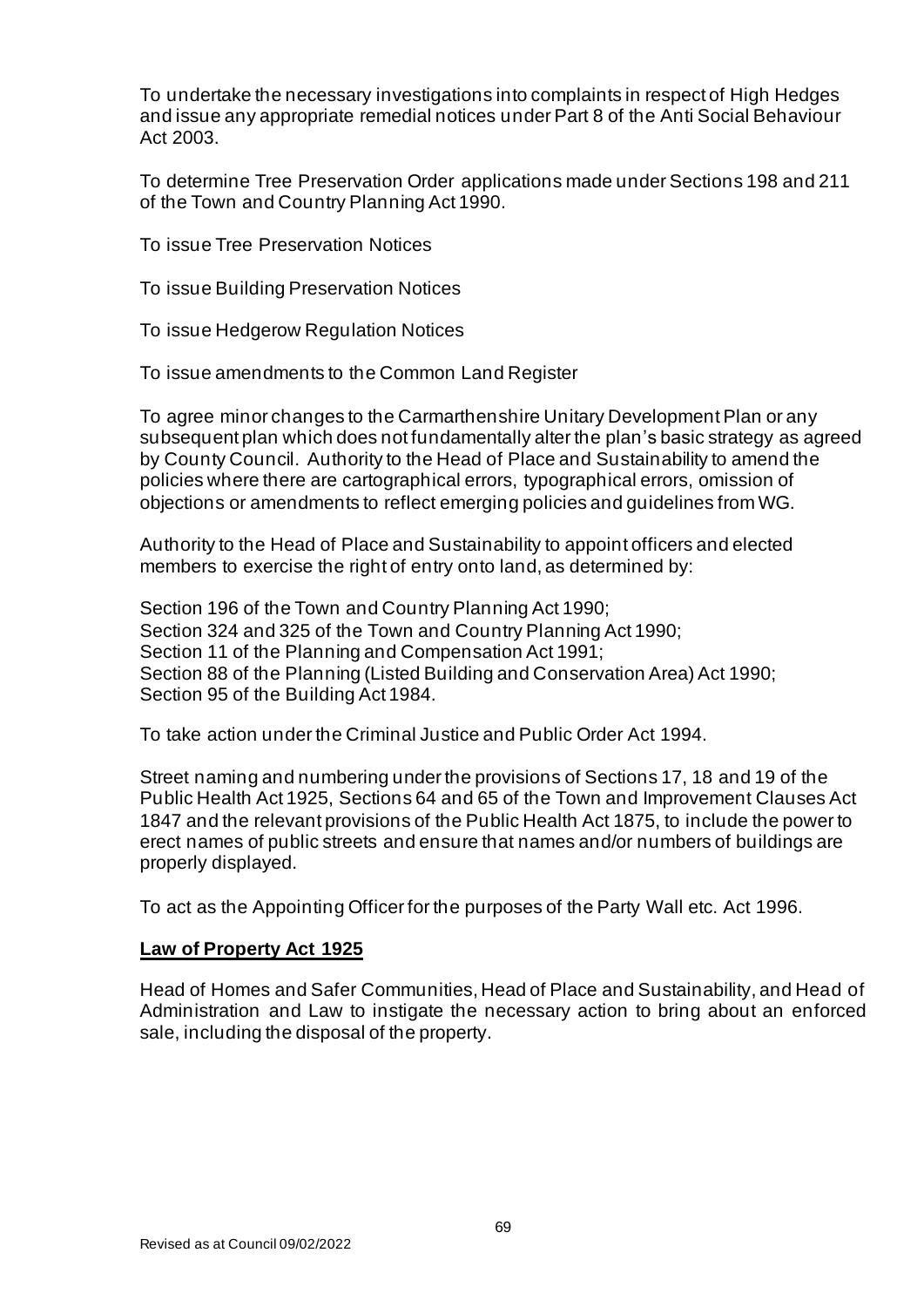# **Building Regulations**

Delegated authority is granted to the Head of Place and Sustainability and Building Control Manager to determine all building regulation duties, including the determination of building regulations' applications, enforcement and measures relating to dangerous buildings. Authorisation to sign the necessary statutory notices.

# **Hedgerow Regulations**

To issue a Hedgerow Retention Notice and where appropriate to consult with Local Member(s), Community Council, Countryside Commission for Wales and Cambria Archaeology.

To issue and enforce Hedgerow Replanting Notices in accordance with agreed County Council guidelines.

To grant the removal of a hedgerow in accordance with statutory requirements.

# **Powers Delegated to the Municipal Services Manager**

# **Ammanford Cemetery**

To act as the Authority's Proper Officer under Section 112 of the Local Government Act 1972 and as the Registrar of Burials.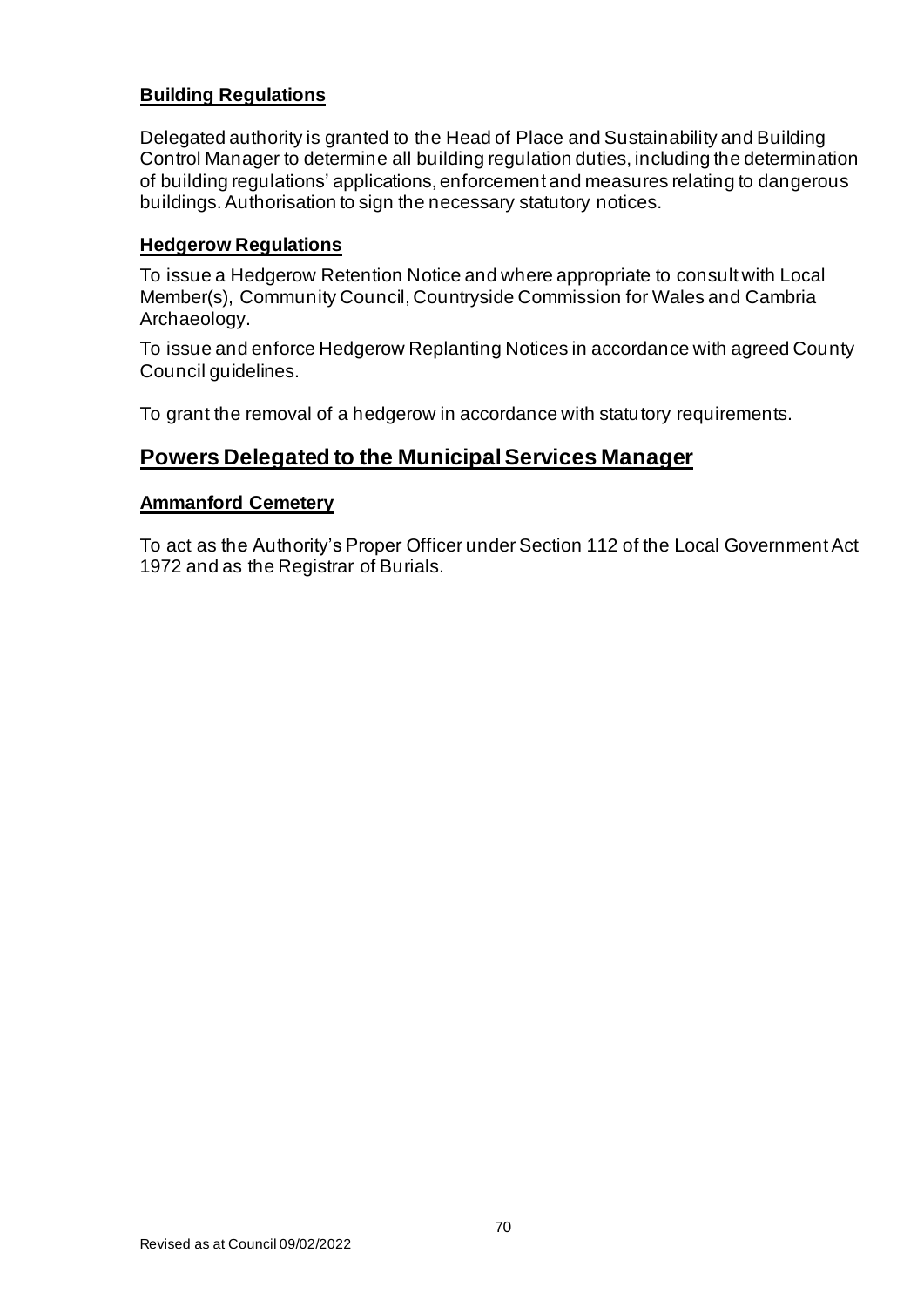# **EDUCATION AND CHILDREN'S SERVICES**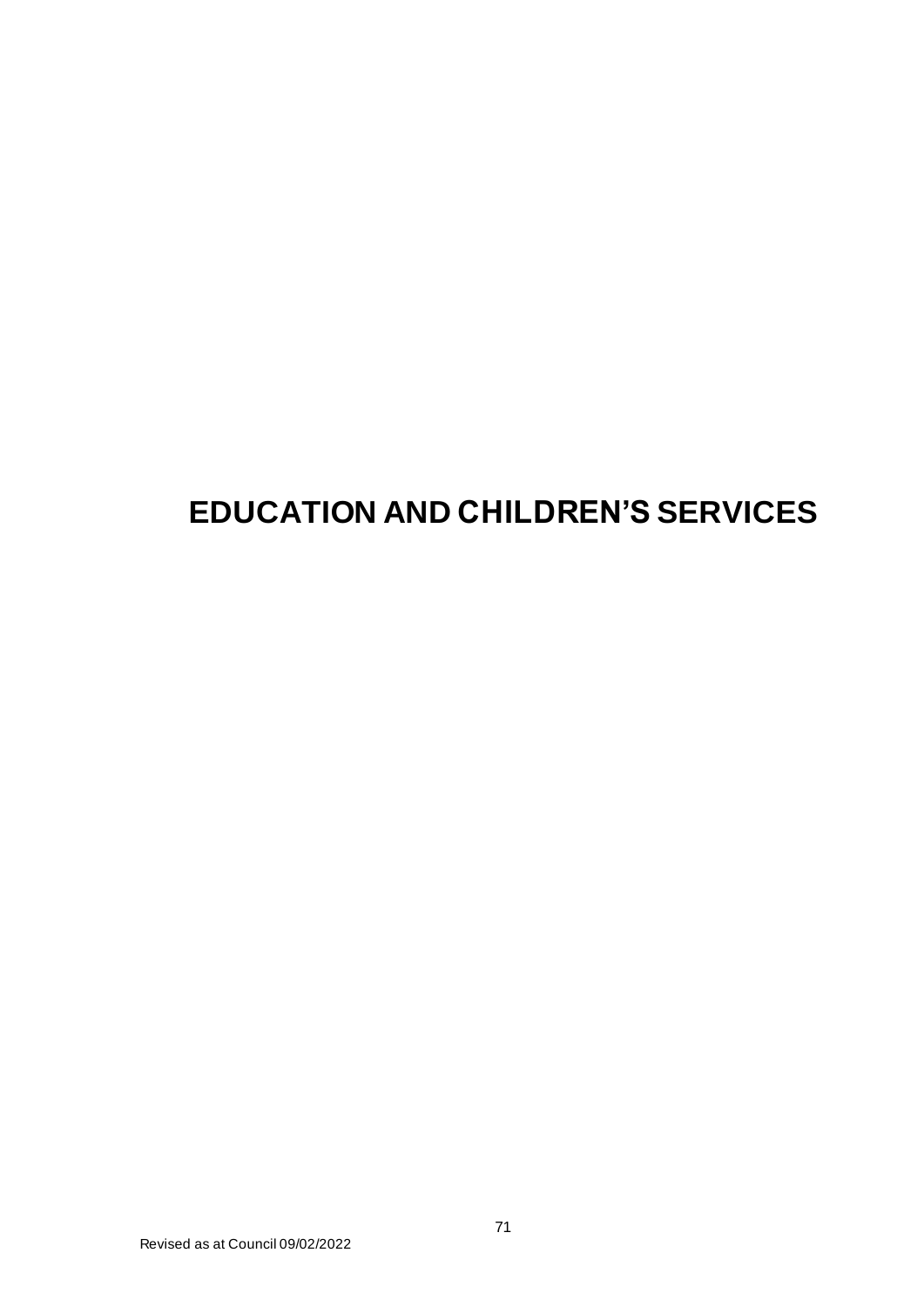# **DIRECTOR**

To exercise all powers relating to the functions of the County Council as the Local Authority.

The Director of Education and Children's Services is the Lead Director for children and young people, as required by the Children Act 2004, and has responsibility for coordinating and overseeing the promotion of local co-operation between the Council and other relevant partners and bodies, and also in publishing plans setting out the Council's strategy in relation to children and young people.

In addition, operational responsibility for children, young people and families' social services functions are specifically delegated from the Director of Community Services to the Director of Education and Children's Services.

#### **Licensing Act 2003 and Gambling Act 2005**

Delegated authority to make representations on behalf of the Council acting in its capacity as a responsible authority.

# **Charitable Trust Funds**

To determine, in consultation with Trustees, applications received for financial support from Charitable Trust Funds administered by the Authority on behalf of Trustees.

# **School Closures**

#### **Notice of Closure**

To deal with schools with no registered pupils on the statutory January census date (a "small school") and that such schools be subject to an immediate notice of closure. (County Council decision 15 April 2014).

# **HEAD OF CURRICULUM AND WELLBEING**

Youth Justice under the Crime and Disorder Act 1998.

Youth Support under The Learning and Skills Act 2000 – provision, securing the provision of, or participating in the provision of youth support services.

Delivery of the Welsh Government Youth Engagement and Progression Framework.

# **HEAD OF EDUCATION AND INCLUSION SERVICES**

# **Local Management of Schools (LMS) Scheme**

To vire funds within the education budget to comply with the LMS Scheme and WG Regulations and guidance.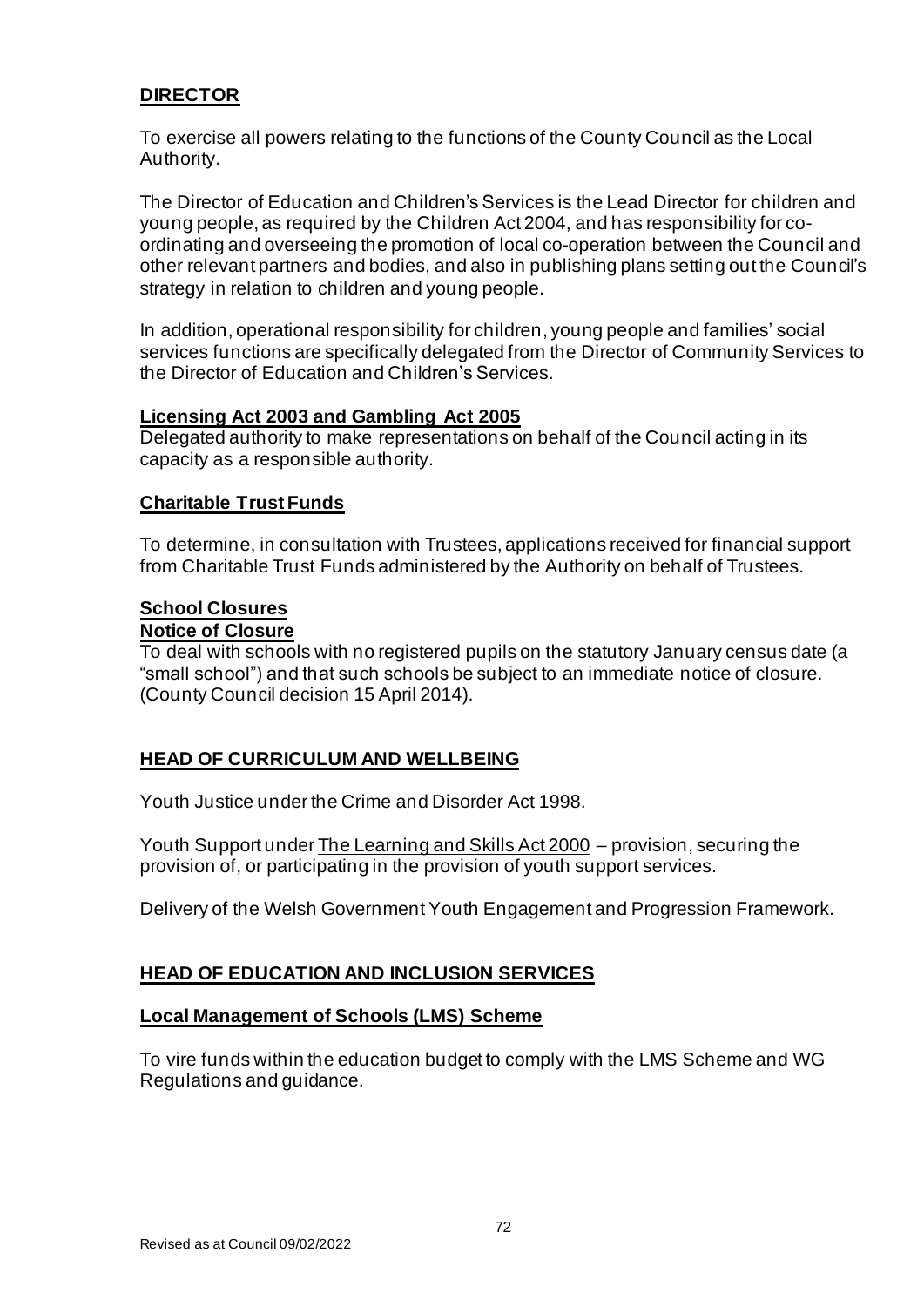# **School Reorganisations – Treatment of Balances of Closing Schools**

To determine whether new schools should be allocated some additional funding to reflect the benefit of the balances of closing schools affected by reorganisations.

## **Parent Governors**

Returning Officer for the election of Parent Governors and to determine the arrangements for the elections.

### **Statements of Special Educational Needs**

To authorise Statements of Special Educational Needs in accordance with statutory regulations.

#### **Free School Meals and Milk**

To determine applications for Free School Meals and Milk in accordance with National and Council Policies.

#### **Financial Support**

To provide financial support to children and families in need under Part 3 and 4 of the Social Services and Wellbeing Act 2014.

# **HEAD OF ACCESS TO EDUCATION SERVICES**

#### **Admission of Pupils to Schools**

To undertake the role of Admissions Authority for all Community and Voluntary Controlled schools, in accordance with published guidelines.

## **Disposal of Redundant School Sites & Buildings**

To instruct the Head of Regeneration to dispose of redundant school sites and buildings following closure, in line with agreed Council policy.

## **21st Century Schools Programme**

Authority to determine the most appropriate prioritisation of school modernisation projects within the Modernising Education Programme for submission under Band A and Band B Outline Funding Programmes following further discussion with Welsh Government officials (Band A – EB 20/06/2016), (Band B – EB 18/12 2017)

## **HEAD OF CHILDREN'S SERVICES**

#### **Child Protection**

To commence Care Proceedings and other proceedings under the Children Act 1989.